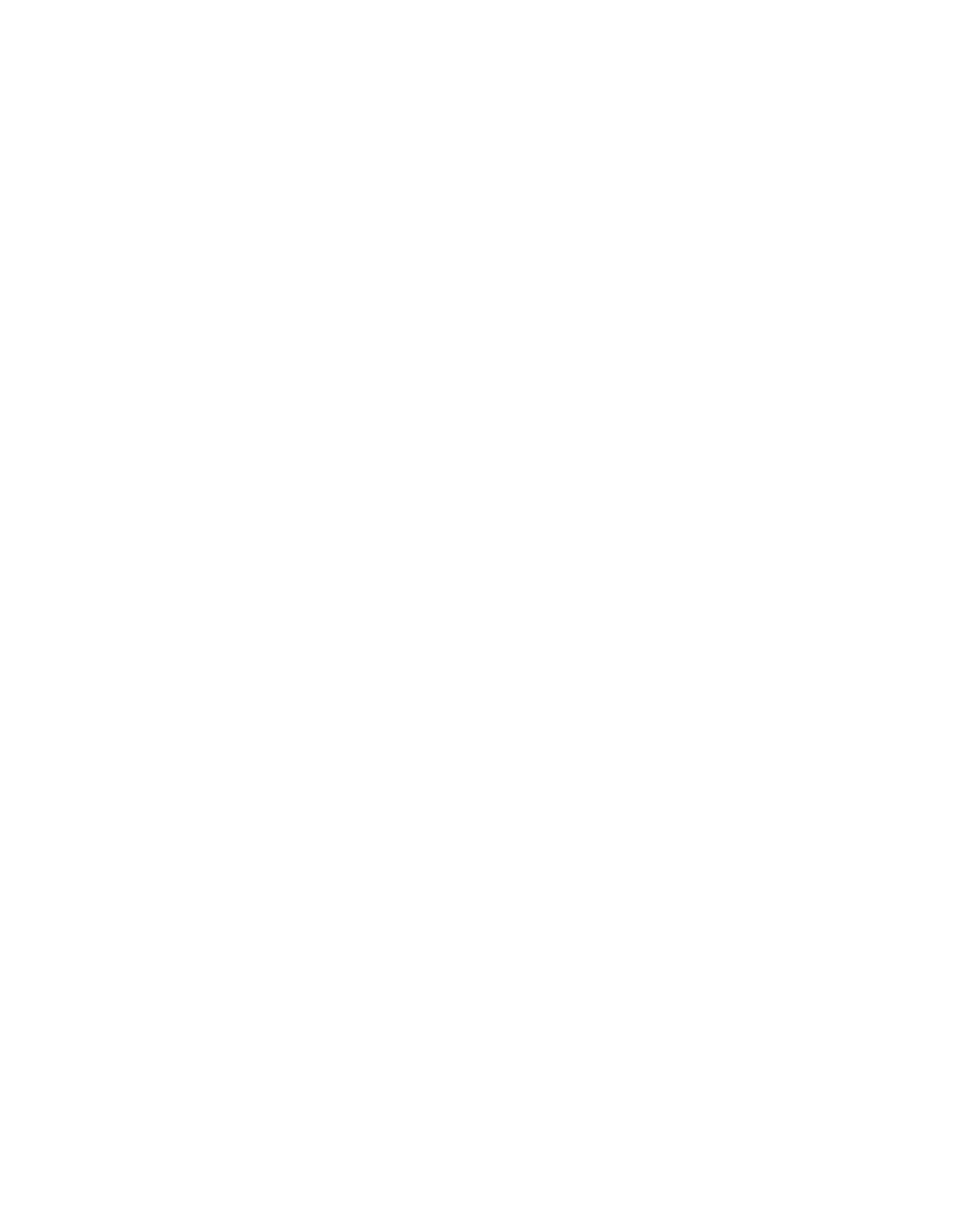# TABLE OF CONTENTS

|                                                                     | $\mathbf{1}$   |
|---------------------------------------------------------------------|----------------|
|                                                                     | 1              |
|                                                                     | 2              |
|                                                                     | $\overline{2}$ |
|                                                                     | 3              |
|                                                                     | 4              |
|                                                                     |                |
| II. Current state and problems of the electricity market            | 5              |
|                                                                     | 5              |
|                                                                     | 11             |
|                                                                     | 19             |
|                                                                     |                |
| III. Current state of the electricity market and the standpoints of |                |
|                                                                     | 27             |
|                                                                     | 27             |
|                                                                     | 29             |
| 3. Ensuring appropriate terms and conditions for the use of         |                |
| facilities and services provided by the monopolistic suppliers      | 31             |
|                                                                     | 33             |
| 5. Consideration for bargaining power disparity in the retail       |                |
|                                                                     | 34             |
|                                                                     | 36             |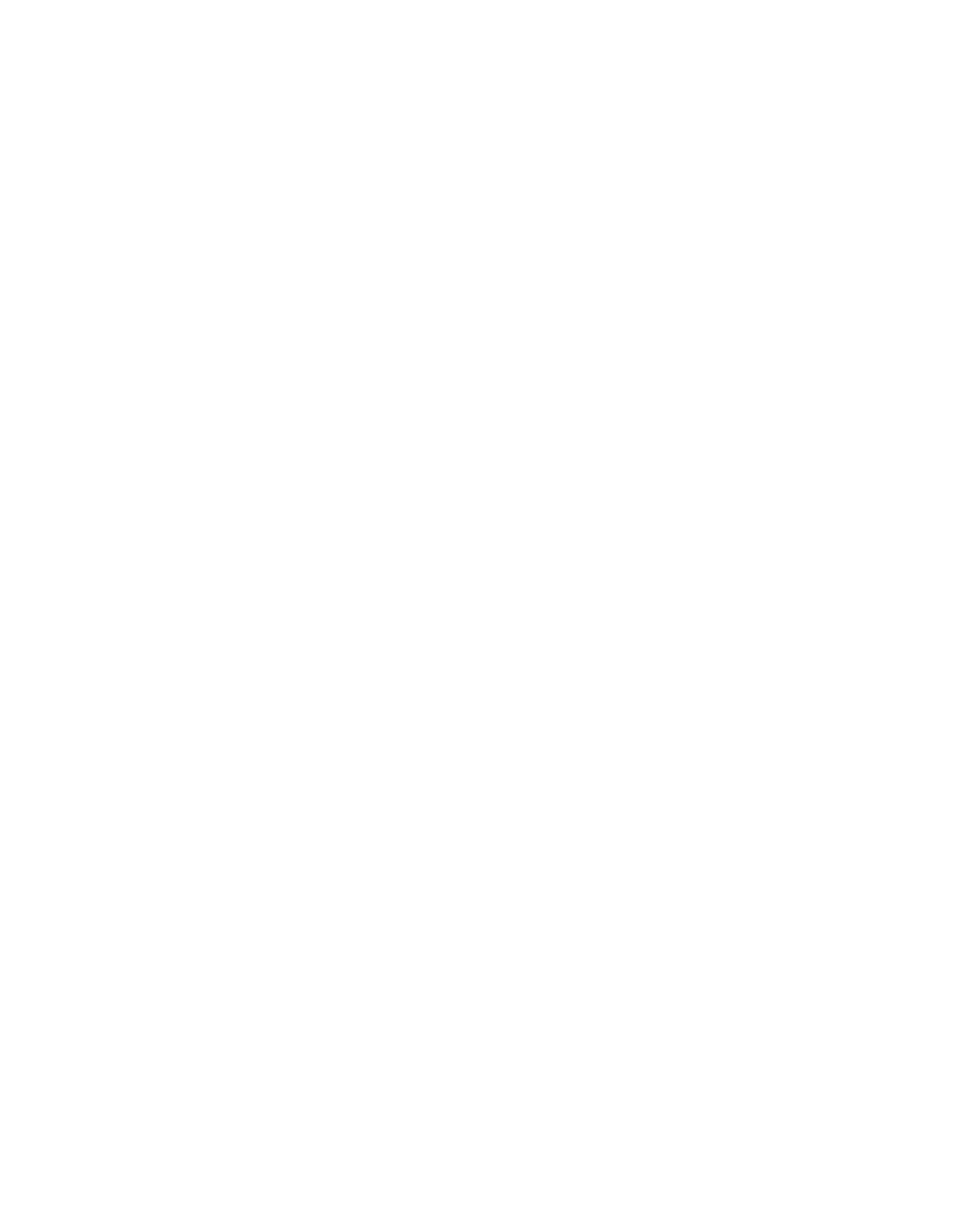## **I. Introduction**

### 1. Background

Japan's electricity supply system has become a subject of intense debate due to the Great East Japan Earthquake and the incident of Tokyo Electric Power Co.'s Fukushima Dai-Ichi nuclear plants, which has been generating fresh concerns over electricity market's lack of adequate competition as the issue had been raised in the past. After the Great East Japan Earthquake, through user-side efforts to reduce their electricity consumption during times of peak demand and increased environmental awareness, their enormous interest goes to the issues relevant to the way forward for the electricity business should be, such as how to utilize renewable energy sources, beyond their everyday concern over electricity cost reduction. Consequently, discussions have been carried out within government on these issues.

Recently, "Policy on Regulatory and Institutional Reform in the Energy Sector," which was adopted by the Cabinet on April 3, 2012 that was compiled based on the discussion results from studies of deregulation and reform of the energy industry undertaken by the "Subcommittee on Regulatory and Institutional Reform" which was established under the "Government Revitalization Unit", articulated what the Japan Fair Trade Commission (hereinafter referred to as the "JFTC") is assigned to do as follows: in the light of the current situation that (i) "the General Electricity Utilities have the market power, and the PPSs face difficulties in increasing their market share" and (ii) "there has been no competition among the General Electricity Utilities beyond their respective service areas, and large-scale users cannot purchase electricity in a single contract covering the entire country", the JFTC is instructed "to comprehend and analyze issues of current state of competition in the electricity market, then to discuss the results from what they learned, while taking the progress of the discussions made by the Ministry of Economy, Trade and Industry (hereinafter referred to as the "METI") into account, and to draw conclusion on the JFTC view from the standpoint of competition policy" ("General Electricity Utilities" means those who are granted permissions from the Minister of the METI to engage in running their businesses that supply electricity in response to general demand, which refers to Japan's 10 (ten) existing electric power companies. "PPSs" are those that submitted notification about their plans to engage in running their businesses that supply electricity to "Specific-Scale Demand" users who are the object of deregulation.<sup>[1](#page-4-0)</sup>).

This time, the JFTC, in response to the above Cabinet decision, conducted a survey on the current state of the electricity market, discussed what they learned from the standpoint of competition policy, then, crystallized the JFTC ideas.

Meanwhile, the JFTC is willing to continue to discuss the way competition should be in the electricity market that reflects observations etc. of actual competition state in foreign countries, as necessary, while taking the shifts made in the debates concerning the reform of the electricity market into account.

<span id="page-4-0"></span><sup>&</sup>lt;sup>1</sup> "Shin-denryoku" was used to be called as "PPS (Power Producer and Supplier)" in Japanese (\*in English, "*Shin-denryoku*" is/has been translated into PPS(s)(Power Producer and Supplier))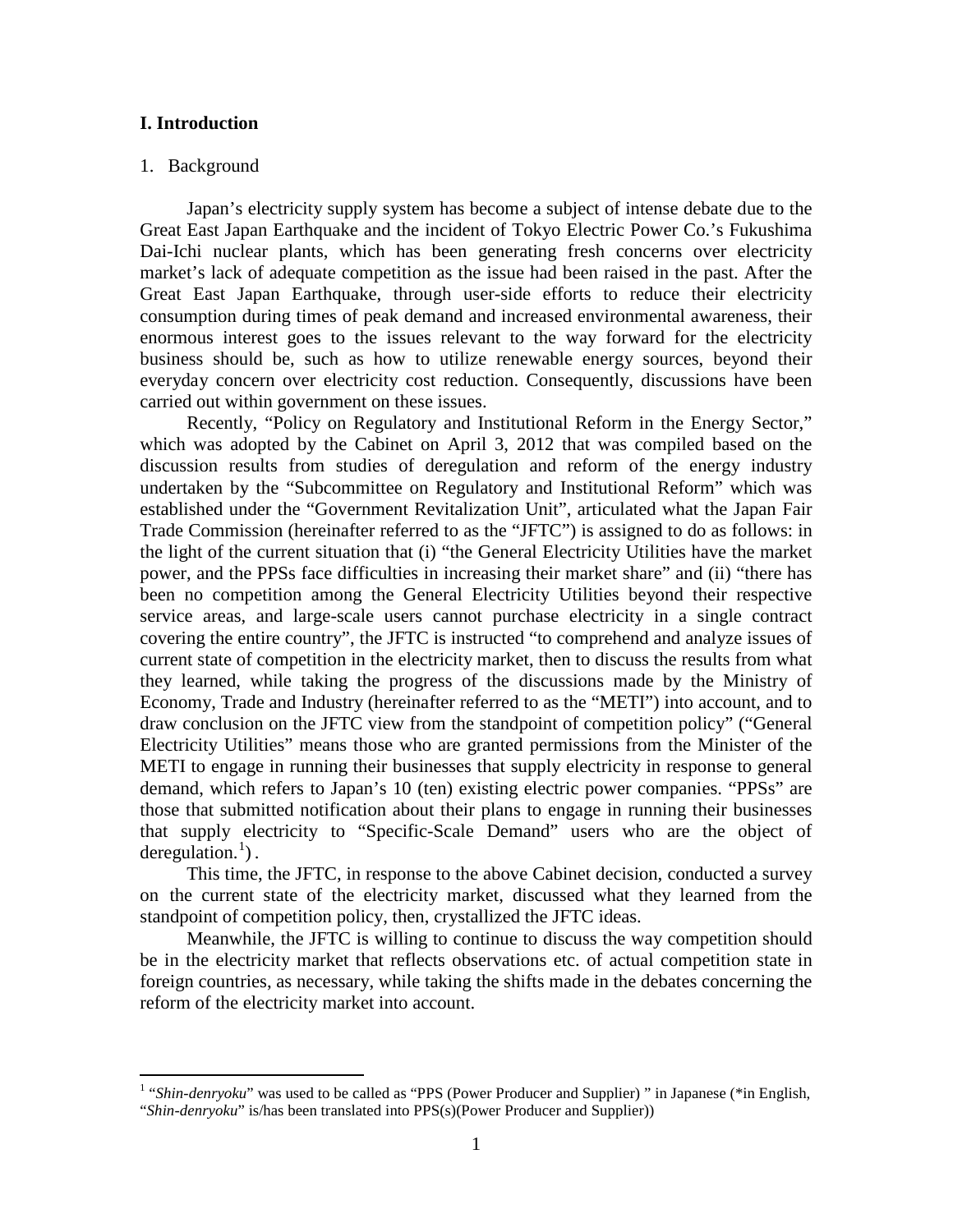#### 2. Changes in the electricity market

The current electricity business system has been in place since 1951, when the government divided the nation into 9 service areas—10 after Okinawa was returned to Japan—and allowed the General Electricity Utilities to have monopolies in their respective service areas so as to achieve economies of scale. At the same time, the system has been regulated in terms of supply conditions such as electricity prices in order to protect users and to ensure proper transactions. Meanwhile, the changes have been made in the environment surrounding electricity business such as a sharp increase in demand during peak hour required heavy investments, and advancement in technology that has increased the possibility to establish small-sized power plants dispersed at various locations and growing criticism concerning their business efficiency. In response to these changes, following 1995, a series of deregulations have been steadily introduced.

More than a decade has passed since the time when the retail sector was partially deregulated. Nonetheless, the market share held by PPSs still remains small. Among the General Electricity Utilities also, no competition takes place across their respective service areas. As a result, the General Electricity Utilities have had near monopolies in their respective service areas.<sup>[2](#page-5-0)</sup>

### 3. Benefits of deregulation

Generally speaking, trades performed in a market where fair and free competition takes place enable efficient resource allocation thereby, making consumers be enable to purchase better products and services at lower prices and in larger quantities. For this reason, in Japan, also, that the price, quantity, quality, etc. of products and services should be freely determined by respective enterprises is deemed as principle. In addition, as to regulations, they should be kept to a minimum to achieve the policy purposes.

In a case where a section used to be under government control became to be deregulated, thanks to the effects of deregulation such as expansion of the businesses areas where the existing enterprises can freely operate their business and promotion of new entrants, competition among enterprises are stimulated that would add expectation to more efficient business activities. Furthermore, for users, broadened user choices as a result of more varieties of products and services or reduced prices as a result of more efficient business activities can be expected.

When this principle is applied to the electricity market, as to the benefit of deregulation, from the standpoint of competition policy, it is thought to be that deregulation promotes competition among electricity utilities thereby; encouraging efficiency of electricity utilities through competition whereas deregulation is to broaden the range of users' alternatives thereby, enabling users to enjoy the benefits from it. Thus, from users' standpoints of benefit, it is vital for users to make effective competition work in the retail sector.

In the course of the discussion for deregulation in the retail sector as a part of electricity business reform, the purpose of deregulation was explained as follows:

<span id="page-5-0"></span><sup>&</sup>lt;sup>2</sup> As of now, there was only one precedent in which a General Electricity Utility supplied electricity beyond its traditional service area.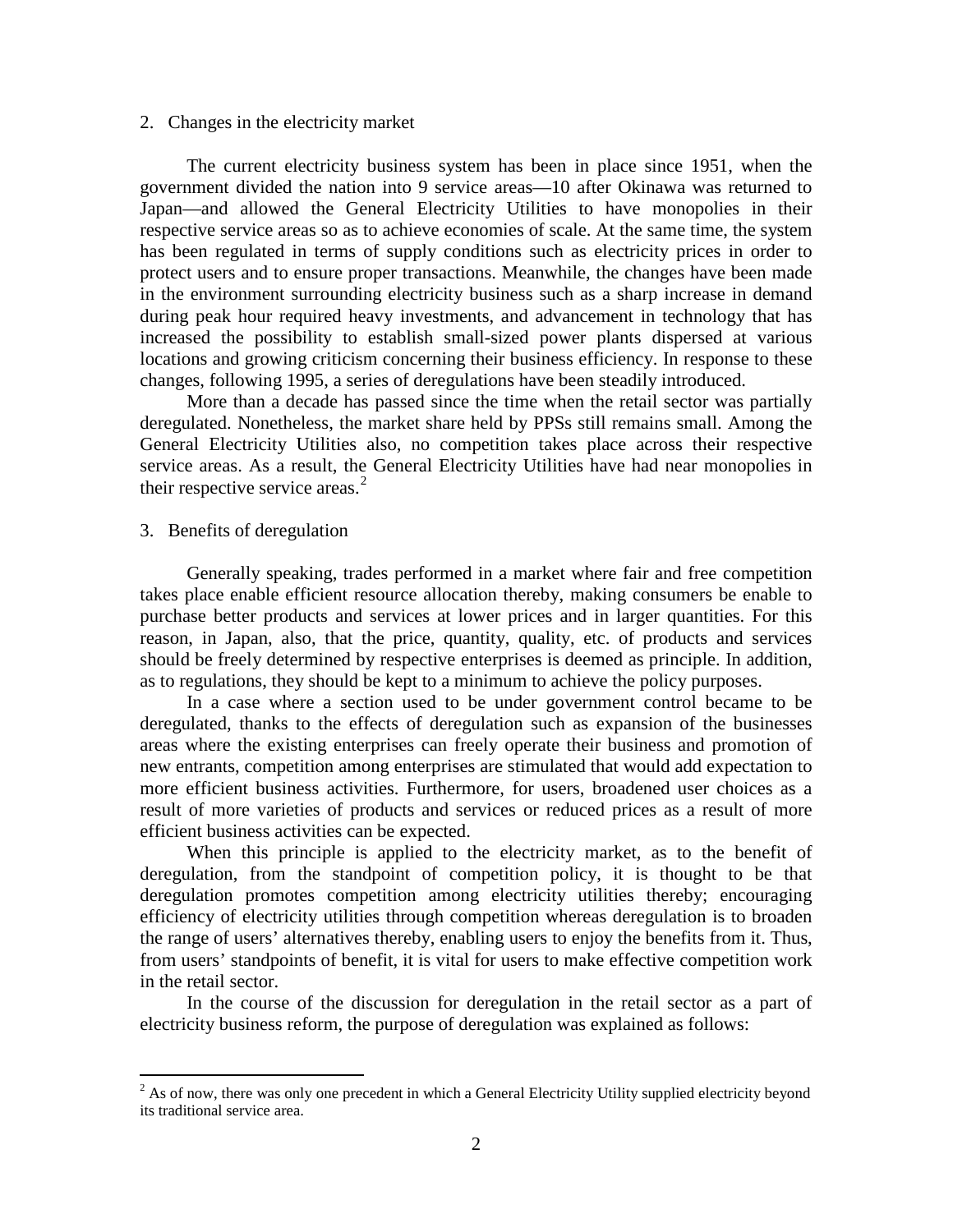"The primary purpose is to use the principle of market mechanism as much as possible as a means of achieving efficiency. Enterprises, in another word, are encouraged to achieve efficiency by maximizing initiatives in their own businesses in a competitive market while reflecting stimulation from competition and market scrutiny instead of relying on government regulations. The secondary purpose, from the standpoint of users, is to expand the range of options available to them. In short, in the deregulated sector, deregulation would broaden the range of supplier-alternatives, and in the regulated sector, deregulation would broaden the range of pricing menu that means that users' initiatives will be required". (The report by the Electricity Utility Industry Council's Subcommittee of Basic Policy Directions, January 21, 1999).

4. The JFTC's previous efforts

The JFTC, in 1982, conducted a cross-sectional survey and analysis with respect to governmental regulatory system that targeted 16 business sectors, and the electricity business is one of the 16 business sectors. Since then, in April 1997, the JFTC released "a report on issues of deregulation and competition policy in the electricity industry" from "the Study Group on Government Regulations and Competition Policy" while the JFTC has discussed the way regulations should be in the electricity business etc., in collaboration with the reviews by the METI, then, based on the results from their discussions, the JFTC has provided proposals, for example, as follows: Concerning the way to ensure neutrality of the transmission and distribution units:

- (1) It is extremely important to ensure neutrality of transmission and distribution units in order to secure fair competition between market entrants and the General Electricity Utilities (Deregulation and Competition Policy in Public Utilities Sector, the Study Group on Government Regulations and Competition Policy, January 2001).
- (2) The independent of transmission and distribution operations from the General Electricity Utilities must be considered in order to create an environment conducive to competition in preparation for full deregulation of the retail sector (Preparation for Promoting Competition in the Electricity Industry Sector, June 2002, the Study Group on Government Regulations and Competition Policy).

As to the vitalization of the electric power exchange, the JFTC called for more electricity to be supplied in order to increase trading. The JFTC also suggested that oversight of the market should be strengthened and that more information should be disclosed. Concerning the transmission system that requires electricity utilities to match their generation with demand within 30 minutes timeframe (30-minute balancing rule), the JFTC has proposed that balancing rule be set depending on the size of the electricity utilities or another type of balancing rule be set. The JFTC has also proposed that balancing rule be based on their prearranged generation plans (Competition in the Electricity Market and Issues for the Future, June 2006, the JFTC).

In sectors that have already been deregulated, the General Electricity Utilities that exclude market entry could be punished in accordance with the 1947 Act on Prohibition of Private Monopolization and Maintenance of Fair Trade (Act No. 54, hereinafter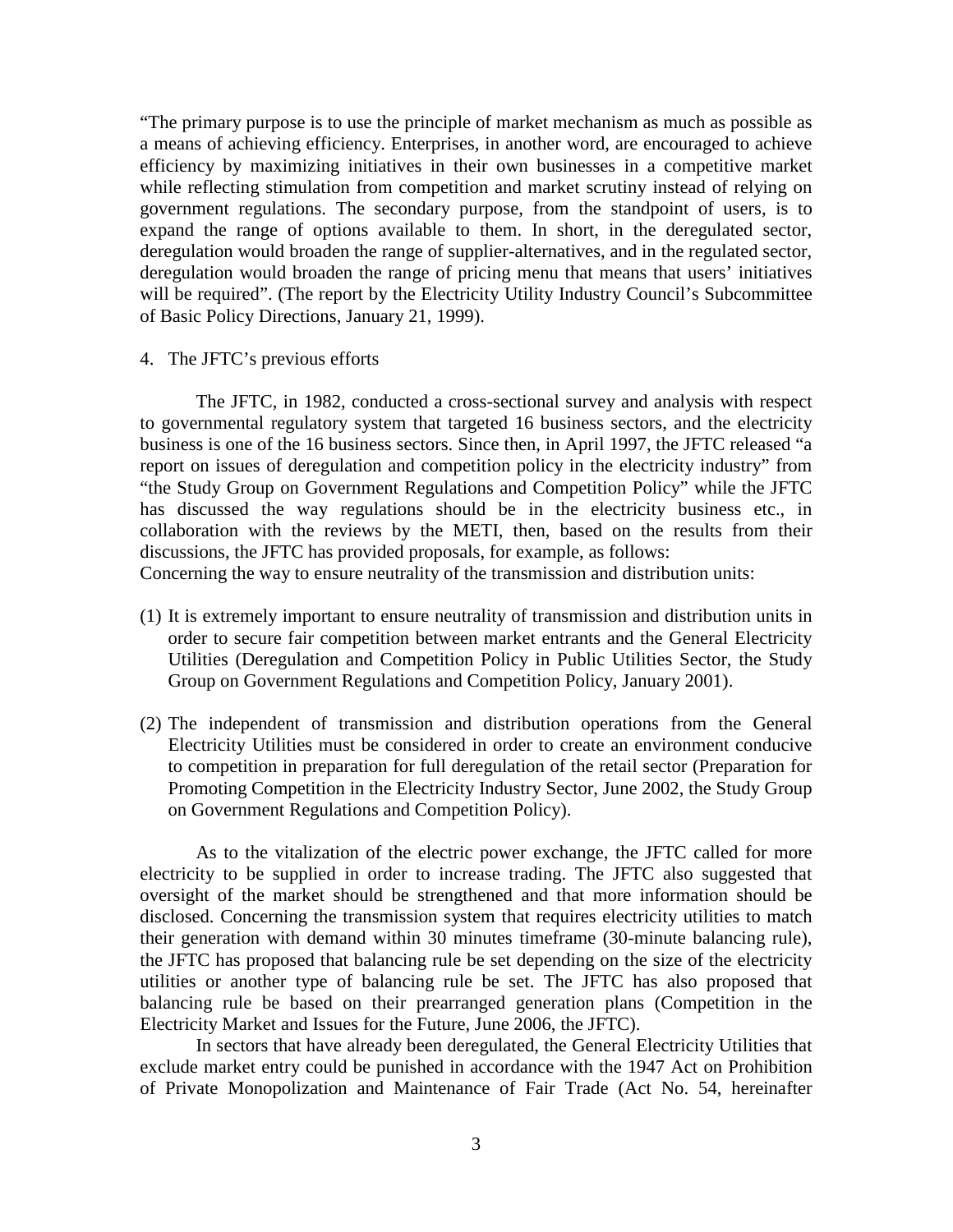referred to as the Antimonopoly Act). The application of the Antimonopoly Act expands as deregulation progresses. Therefore, the JFTC, in cooperation with the METI, released "Guidelines for Proper Electric Power Trade" in order to define activities that would violate the Antimonopoly Act and the 1964 Electricity Business Act (Act No.170). Based on these guidelines, the JFTC has been making efforts to prevent such violations.

# 5. Points of view

This study is conducted based on the above Cabinet decision, as well as the following points of view:

(1) From the standpoint of competition policy, it would be desirable to create a market mechanism in which enterprises make best use of their resources and provide attractive products and services so that consumers can enjoy the benefit. On the other hand, current regulations are in place for various policy requirements.

Whether purposes of regulations are reasonable in light of the policy requirements, and whether they are kept to a minimum to achieve their intended purposes.

(2) There are situations in which the very regulations intended to prevent a market failure end up distorting or hampering the market. This happens when the contents and methods of the regulations have been inadequately designed. Additionally, regulations that do not take into consideration enterprises' rational economic decisions sometimes fail to accomplish their purposes.

Whether the contents and methods of the regulations are designed to be able to reasonably achieve their intended purposes in the light of enterprises' incentives.

(3) As deregulation is promoted, market participants would be able to expand the range of their businesses.

If the characteristics of the electricity market and enterprises' behavior based on the said characteristics prevent free and effective competition, there should be measures to solve such problems.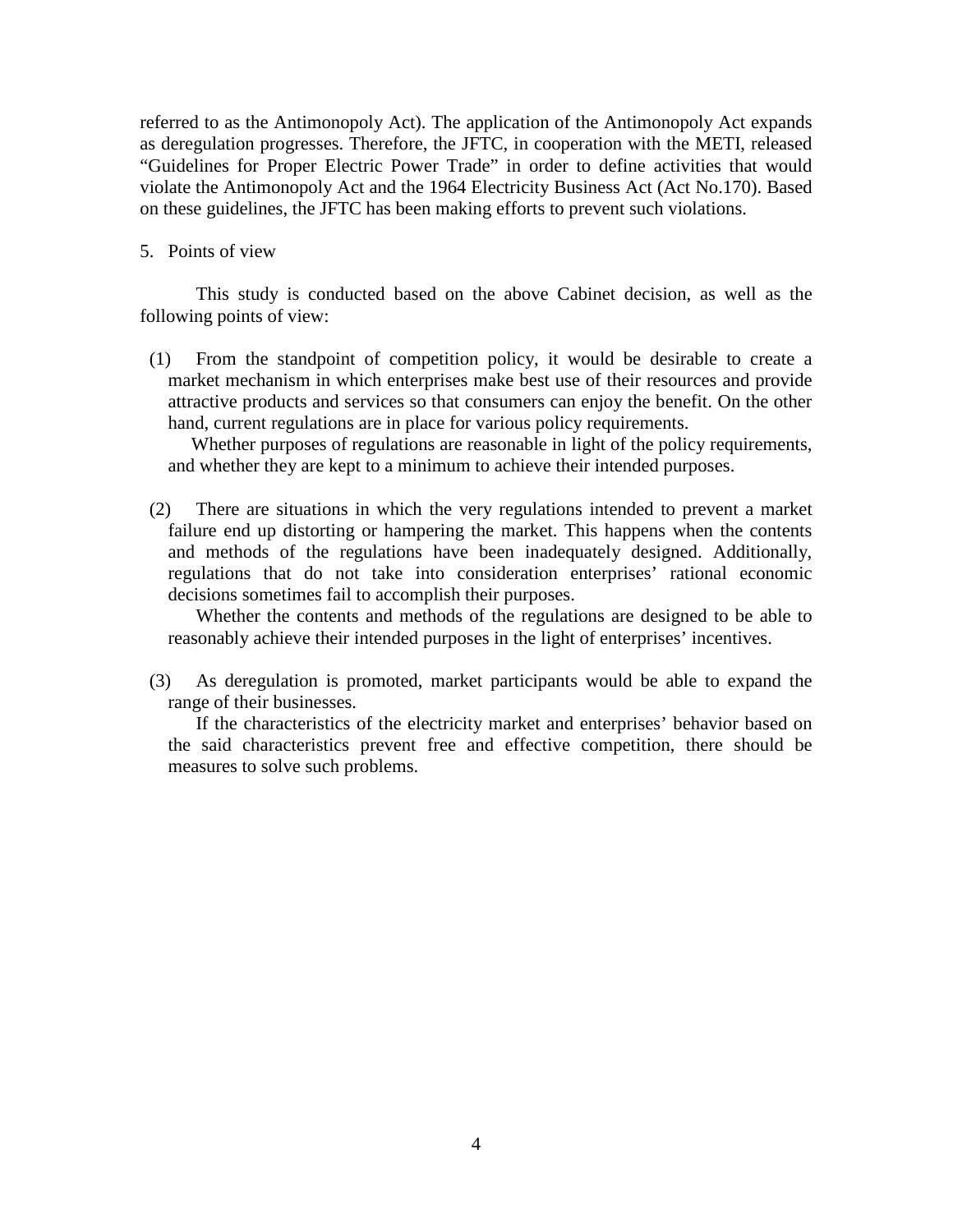### **II. Current state and problems of the electricity market**

The JFTC conducted various surveys and interviews to grasp the current state of the electricity market. In particular, the JFTC posted a notice on its website on April 9, 2012, seeking comments about the current state of competition from users in the deregulated sector of the market, PPSs, and enterprises that operate their own power generation facilities. The JFTC also contacted 27 groups— 9 General Electricity Utilities, 8 PPSs, 4 enterprises that operate their own power generation facilities, 2 enterprises of electricity-related services, 3 users in the deregulated sector of the market, and 1 consumer organization—to interview their representatives. The JFTC also spoke with 55 members of the JFTC's antitrust cooperation committee, including individuals belonging to consumer organizations. At the same time, the JFTC sent out questionnaires to 9 General Electricity Utilities, 11 PPSs, and 26 public organizations that operate hydroelectric plants (See section 2(4) below.). These 26 public organizations, which are established under the Article 2 of the Local Public Enterprise Act, are operated by regional governments and municipalities.

This section will provide an overview of the current state of the electricity market based on the information obtained through the surveys and discuss some of the problems from the standpoint of the competition policy. $3$ 

- 1. Retail sector
- (1) Basic regulatory framework in the retail sector
- A. Regulated and deregulated portions of the market

In the retail sector, the General Electricity Utilities and PPSs are allowed to provide electricity to large-scale users no matter where they are located, as long as they buy at least 50 kW of electricity using special high-voltage lines or high-voltage lines<sup>[4](#page-8-1)</sup> (Article 16, paragraph 2 of the Electricity Business Act). On the other hand, the General Electricity Utilities maintain monopolies in their respective service areas in providing electricity to small-lot users. Thus, the industry has both deregulated and regulated sectors of the retail market.

The General Electricity Utilities can provide electricity to users located outside their own services areas in the deregulated sector of the market. When providing such a

<span id="page-8-1"></span><span id="page-8-0"></span><sup>&</sup>lt;sup>3</sup> The Electricity Business Act classifies electricity business into general electricity business, wholesale electricity business, specified electricity business, and specified-scale electricity business. From the standpoint of competition policy, however, it is more useful to classify them according to different stages of electricity transaction. This paper will group generation and wholesale as one business category. Here, "wholesale" refers to the sale of electricity to PPSs and through the electric power exchange. This is a different concept from the word "wholesale," such as "wholesale electricity business" and "wholesale supply" used in the Electricity Business Act, which implies the sale to the General Electricity Utilities.<br><sup>4</sup> Special high-voltage lines transmit more than 7,000 volts of electricity. High-voltage lines carry more than 750 volts of continuous current, as well as more than 600 volts of alternate current that does not exceed 7,000 volts (Article 2, paragraph 1, items 2 and 3 of the 1997 Ministry of International Trade and Industry ordinance that sets technical standards for electricity facilities—ordinance No. 52).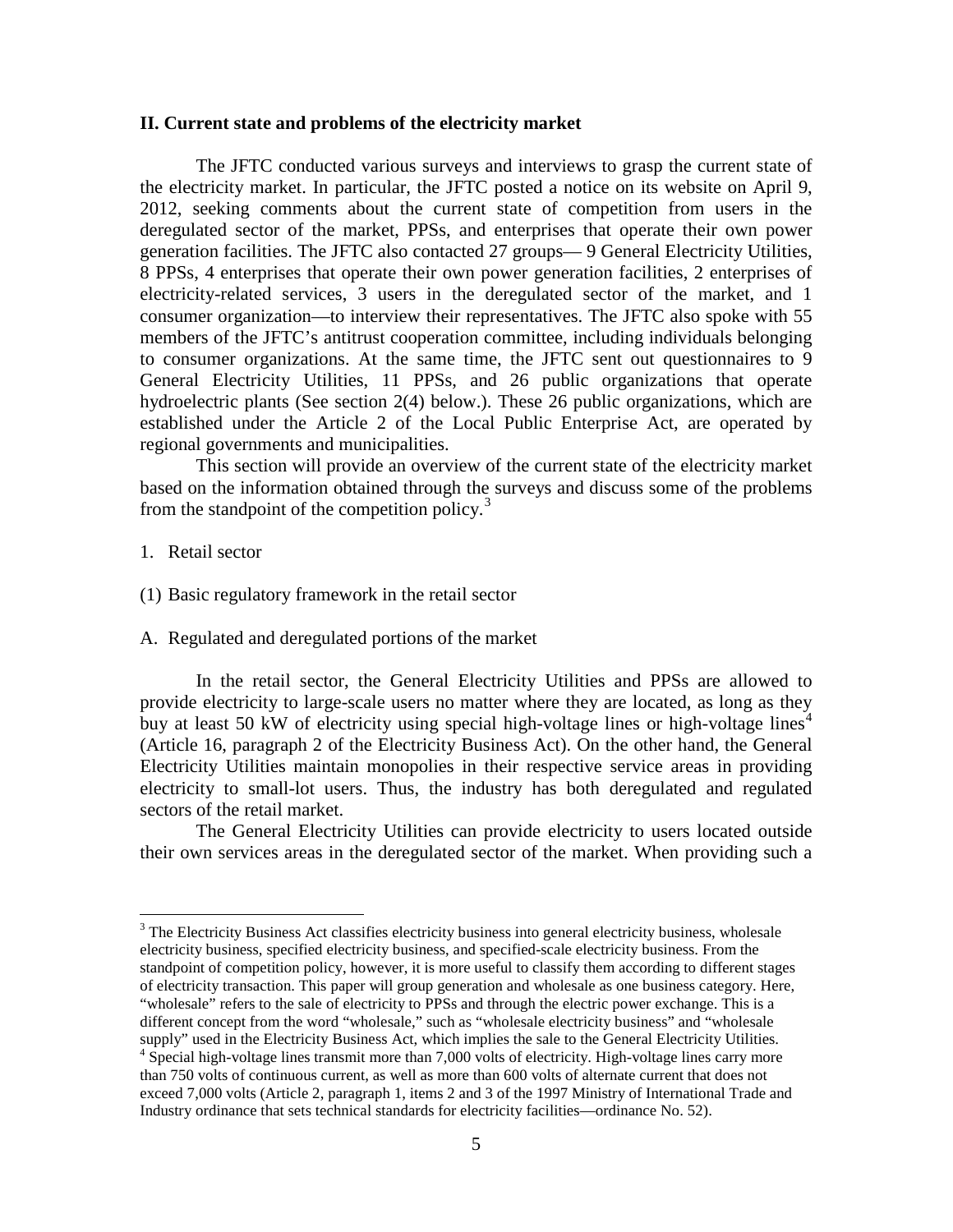service, however, the General Electricity Utilities are subject to the same regulations as PPSs (Article 2, paragraph 1, Item 7 of the Electricity Business Act).

When providing electricity to small-lot users, the General Electricity Utilities are required to abide by the terms set forth in a supply contract approved by the METI (Article 19, paragraph 1 of the Electricity Business Act). Prices are determined based on ordinance No. 105 issued by the Ministry of Trade and Industry in 1999. This ordinance calls for the fully distributed cost method, which allows the General Electricity Utilities to earn a certain level of income and recover expenses incurred in the regulated sector of the market.

B. Supply obligation and provisions for the "last resort service"

In the regulated sector of the industry, the General Electricity Utilities have an obligation to supply electricity under the terms specified in a contract approved by the METI (Article 18, paragraph 1 of the Electricity Business Act). The supply obligation also exists in the deregulated sector of the market, where the General Electricity Utilities are not allowed to refuse a supply request from users who have no other means of obtaining electricity, unless their businesses in the regulated sector of the market are otherwise hampered or there are other justifiable grounds to refuse such a request (Article 18, paragraph 2 of the Electricity Business Act). When the General Electricity Utilities provide electricity to those who have no other means of obtaining electricity, they must abide by the supply conditions contained the "Provisions for Last Resort Service" submitted to the METI (Article 19, paragraph 2, item 1 of the Electricity Business Act). The provisions include prices, which are currently set 20% above the disclosed standard prices applied to users in the deregulated sector of the market.<sup>[5](#page-9-0)</sup>

While the General Electricity Utilities disclose standard prices for the deregulated sector of the market, those prices could be negotiable. The JFTC found during interviews that at least one large-lot user was conducting individual price negotiations with its supplier.

# (2) Market entry of PPSs

#### A. Market share of PPSs nationwide and by areas

PPSs had approximately 3.5% of the deregulated market in terms of sales volume in fiscal 2010. It has been over 10 years since the deregulation took place; however, their market share still remains small. While there are differences in their market share among areas, service areas of Tokyo Electric Power and Kansai Electric Power Co. were among the biggest markets for PPSs. Even so, they had only about 6% of the market in the service area of Tokyo Electric Power and about 5% in the area of Kansai Electric Power.

<span id="page-9-0"></span><sup>&</sup>lt;sup>5</sup> This applies to Tokyo Electric Power. The last resort service is a short-term contract for one year or less. The 20% surcharge for the "last resort service" is the same as that for an "emergency electricity supply" under the conventional contract, which has the same supply period (Concerning decisions to order changes in wheeling service provisions or last resort service provisions, the Ministry of International Trade and Industry, January 31, 2000).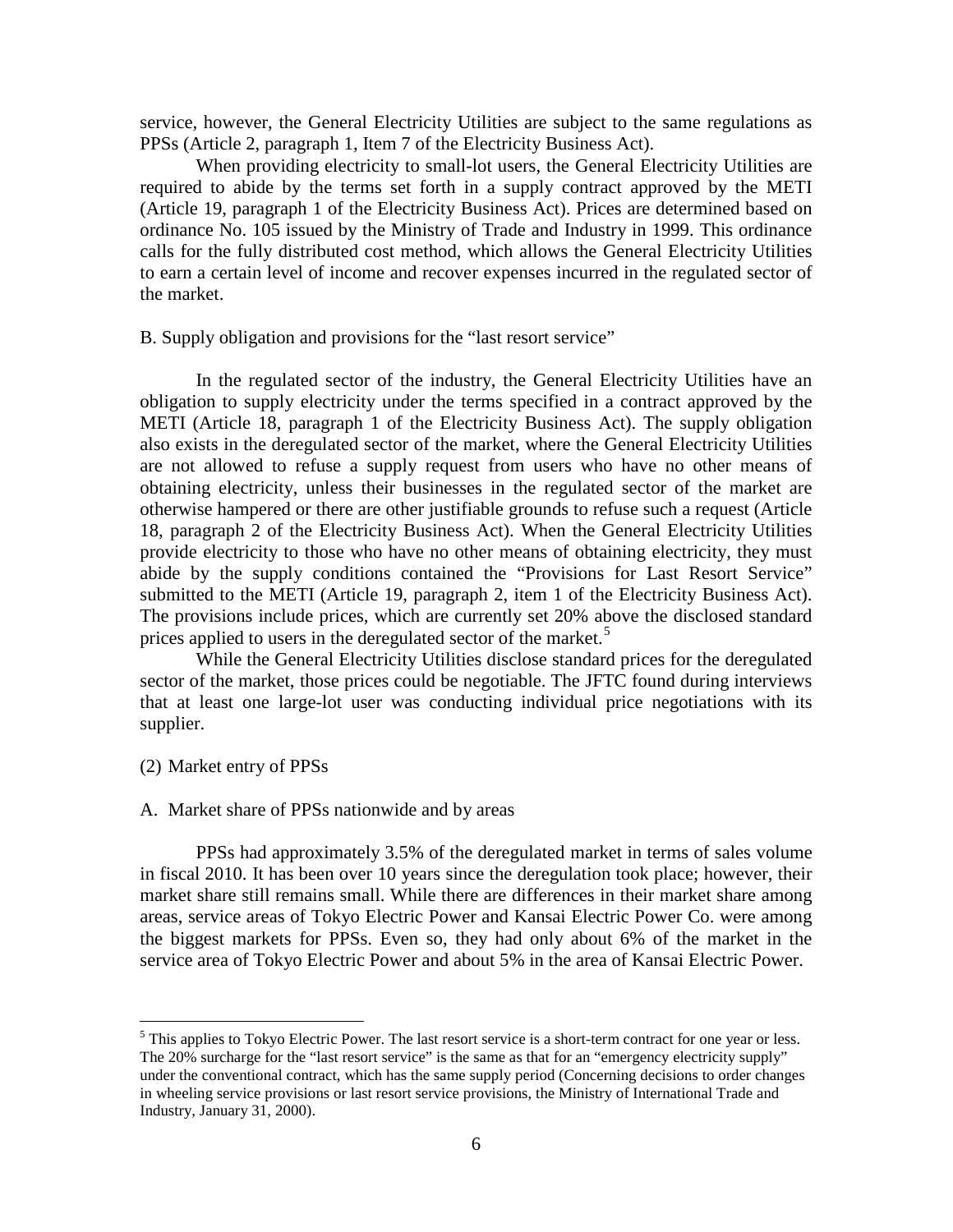| Table 1 Market Share of PPSs from FY 2005 to FY2011 (Unit: %) |  |  |  |  |
|---------------------------------------------------------------|--|--|--|--|
|---------------------------------------------------------------|--|--|--|--|

| FY           | <b>FY2005</b> | FY2006 | FY2007                   | <b>FY2008</b>         | Y2009 | <b>FY2010</b> | $\Pi$ Y2011 |
|--------------|---------------|--------|--------------------------|-----------------------|-------|---------------|-------------|
| <b>Share</b> | .96           | 2.35   | $\overline{\phantom{a}}$ | -54<br>$\overline{a}$ | 2.82  | 3.47          | 3.56        |

Source: Prompt report on aggregate electricity demand (The Agency for Natural Resources and Energy)

| Service Area | Hokkaido | Tohoku  | Tokyo   | Chubu  |
|--------------|----------|---------|---------|--------|
| <b>Share</b> | ).44     | 25      | 5.92    |        |
|              |          |         |         |        |
| Hokuriku     | Kansai   | Chugoku | Shikoku | Kyushu |
| 0.00         | 4.73     |         | 0.00    |        |

\*Estimated from a survey of 9 General Electricity Utilities and the eleven biggest PPSs. (Okinawa is excluded.)

## B. Market share of PPSs according to service categories

One method of categorizing services in the deregulated sector of the market is to group them into special high-voltage services and high-voltage services, and into business use and industrial use. Business use refers to services provided to offices and stores where electricity is used mainly for lighting, while industrial use refers to services provided to factories, etc. where electricity is used for motors and other power supply as well as lighting. As Table 3 shows, PPSs' share in the industrial use category is smaller than that in the business use category. This situation has remained almost unchanged since fiscal 2004, which was not long after the deregulation took place, and the Great East Japan Earthquake seems not to have had any impact on it.

Table 3 PPSs' Market Share Based on Service Categories (Unit: %)

| Service       | Special High Voltage |                 | <b>High Voltage</b> | Overall         |     |
|---------------|----------------------|-----------------|---------------------|-----------------|-----|
| categories    |                      |                 |                     |                 |     |
|               | Industrial           | <b>Business</b> | Industrial          | <b>Business</b> |     |
| <b>FY</b>     |                      |                 |                     |                 |     |
| Fiscal 2004 * | 0.2                  | 20.1            | 0.0                 | 0.5             | 2.0 |
| Fiscal 2010   | $1.0\,$              | 20.7            | 0.5                 | 4.5             | 3.5 |
| Fiscal 2011   | 0.9                  | 20.1            | 0.7                 | 5.0             | 3.6 |

\*For fiscal 2004, the figure is for services provided to those using at least 500 kW of power during the April–December period.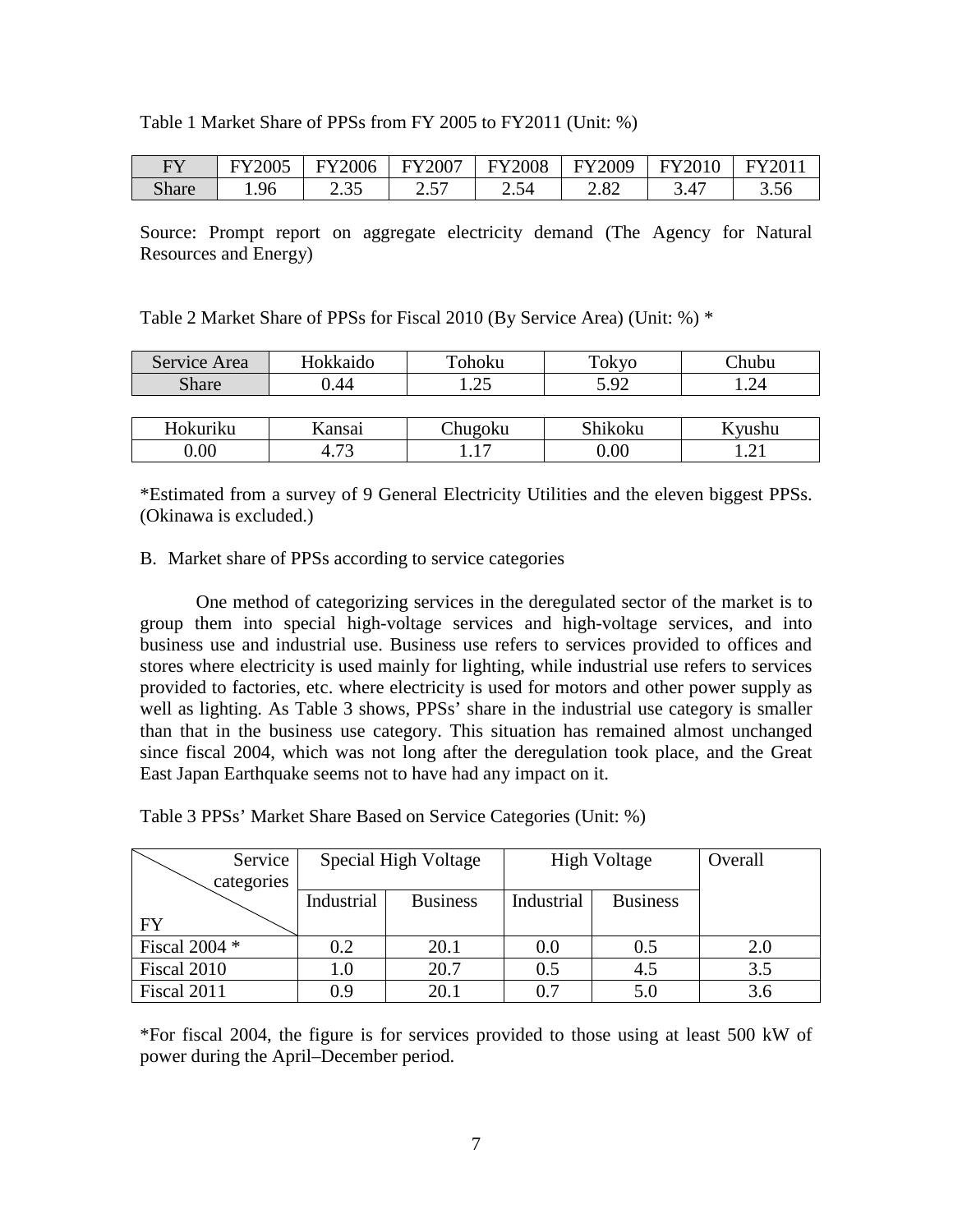Source: For fiscal 2004, data are taken from the METI.<sup>[6](#page-11-0)</sup> For fiscal 2010 and 2011, data are based on a survey of 9 General Electricity Utilities and the eleven biggest PPSs. (Okinawa is excluded.)

### C. Cost structure of PPSs

PPSs have difficulties in winning users for industrial use because the General Electricity Utilities charge less for industrial use than they do for business use, according to JFTC interviews with PPSs. (The problem is referred to as business-industrial disparity.<sup>[7](#page-11-1)</sup>) The General Electricity Utilities have an advantage particularly in nighttime operations that require a huge amount of electricity because they have power plants that incur low variable costs for an extended period of time, such as nuclear plants and hydroelectric plants. These facilities are known as base-load power plants.<sup>[8](#page-11-2)</sup>

PPSs scarcely rely on nuclear plants and hydroelectric plants. In fiscal 2010, PPSs procured 62% of their electricity from Non-Utility Power Producers etc. that own electricity-generation facilities that exclude the General Electricity Utilities (hereinafter, referred to as "Non-Utility Power Producers etc."). Enterprises Of that, hydroelectric plants comprised only 2.1%, and there was no nuclear power involved.<sup>[9](#page-11-3)</sup> PPSs produced 19.4% of their electricity using their own plants, none of which was nuclear plants or hydroelectric plants.<sup>[10](#page-11-4)</sup> As a result, PPSs have higher variable costs than the General Electricity Utilities.

PPSs argue that they have difficulties in competing with the General Electricity Utilities in serving users that use a huge amount of electricity at nighttime since it is hard to offer competitive prices and secure a steady supply of a large amount of electricity under these circumstances. Therefore, the composition of their power sources appears to be the main reason that the PPSs' market share in the industrial use sector is small.

After the Great East Japan Earthquake, most of the country's nuclear plants, which provided 32% of the electricity produced by the General Electricity Utilities in fiscal 2010, have halted operations. It is not certain when those reactors will restart.

<span id="page-11-1"></span><span id="page-11-0"></span><sup>&</sup>lt;sup>6</sup> [http://www.meti.go.jp/committee/downloadfiles/g50815a56j.pdf.](http://www.meti.go.jp/committee/downloadfiles/g50815a56j.pdf)<br><sup>7</sup> Special high-voltage prices for industrial use were about 20% lower than the prices for business use in fiscal 2010, according to estimates obtained by analyzing data released by the Agency for Natural Resources and Energy. The average special high-voltage price for industrial use was 10.22 yen/kWh, while the average special high-voltage price for business use was 12.26 yen/kWh. The average high-voltage price for industrial use was 14.44 yen/kWh, while the average high-voltage price for business use was 15.18 yen/kWh.

<span id="page-11-2"></span><sup>&</sup>lt;sup>8</sup> They constitute the base for the daily load curve. They are the primary sources of electricity that ensure a certain level of electricity supply. In Japan, they include nuclear plants and hydroelectric plants, which can be operated without high variable expenses, such as fuel costs, after initial capital investments have been made. Coal-fired plants, whose fuel costs are also relatively low, are common too. While most

hydroelectric plants, particularly run-off-river type plants, are used as base-load power plants, other types of hydroelectric plants, such as pumped-storage and reservoir-type plants, are used as backup supply during times of peak demand.

<span id="page-11-3"></span><sup>&</sup>lt;sup>9</sup> Electricity Produced by electricity generation for own use, Survey of Electricity Statistics, the Agency for Natural Resources and Energy, Fiscal 2010.

<span id="page-11-4"></span> $10$  Table of Approved Electricity Generation, Survey of Electricity Statistics, the Agency for Natural Resources and Energy, Fiscal 2010; According to JFTC interviews, however, there are some PPSs that use the parent enterprise's power plants as their own even though data do not reflect those uses. These plants include hydroelectric plants.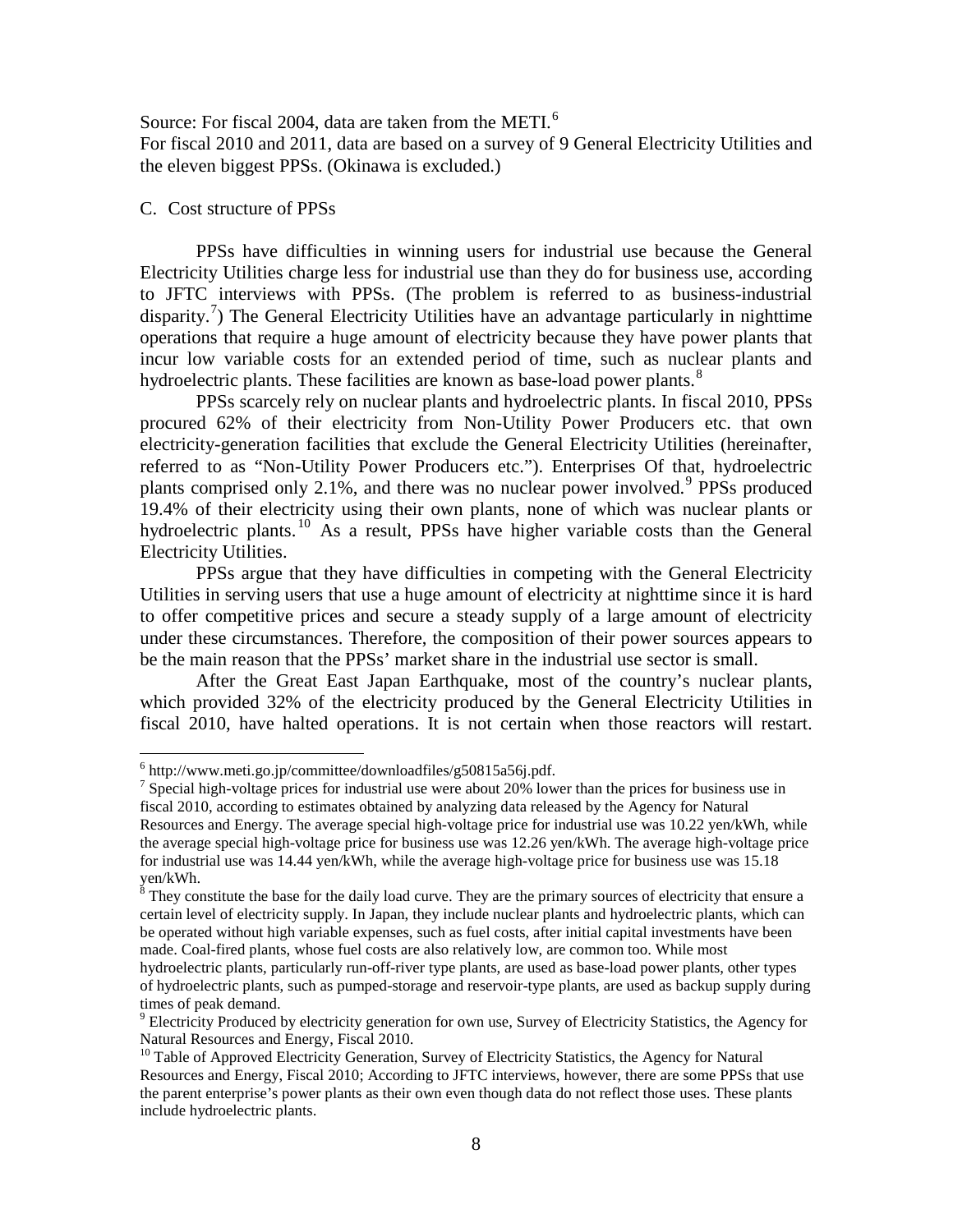Therefore, the disparity between the composition of power sources of PPSs and that of the General Electricity Utilities would change for the time being.

## D. Operating costs

Tokyo Electric Power has 13,000users with supply contracts of 500 kW or higher. Tokyo Electric Power's users in the deregulated sector of the market with supply contracts of less than 500 kW numbers  $224,000$ .<sup>[11](#page-12-0)</sup> These numbers indicate that there are more users of high-voltage power than those of special high-voltage power and that there are many small-lot users. PPSs point out, therefore, that operations and customer care of the high-voltage business are more costly.

(3) The current state of sales activity and electricity supply of the General Electricity **Utilities** 

There is only one precedent in which a General Electricity Utility provided electricity to a user outside its own service area. According to JFTC interviews, the General Electricity Utilities do not generally reach out to potential users outside their respective service areas. This situation has been the same to the one which existed before the Great East Japan Earthquake etc. caused a supply shortage.

The General Electricity Utilities responded to the JFTC by saying that their primary duty is to provide a steady supply of electricity within their respective service areas and that it would take too much time and money to newly build a system such as sales activities and user support systems etc. outside of their service areas.<sup>[12](#page-12-1)</sup> During the years of operations as regional monopolies with supply obligations, as the General Electricity Utilities explained, they have built facilities and sales structures in such a way as to optimize their services tailored to respond to the needs raised within their existing respective service areas. Thus, it is reckoned that the General Electricity Utilities have no incentive to vigorously expand their business to the outside of their respective service areas.

In Japan, a service area's transmission network is connected to other service areas' networks through an interconnected line (this means a transmission facility which connects a service area with another. Hereinafter, referred to as the above). Power frequencies differ between the eastern and western parts of the country. The transmission of electricity between these two areas, therefore, requires a frequency converter (hereinafter, referred to as "FC"). Therefore, the capacity of interconnected lines and FCs to transmit and convert physically imposes a limit on the volume of electricity traffic between respective service areas and between the west region and the east region of Japan.<sup>[13](#page-12-2)</sup> As a result, electricity utilities have a substantial need to establish power plants

<span id="page-12-0"></span><sup>&</sup>lt;sup>11</sup> Outlines of Submission for Approval of Changes in Electricity Rates, Tokyo Electric Power, May 2012, p.36.

<span id="page-12-1"></span> $12$  A General Electricity Utility told the JFTC in an interview that it was seeking to attract enterprises which have a broad-ranging relationship with subcontract factories to its service area by offering advantageous terms to them.

<span id="page-12-2"></span> $13$  It is known as an FC.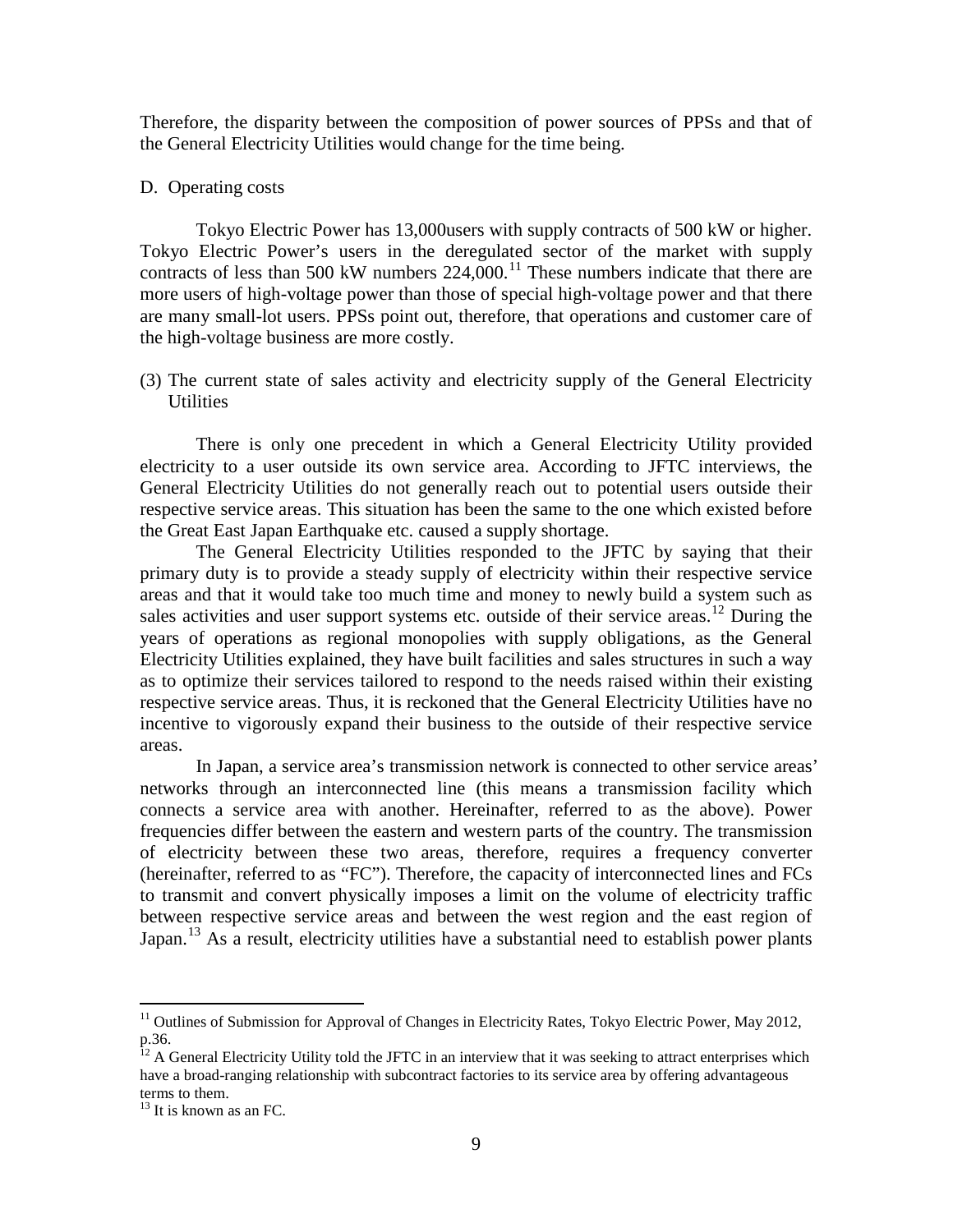within their respective service areas where electricity supply are required. That raises the cost of providing electricity to users outside their respective service areas.

As the plausible efforts to be made to strengthen interconnected lines and FCs, discussions have been made in the Agency for Natural Resources and Energy from the standpoints of how to efficiently utilize wide-area electricity supply beyond service areas and to stimulate the electricity market.

## (4) Other current state of the retail sector

### A. Diverse user needs

In the interview with consumer organization representatives, the JFTC has learned that among small-lot users, some seek a variety of options that include options not only seeking for better contract conditions but also for options to choose renewable energy over other sources of electricity. This is an implication of their expectations to an effective deregulation that would enable to supply various services and products in a way to respond to such various user needs.

#### B. Partial supply

Under a "partial supply", multiple retailers would share a single distribution line to provide electricity to a particular location. PPSs have expressed hope towards partial supply because it can be a solving measure to secure power source that allows the retailers to supply electricity in cooperation with the General Electricity Utilities in the point that would enable the retailers in the case where only with the retailers sufficient electricity to be met with required volume and prices cannot be provided and because it can be a measure to enable the retailers to secure certain number of users under favorable supply conditions. Meanwhile, many users interviewed by the JFTC were not aware of partial supply nor had they been contacted by PPSs about the partial supply. In fact, partial supply has rarely been used in the past.<sup>[14](#page-13-0)</sup>

In seeking to prevent any violations of the Antimonopoly Act in relation to partial supply, the JFTC lists possible illegal actions in the "Guidelines for Proper Electric Power Trade" that are those, including refusal of supply and unreasonable pricing, such as refusal of partial supply requiring them to adjust their generation output, setting requirements, beyond what is necessary, on PPSs to submit advance notice, to reveal their supply plans. Throughout this survey, no information to be mentioned that implies any existence of cases violating the Antimonopoly Act with regard to partial supply has turned up.

Whereas, as to partial supply, survey implies certain existence of needs of notification to inform public including users its legal plausibility and its various patterns

<span id="page-13-0"></span> $14$  According to JFTC interviews, there was only one precedent in which partial supply had been used. According to a report released at the third meeting of the Expert Committee on the Electricity Power Systems Reform of the Agency for Natural Resources and Energy, however, there were two precedents; reference 1-1, 91.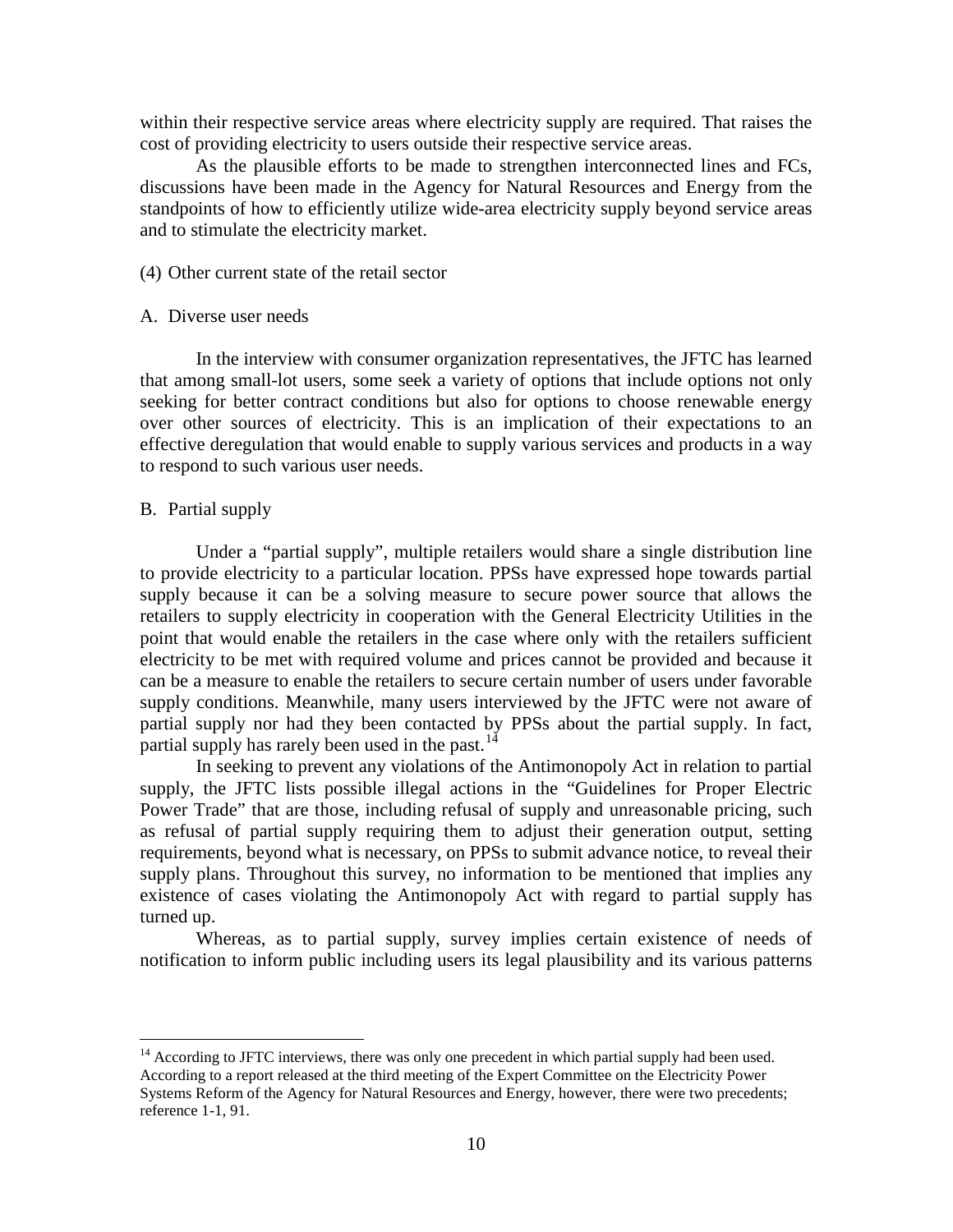of utilization.<sup>[15](#page-14-0)</sup> The Agency for Natural Resources and Energy, in relation to their promotion of green electric power, provides information on partial supply on its website. $16$ 

- 2. Generation/wholesale sector
- (1) Basic regulatory framework

According to the Electricity Business Act, an act of electricity generation itself is not considered an electricity business. There are no regulations prohibiting Non-Utility Power Producers etc. from doing business by generating electricity.<sup>[17](#page-14-2)</sup> However, there are regulations on wholesale activities. An act of providing more than 1,000 kW of electricity for 10 years or more; or more than 100,000 kW of electricity for 5 years or more; is considered "Wholesale Supply". Those who engage in wholesale supply must report their supply terms and conditions to the authorities (Article 22, paragraph 1 of the Electricity Business Act). Providers of Wholesale Supply are called Independent Power Producers (hereinafter referred to as "IPP").<sup>[18](#page-14-3)</sup> In addition, the term "Wholesale Electricity Utility" is applied to a utility that owns facilities with aggregated capacity of more than 2 million kW and provides electricity to the General Electricity Utilities to supply electricity for General Electricity Business. Wholesale Electricity Utilities must obtain regulatory approval to start operations (Article 3, paragraph 1 of the Electricity Business Act). They are also placed under obligation to supply electricity to the General Electricity Utilities (Article 18, paragraph 4 of the Electricity Business Act). [19](#page-14-4) There is, meanwhile, no regulation on those supplying electricity to the General Electricity Utilities unless they fall under the category of Wholesale Electricity Utilities and if the amount and duration of their services do not reach the level of wholesale supply.

At the same time, there is no regulation on the sale of electricity to PPSs even if the suppliers are Wholesale Electricity Utilities or IPPs.

(2) Sources of electricity for PPSs

PPSs aggregately had a supply capacity of 29.19 billion kWh in fiscal 2010, a twofold increase from 14.54 billion kWh in fiscal 2006. Their sources of electricity are listed in Table 4 which shows that they have reduced their reliance on the fulltime backup (The practice that market entrants continuously procure retailed electricity from the General Electricity Utilities in the case that they have a shortage of electricity for supply to users.<sup>[20](#page-14-5)</sup>). They instead increased purchases from Non-Utility Power Producers etc. to the amount more than 60% of the total. Electricity generated by PPSs for PPSs, called "Self-Generation" in the below table, and from electric power exchange (see below 2(6))

<span id="page-14-0"></span><sup>&</sup>lt;sup>15</sup> Material 7 distributed by Ennet Corp. at the third meeting of the Expert Committee on the Electricity Power Systems Reform, 10.<br><sup>16</sup> http://www.enecho.meti.go.jp/denkihp/120331green/120331green.pdf.

<span id="page-14-3"></span><span id="page-14-2"></span><span id="page-14-1"></span><sup>&</sup>lt;sup>17</sup> There are regulations concerning the safety and environment protection.<br><sup>18</sup> Abbreviated as IPPs.<br><sup>19</sup> Currently, there are only two Wholesale Electricity Utilities in Japan—J Power and Japan Atomic Power. <sup>20</sup> The Electricity Business Act does not regulate the prices that the General Electricity Utilities charge for

<span id="page-14-5"></span><span id="page-14-4"></span>fulltime backup.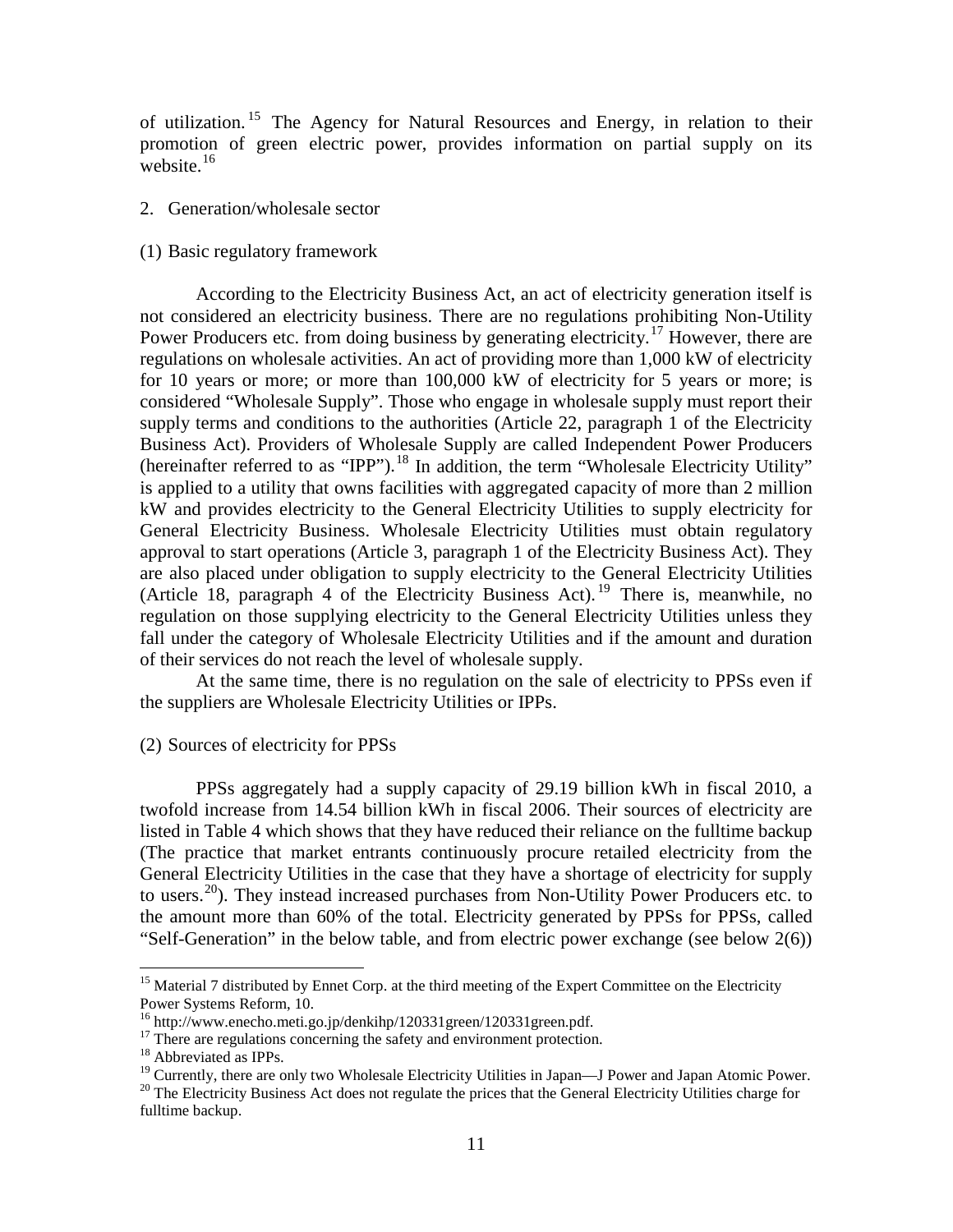that, together, account for less than 30% of the total, even though this figure has been increasing. $2<sup>1</sup>$ 

| Sources     | Self-              | Electric | Non-Utility | General          | Total |
|-------------|--------------------|----------|-------------|------------------|-------|
|             | Generation         | Power    | Power       | Electricity      |       |
|             | (electricity       | Exchange | Producers   | <b>Utilities</b> |       |
|             | generated by       |          | etc.        | (fulltime)       |       |
| <b>FY</b>   | PPSs for           |          |             | backup)          |       |
|             | PPS <sub>s</sub> ) |          |             |                  |       |
| Fiscal 2006 | 5.2                | 5.1      | 49.6        | 40.1             | 100.0 |
| Fiscal 2010 | 19.4               | 9.6      | 62.0        | 9.1              | 100.0 |

Table 4 Sources of electricity for PPSs (Unit: %)

\*The amount of enterprises' "Self-Generation" is obtained by subtracting the amount used for PPSs' own consumption and the amount for specific power supply (power supply in the case where close ties exist between suppliers and users supplied) from the entire electricity generated by PPSs themselves for PPSs to supply.

\*Each number has been rounded. Thus, the figure obtained by adding up these numbers does not necessarily match the amount written under "Total".

Source: p. 38, 1-1 of the material of the third meeting of the Expert Committee on the Electricity Power Systems Reform (written by the Secretariat of the Agency for Natural Resources and Energy)

Table 5 shows the amount of electricity generated during fiscal 2010 and market shares sorted by business form. The General Electricity Utilities controlled 72.9% of the market.

| <b>Business</b> | General          | <b>PPSs</b> | Wholesale   | Non-Utility        | Specified        | Total  |
|-----------------|------------------|-------------|-------------|--------------------|------------------|--------|
| form            | Electricity      |             | Electricity | Power              | Electricity      |        |
| Amount          | <b>Utilities</b> |             | Utilities   | Producers          | <b>Utilities</b> |        |
| /Share          |                  |             |             | etc. <sup>22</sup> |                  |        |
| Amount          | 8,820            | 89          | 859         | 2,101              | 15               | 11,283 |
| Generated       |                  |             |             |                    |                  |        |
| Share           | 72.9             | 0.8         | 7.6         | 18.6               | 0.1              | 100.0  |
|                 |                  |             |             |                    |                  |        |

<span id="page-15-0"></span><sup>&</sup>lt;sup>21</sup> According to the JFTC interviews, some PPSs use power plants owned by their parent organizations as PPSs' power plants. Nonetheless, in the statistics, electricity generated by such power plants owned by PPSs' parent organizations is not reflected into PPSs' capacity to generate electricity, therefore, the electricity generated by such power plants was not reflected, in the statistics, as the electricity PPSs generated by their own. Instead, such electricity procurement is classified into electricity procurement from Non-Utility Power Produces etc. due to the categorization the statistics employs for such power plants. Therefore, the electricity that can be substantially deemed as PPSs' Self-Generation can, possibly, be larger than the one described in the body, above, of this survey report.

<span id="page-15-1"></span> $22$  This, "Non-Utility Power Producers etc.", excludes Wholesale Electricity Utilities.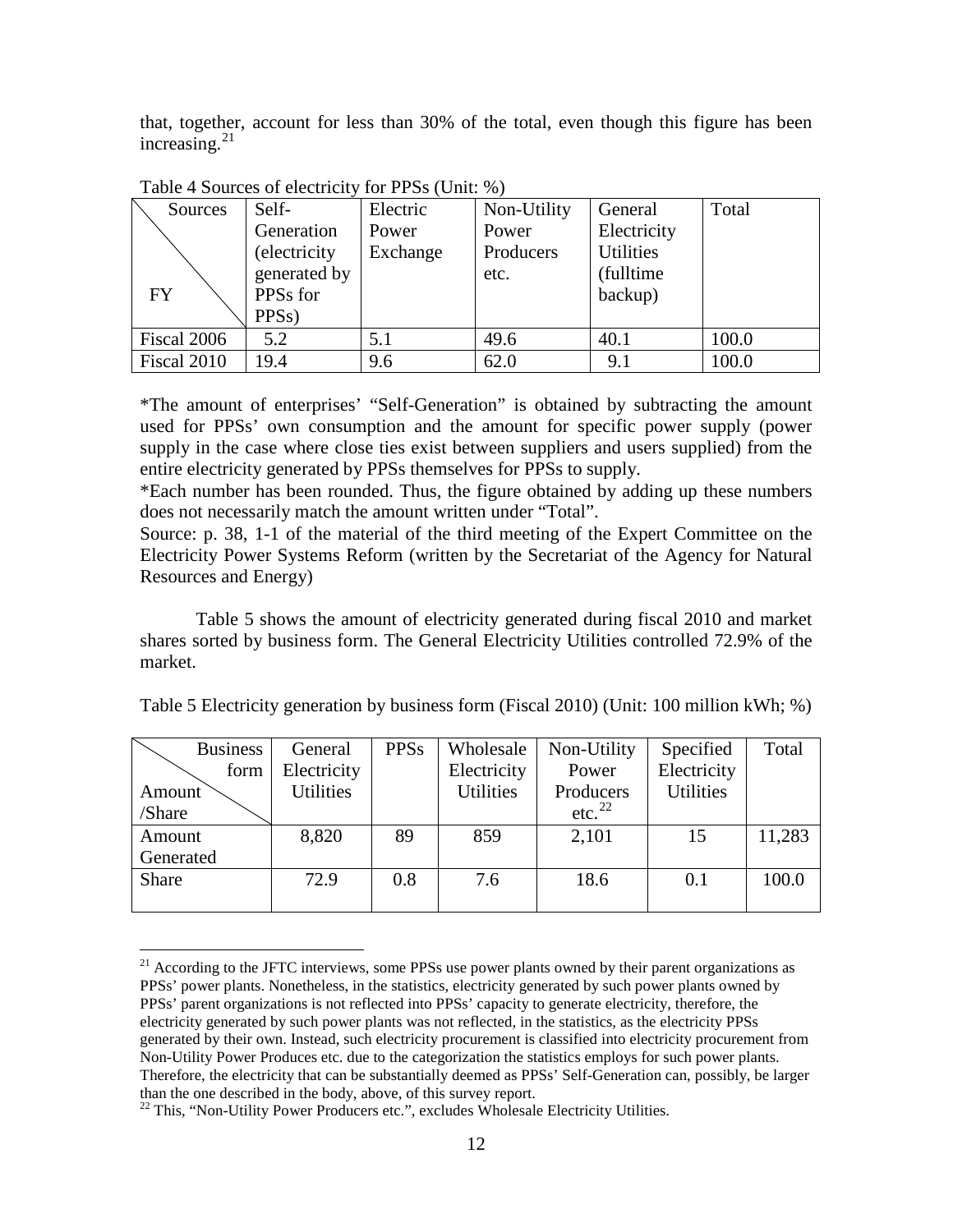\*The amount generated by "Non-Utility Power Producers etc." is a figure obtained by subtracting "the amount used for generation plants and the amount lost during transmission and distribution" and "the amount provided to those with whom they have close relationships" from the actual amount of "electricity generated for own use and other generations" based on the data of the Survey of Electric Power Statistics for fiscal 2012 released by the Agency for Natural Resources and Energy.

\*Each number has been rounded. Thus, the figure obtained by adding up these numbers does not necessarily match the amount written under "Total."

Source: The Survey of Electric Power Statistics for fiscal 2010 released by the Agency for Natural Resources and Energy. Calculated using data on "actual power production (total) by self-generation for own consumption and other" (FY2010).

### (3) Self-generation

### A. Generation capacity

During fiscal year 2010, PPSs aggregately had a generation capacity of 2.01 million kW, or 0.7% of the total capacity to generate electricity.<sup>[23](#page-16-0)</sup> As Table 5 shows, PPSs produced 8.9 billion kWh, or 0.8% of the total amount of the generated electricity, whereas the General Electricity Utilities generated 822 billion kWh, or 72.9% of the total.

According to JFTC interviews, in terms of newly introduced power plant constructions, the General Electricity Utilities and PPSs do not consider any constructions of nuclear plants as a viable option at least for the time being.  $2<sup>4</sup>$ Construction of large-sized hydroelectric plants is, also, not realistic either because developable water sources are scarce. If any is found, on top of that, coordinating water rights with local residents would pose another challenge. Large-sized thermal plants, particularly coal-fired plants with relatively low variable costs, would not provide a short-term solution because the entire process of the construction, with strict environmental regulations including environmental assessment, takes between six and nine years. Thermal plants may also end up being costly after taking measures to reduce carbon dioxide emissions.

There are legal privileges accorded to the General Electricity Utilities due to their nature of serving public interest. For instance, the 1951 Basic Act for Land (Act No. 219) allows them to use and appropriate land belonging to a third party, while the 1951 Forestry Act (Act No. 249) exempts them from seeking permission when developing in a forest. The 1961 Act on Special Measures Concerning Lands for Public Use (Act No. 150) allows them to use and appropriate public land, whereas the 1973 Urban Green Space Conservation Act (Act No. 72) exempts them from seeking permission to build facilities in protected areas. However, PPSs do not have these privileges.<sup>[25](#page-16-2)</sup>

<span id="page-16-0"></span><sup>&</sup>lt;sup>23</sup> Table of Approved Electricity Generation, from the Survey of Electricity Statistics, by the Agency for Natural Resources and Energy, Fiscal Year 2010.

<span id="page-16-1"></span> $^{24}$  PPSs do not consider nuclear plants a realistic option because it takes a long time to build nuclear plants, it is difficult to obtain support from local residents, and they lack expertise, according to JFTC interviews. <sup>25</sup> Material 1-1 from the third meeting of the Expert Committee on the Electricity Power Systems Reform,

<span id="page-16-2"></span>

p.137, p.138, the Secretariat of the Agency for Natural Resources and Energy.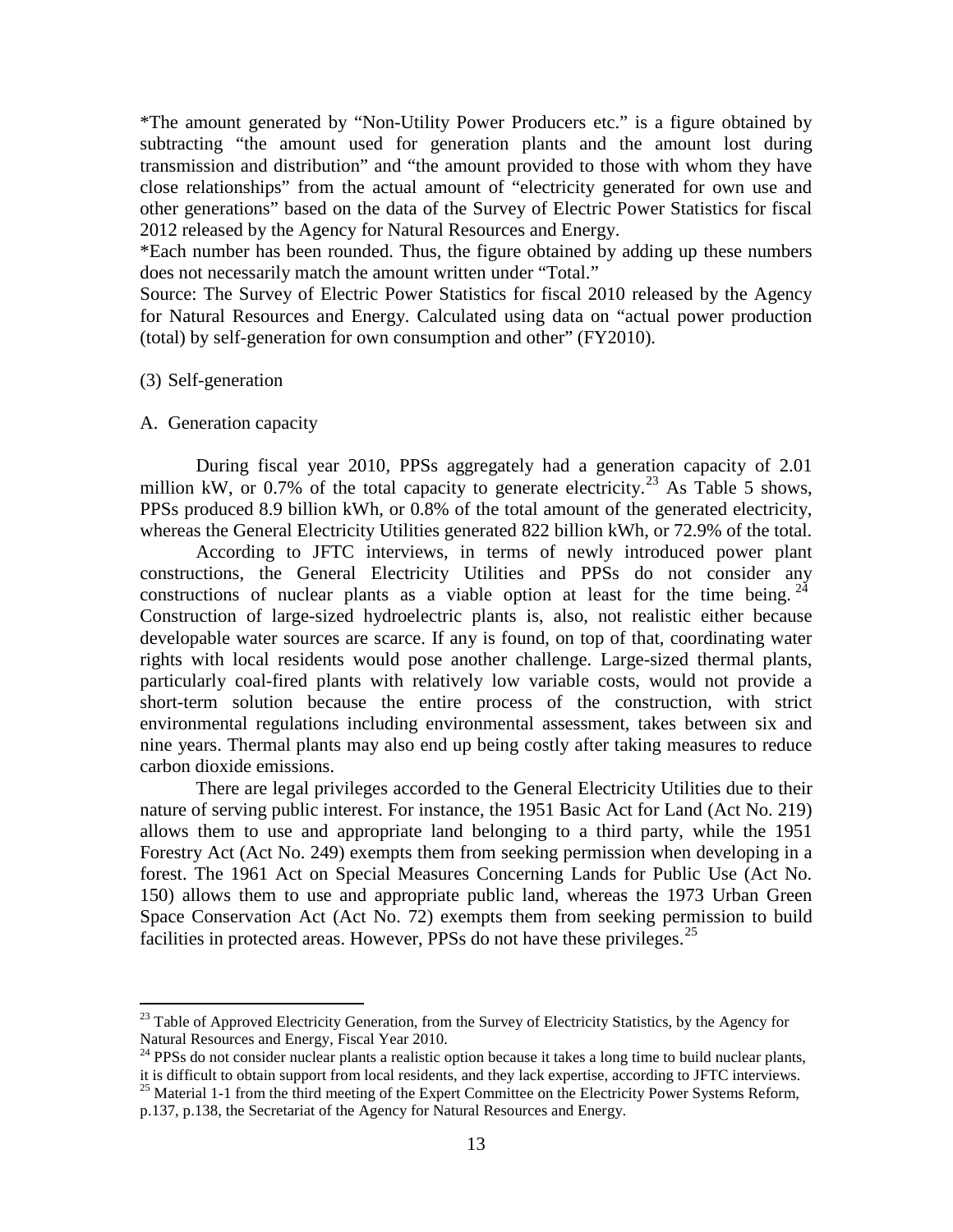Moreover, it has been pointed out that PPSs may be reluctant to acquire existing power plants because fuel prices are likely to increase even further.<sup>[26](#page-17-0)</sup>

## B. Electricity generation costs

In respect to the variable costs (costs of operation and fuel), general hydroelectric plants<sup>[27](#page-17-1)</sup> has the lowest variable costs, followed by nuclear plants, land-based wind power, coal-fired thermal plants, LNG thermal plants, small-sized hydroelectric plants, and oil-fired plants.<sup>[28](#page-17-2)</sup>

In terms of output capacity, 97% of the power plants owned by PPSs are thermal plants. PPSs do not operate nuclear plants or hydroelectric plants, which usually incur lower generation costs.<sup>[29](#page-17-3)</sup> Also, 99% or more of the electricity actually generated by PPSs is generated at thermal plants. The rest is wind power.<sup>[30](#page-17-4)</sup> On the other hand, the General Electricity Utilities and Wholesale Electricity Utilities generated approximately 40% of their electricity from nuclear plants and hydroelectric plants, both in terms of output capacity<sup>[31](#page-17-5)</sup> of owned power plants and in terms of the actual generation volume,  $32$  before the Great East Japan Earthquake. Since almost all the nuclear plants in Japan were halted after the quake, nuclear power comprised only 1.1% of the power generated by the General Electricity Utilities and Wholesale Electricity Utilities as of April 2012(Hydroelectric power comprised 11.2%).<sup>[33](#page-17-7)</sup>

As seen above, PPSs' reliance on facilities that have high variable costs is greater than that of the General Electricity Utilities and Wholesale Electricity Utilities. Moreover, because prices of crude oil and LNG have been rising since generation and wholesale sector was deregulated,  $34$  the assumption concerning the effectiveness of small- and medium-sized thermal plants has changed.

<span id="page-17-2"></span>

<span id="page-17-1"></span><span id="page-17-0"></span><sup>&</sup>lt;sup>26</sup> Market Strategy of Power/Gas/Energy Services 2012—Comprehensive Survey, Fuji-Keizai.<br><sup>27</sup> This excludes the pumped-storage hydroelectric plants.<br><sup>28</sup> A report released by the cost inspection committee of the Energy a 2011 provides cost estimates of electricity generation based on power plants. According to the report, variable costs (operation maintenance and fuel costs) per 1 kWh are 4.1–5.0 yen for nuclear plant, 5.6 yen for coal-fired plant, 8.9 yen for LNG-fired plant, 17.6 yen for oil-fired plant, 2.2 yen for general hydroelectric plant, 14.1 yen for small hydroelectric plant (1,000–10,000 kW), and 4.6 yen for land-based wind power.

<span id="page-17-3"></span><sup>&</sup>lt;sup>29</sup> Table of Approved Electricity Generation, Survey of Electricity Statistics, the Agency for Natural Resources and Energy, April 2011. Also, see footnote 10.

<span id="page-17-4"></span> $\delta$ <sup>0</sup> Electricity Generation—Summary, Survey of Electricity Statistics, the Agency for Natural Resources and Energy for fiscal 2010. A total of 17.9% of the electricity generated by thermal plants was produced using

<span id="page-17-5"></span><sup>&</sup>lt;sup>31</sup> Table of Approved Electricity Generation, Survey of Electricity Statistics, the Agency for Natural Resources and Energy, April 2011. Nuclear plant:  $21\%$ ; hydroelectric plant: 19%.

<span id="page-17-6"></span><sup>&</sup>lt;sup>32</sup> Electricity Generation—Summary, Survey of Electricity Statistics, the Agency for Natural Resources and Energy for fiscal 2010. Nuclear plant: 33%; hydroelectric plant: 8%

<span id="page-17-7"></span><sup>&</sup>lt;sup>33</sup> Electricity Generation—Summary, Survey of Electricity Statistics, the Agency for Natural Resources and Energy for fiscal 2010.

<span id="page-17-8"></span><sup>&</sup>lt;sup>34</sup> The price of crude oil, which was 11,057 yen/kL in 1995, rose to 45,373 yen/kL in 2010, according to trade statistics from the Ministry of Finance. The price of LNG, which was 17,235 yen/ton in 1995, rose to 50,299 yen/ton in 2010.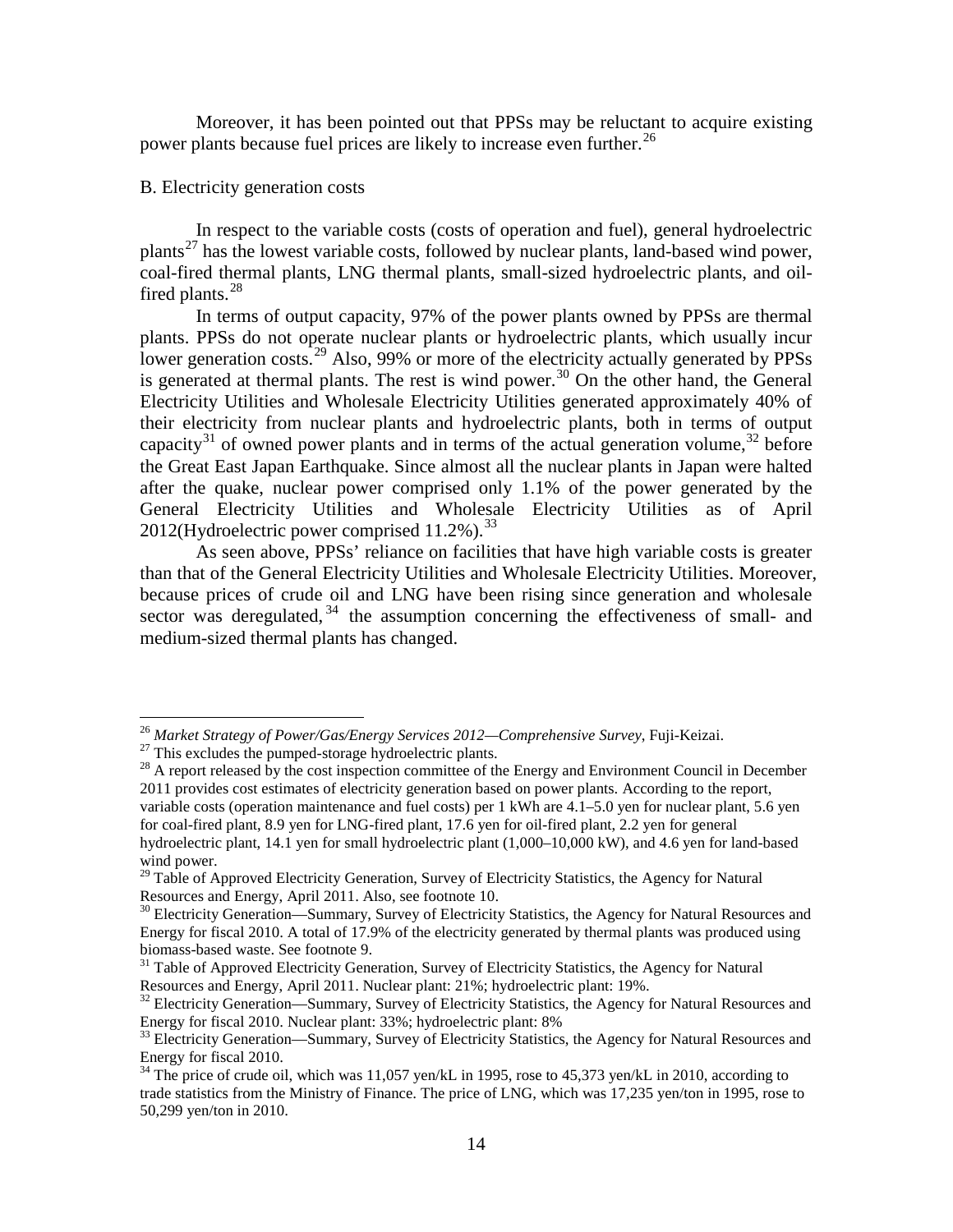#### (4) Procurement from Non-Utility Power Producers etc. Enterprises

80 percent of the electricity supplied by Non-Utility Power Producers etc., excluding Wholesale Electricity Utilities, went to the General Electricity Utilities and 14% to PPSs in fiscal 2010. [35](#page-18-0) 98 percent of the electricity generated by Wholesale Electricity Utilities was provided to the General Electricity Utilities.<sup>[36](#page-18-1)</sup> Non-Utility Power Producers etc. do not sell much electricity to PPSs for the following several reasons.

86 percent of the electricity provided to the General Electricity Utilities by IPPs and Wholesale Electricity Utilities was based on long-term contracts of more than 10 years.<sup>[37](#page-18-2)</sup> In the backgrounds of such situation, the following regulatory bindings are, assumingly, existing: Wholesale Supply and Wholesale Electricity Utilities conducted by IPPs are, in the first place, respectively, designed to provide electricity to the General Electricity Utilities (Article 2, paragraph 1 of the Electricity Business Act). In addition to that, in terms of legal terminology of "whole supply", only a business conduct selling electricity can be fallen under the term "whole supply" only when does the business conduct has a contract whose terms and condition include electricity supply to the General Electricity Utilities and the term length is either 5 years or longer or 10 years or longer. (Article 3 of the enforcement regulations of the Electricity Business Act. (The Ministry of Trade and Industry ordinance No. 77 issued in 1995)).

According to JFTC interviews with IPPs, IPPs said that IPPs tend to prefer to enter into a contract which enables IPPs to sell electricity with long-term stable supply conditions because the depreciation period for their power plants is also long-term. Other than that, from the JFTC interviews with Non-Utility Power Producers etc., the JFTC learnt that Enterprises, according to their representatives, PPSs, compared with the General Electricity Utilities, often impose heavier financial burden on Non-Utility Power Producers etc. when Non-Utility Power Producers etc. cannot supply the contracted volume required by conditions. (More on this in part  $2-3$  (4) c (b).) As you see, the opinions, above, from representatives of IPPs and Non-Utility Power Producers etc., tell the factors why electricity supply to the General Electricity Utilities tends to be prioritized more than that to PPSs.

There are 26 public organizations that are managed by regional governments or municipalities and operate hydroelectric plants. Among these public organizations, 25 have supply contracts only with the General Electricity Utilities for 10 years or more, and 16 have supply contracts of 15 years or more. As to 5 of the 26 organizations, their contract partners are limited only to, under respective municipal laws, the General

<span id="page-18-0"></span><sup>&</sup>lt;sup>35</sup> This was calculated using data on "the amount of their generation for their own use, etc." taken from the Survey of Electricity Statistics for fiscal 2010, which was released by the Agency for Natural Resources and Energy. According to the Electricity Business Act, there are other types of electricity utilities; these are Wholesale Electricity Utilities and Specified Electricity Utilities. The latter provide electricity to a specified location with approval from the Minister of Economy, Trade and Industry (Article 2, paragraph 2, item 6 of the Electricity Business Act).<br><sup>36</sup> Obtained by dividing the amount of electricity J-Power and Japan Atomic Power provided to the General

<span id="page-18-1"></span>Electricity Utilities (71.9 billion kWh for the two companies) by the amount provided to other electricity utilities (73.3 billion kWh). The data were taken from the 2010 annual report released by J-Power and financial statements of Japan Atomic Power.

<span id="page-18-2"></span><sup>&</sup>lt;sup>37</sup> Material 1-1 from the third meeting of the Expert Committee on the Electricity Power Systems Reform, p.36, the Secretariat of the Agency for Natural Resources and Energy.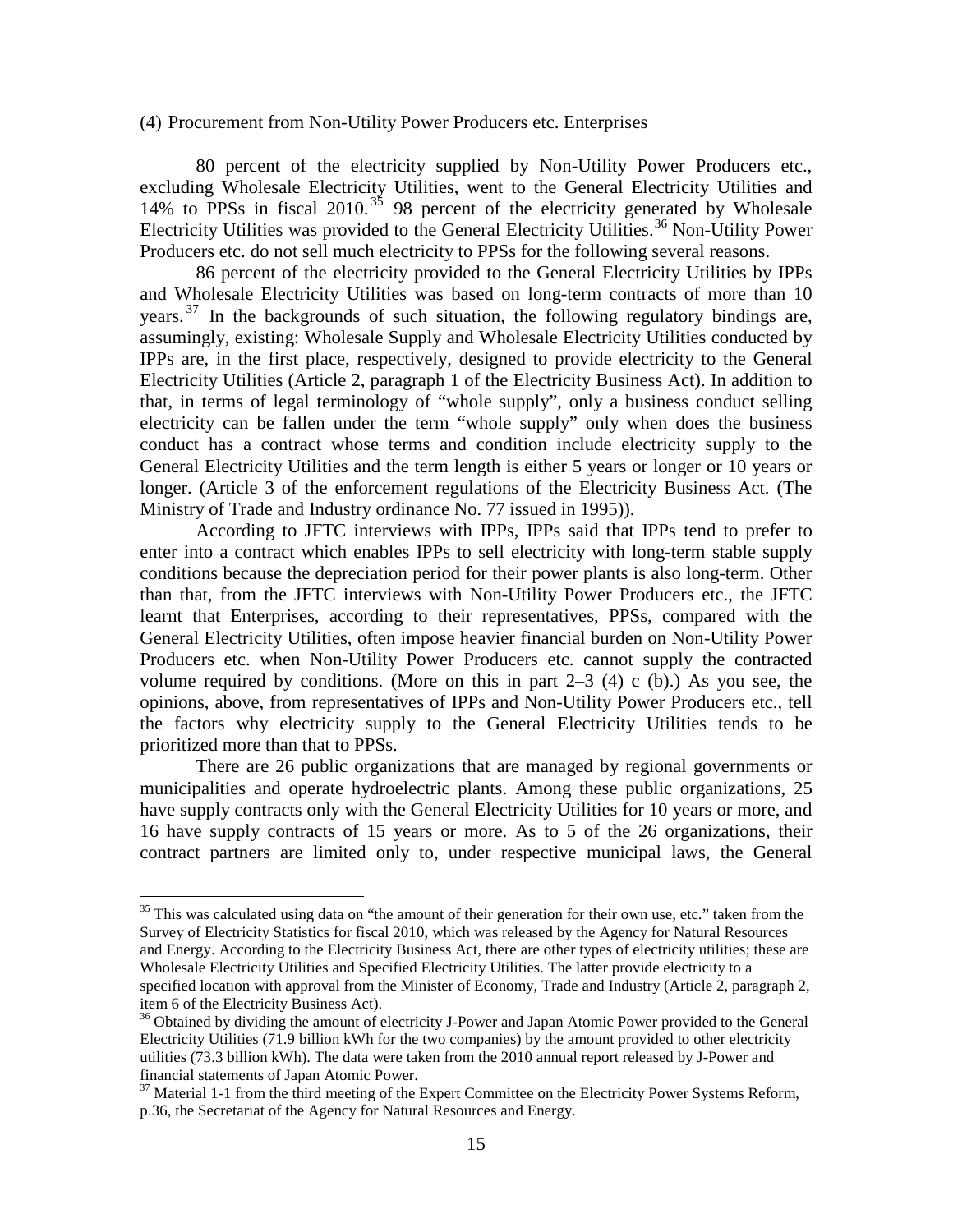Electricity Utilities whose service areas include the local government. Many of these contracts were signed after 2009, meaning that they have recently been renewed. A representative of one of the public organizations told the JFTC that the public organization's mission was to indirectly serve the community by providing electricity to its own governed area by selling locally generated electricity to the General Electricity Utilities. According to representatives of PPSs, public organizations, as local public agencies, value their associations with the General Electricity Utilities that have deep roots in their communities.

(5) Procurement of electricity from the General Electricity Utilities (fulltime backup support)

The fulltime backup, mentioned earlier, in which PPSs buy electricity from the General Electricity Utilities at wholesale prices to make up for their own supply shortfalls, is a private contract between the two enterprises; it is not based on any regulatory requirements. PPSs have reduced their reliance on fulltime backup to less than 10% of their total supply capacity, as mentioned in section (2). While their reliance on the General Electricity Utilities has declined in percentage terms, the number of fulltime backup contracts has increased because market entrants and PPSs seeking to expand their service areas are signing such agreements for the first time.<sup>[38](#page-19-0)</sup> This indicates that there is a variation in the use of fulltime backup among PPSs.

A representative of a General Electricity Utility, while acknowledging the necessity of fulltime backup in some cases, told the JFTC that PPSs should not be allowed to use fulltime backup once they reach a certain size. On the other hand, PPSs insist that fulltime backup is necessary and should be expanded.

It is not desirable for new entrants to rely on fulltime backup excessively for an extended period of time. Such transactions are, in the first place, supposed to transit to those to be conducted through electric power exchange, which is being expected.<sup>[39](#page-19-1)</sup> However, electric power exchange is not capable of handling such transactions at this time. Fulltime backup, therefore, still remains an important method of procurement for PPSs.<sup>[40](#page-19-2)</sup> Thus; "the Guidelines for Proper Electric Power Trade" lists actions with regard to full-time backup that could be violations of the Antimonopoly Act thereby, preventing illegal conducts.

During this study, with regard to fulltime backup, any specific information implying violations of the Antimonopoly Act has not turned out.

#### (6) Electric power exchange

Electric power exchange was established in Japan in 2003 for the purpose of effective use of electricity etc. for the electricity utilities and so on. The Japan Electric Power Exchange, JEPX (*Nihon Oroshiuri Denryoku Torihikijo*) operates as the nation's

<span id="page-19-0"></span><sup>&</sup>lt;sup>38</sup> Material 1-1 from the third meeting of the Expert Committee on the Electricity Power Systems Reform, p.95, the Secretariat of the Agency for Natural Resources and Energy.<br><sup>39</sup> Guidelines for Proper Electric Power Trade, Part 2, III 1 (2).

<span id="page-19-2"></span><span id="page-19-1"></span> $30$  Guidelines for Proper Electric Power Trade, Part 2, Industry Committee, May 22, Industry Committee, May 22, 2006, etc.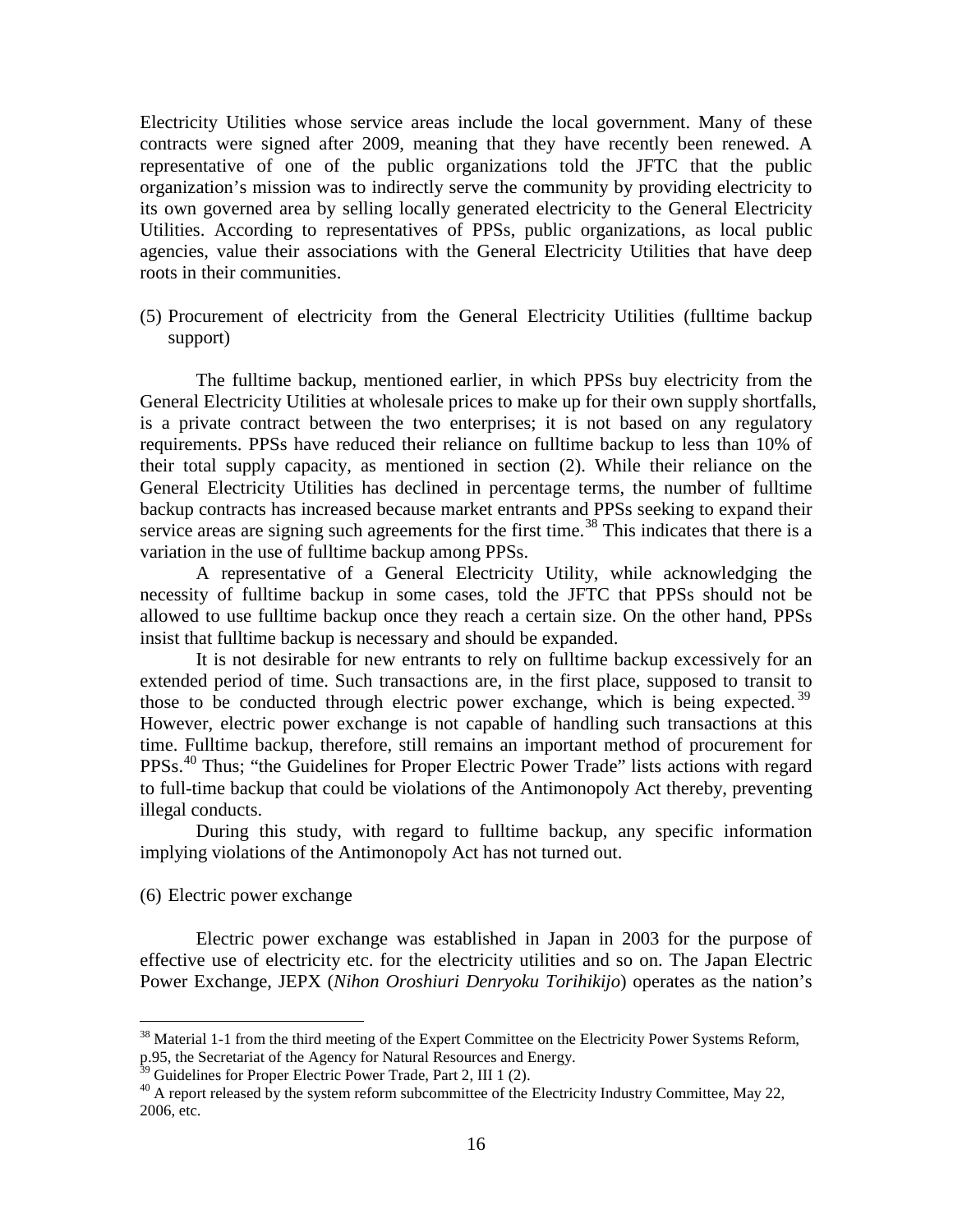only electric power exchange. The electric power exchange currently hosts spot trading, forward trading, and "hours-before" trading, etc. Spot trading involves the buying and selling of contracts for next-day delivery every 30 minutes, while forward trading is a trade to deal electricity during a certain future period of time. The exchange's "hoursbefore" trading involves transactions that take place several hours before delivery, every 30 minutes.<sup>[41](#page-20-0)</sup> The exchange does not in principle allow participation of those who do not handle electricity as an actual commodity.<sup>[42](#page-20-1)</sup>

Trading volume at electric power exchange as of fiscal 2010 was equivalent to 0.6% of the amount sold in the retail sector. PPSs procure less than 10% of their electricity from the exchange. It should also be noted that the exchange halted Tokyoarea spot trading and "hours-before" trading from March 14, 2011, to May 31 of that year, when supply ran short after the Great East Japan Earthquake.

Trading remains low at the electric power exchange because of the following reasons:

Since the outcome of trading is determined every 30 minutes when the exchange matches orders, even if buyers and sellers want to trade a great amount of electricity for a certain amount of time, the amount of electricity available for trading varies substantially depending on the time of day (so-called "missing teeth"). That means sellers sometimes cannot unload everything they want to sell,  $43$  while buyers cannot procure all the electricity they need. $44$ 

Moreover, the General Electricity Utilities may lack incentives to participate in trading as active sellers. Representatives of the General Electricity Utilities told the JFTC that they would judge whether or not they would use the electric power exchange based on a rational economic decision. The General Electricity Utilities often place sell orders at prices determined by adding fixed costs to variable costs. [45](#page-20-4) Considering that the General Electricity Utilities have already set aside fixed costs for their own power demand,<sup>[46](#page-20-5)</sup> they could make profits from trades through their own generation/wholesale units if they sell excess electricity at prices that even a little exceed their variable costs. However, they have no incentive to sell power at lower prices because PPSs could then users attract users to which the General Electricity Utilities originally provide electricity,

<span id="page-20-0"></span><sup>&</sup>lt;sup>41</sup> Article 87, paragraph 1 of the electric power exchange's business regulations used to limit "hours-before" trading to cases in which users of networks had to procure electricity due to unexpected supply shortages caused by a sudden increase in demand or a facilities failure after they had compiled a production plan to be submitted to the General Electricity Utilities. Paragraph 2 of the same article banned transactions that did not apply to the situation described in paragraph 1. However, the electric power exchange revised that rule to allow some trading for financial gains. The above-mentioned requirement in Article 87, paragraph 1 was eliminated on June 20, 2012.

<span id="page-20-2"></span><span id="page-20-1"></span> $42$  In addition to electricity utilities, there are others that are eligible for membership. They are traders hired by enterprises that have signed an electricity purchase agreement. Those who have been approved by the executive council can also become members (Article 2 of the exchange rule concerning membership).  $43$  Sellers would lose money if they cannot unload everything because they would have to reduce power generation to meet the requirement that they match their generation with demand within a 30-minute timeframe; this requirement will be discussed later in this report.

<span id="page-20-3"></span><sup>&</sup>lt;sup>44</sup> A proposal has been made in order to deal with this situation. The proposal calls for the introduction of a block-trading system, in which electricity supplied within a certain timeframe is packaged as a single product.

<span id="page-20-4"></span><sup>&</sup>lt;sup>45</sup> Material 1-1 from the third meeting of the Expert Committee on the Electricity Power Systems Reform, 55.

<span id="page-20-5"></span> $^{46}$  Ibid.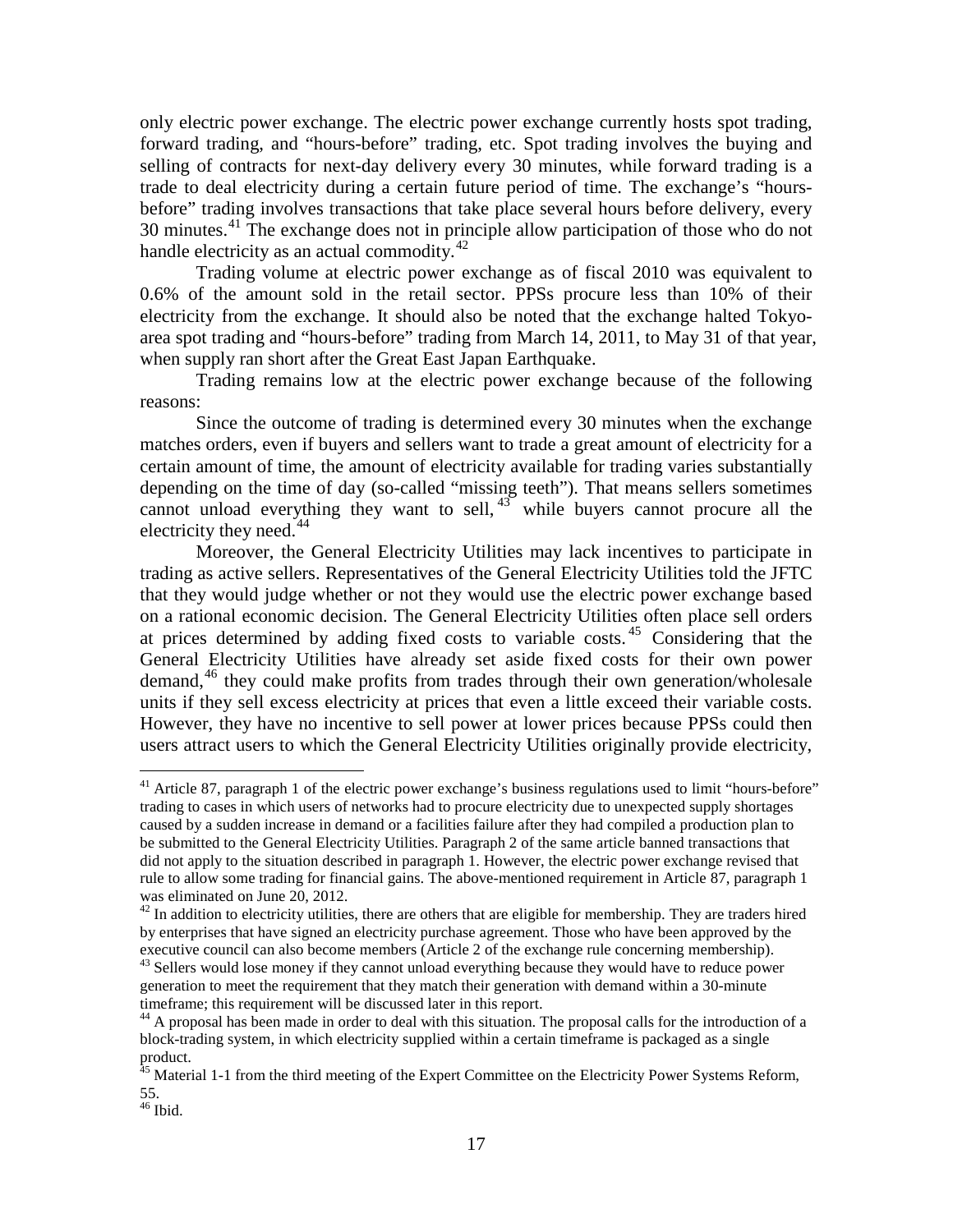by means of the electricity procured at such prices. Consequently, it seems that the General Electricity Utilities, which have both generation/wholesale units and retail units, set high prices based on a rational economic decision.<sup>[47](#page-21-0)</sup>

Furthermore, it is pointed out that producers only with small-sized generation plants have difficulties in participating into trading through electric power exchange because the minimum trading unit at the electric power exchange is 1,000 kWh.<sup>[48](#page-21-1)</sup>

IPPs told, in the interview, that they were reluctant to unload electricity through electric power exchange due to the following reasons: in the case where IPPs sell electricity through electric power exchange the risk they could be left with unsold electricity is larger, making electricity generation planning is more difficult, and the costs to incur for the case where they could not execute the volume they contracted is larger, compared with the case of trading with the General Electricity Utilities which enables IPPs to stably sell electricity through long-term contracts.

PPSs also pointed out that, in the JFTC interview, PPSs cannot rely on electric power exchange as a source of electricity due to the following reasons: the electric power exchange lacks liquidity, PPSs can make contracts with electric power exchange but cannot execute such contracts that call for an amount exceeding the capacity of interconnected lines and FCs (called "market division") etc.<sup>[49](#page-21-2)</sup> On top of that, the PPSs' representatives mentioned that electric power exchange failed to set benchmark prices.

(7) Other potential methods of procurement of electricity from the General Electricity **Utilities** 

Electricity trading among the General Electricity Utilities totaled 51.7 billion kWh in fiscal 2010.<sup>[50](#page-21-3)</sup> That was approximately equivalent to 6% of the electricity the General Electricity Utilities generated that year and 2.5 times the amount sold by PPSs.<sup>[51](#page-21-4)</sup>

The Rules of Electric Power System Council of Japan<sup>[52](#page-21-5)</sup> stipulates legal requirements set on the following two of all electricity trading among the General Electricity Utilities: "Interchange for the mutual supply and demand support" and "Interchange for the broad area mutual cooperation." In the former case, the General Electricity Utilities provide electricity to one another when a supply shortage is caused by an unexpected event, such as a plant accident. In the latter case, the General Electricity

<span id="page-21-0"></span><sup>&</sup>lt;sup>47</sup> Fewer sell orders placed by the General Electricity Utilities are executed than those submitted by Non-Utility Power Producers etc. (Material 1-1 from the third meeting of the Expert Committee on the

Electricity Power Systems Reform, 53). This indicates that the General Electricity Utilities set higher prices than Non-Utility Power Producers.

<span id="page-21-1"></span> $48$  The electric power exchange created a market for dispersed and green power trading on June 18, 2012, to allow operators of dispersed power systems, including smaller operators of less than 1,000 kWh, to participate in power trading.

<span id="page-21-2"></span> $49$  A "market division" is also created when the contractual supply amount is smaller than the minimum amount for FCs.<br><sup>50</sup> This was calculated using data on power transmissions among the General Electricity Utilities taken from

<span id="page-21-3"></span>the Survey of Electricity Statistics for fiscal 2010, which was released by the Agency for Natural Resources and Energy.

<span id="page-21-4"></span><sup>&</sup>lt;sup>51</sup> "Electricity Generation—demand based on specific uses," Survey of Electricity Statistics, the Agency for Natural Resources and Energy for fiscal 2010.

<span id="page-21-5"></span> $52$  It is an industry group established to help with transmission and distribution, etc. in accordance with Article 93, paragraph 1 of the Electricity Business Act.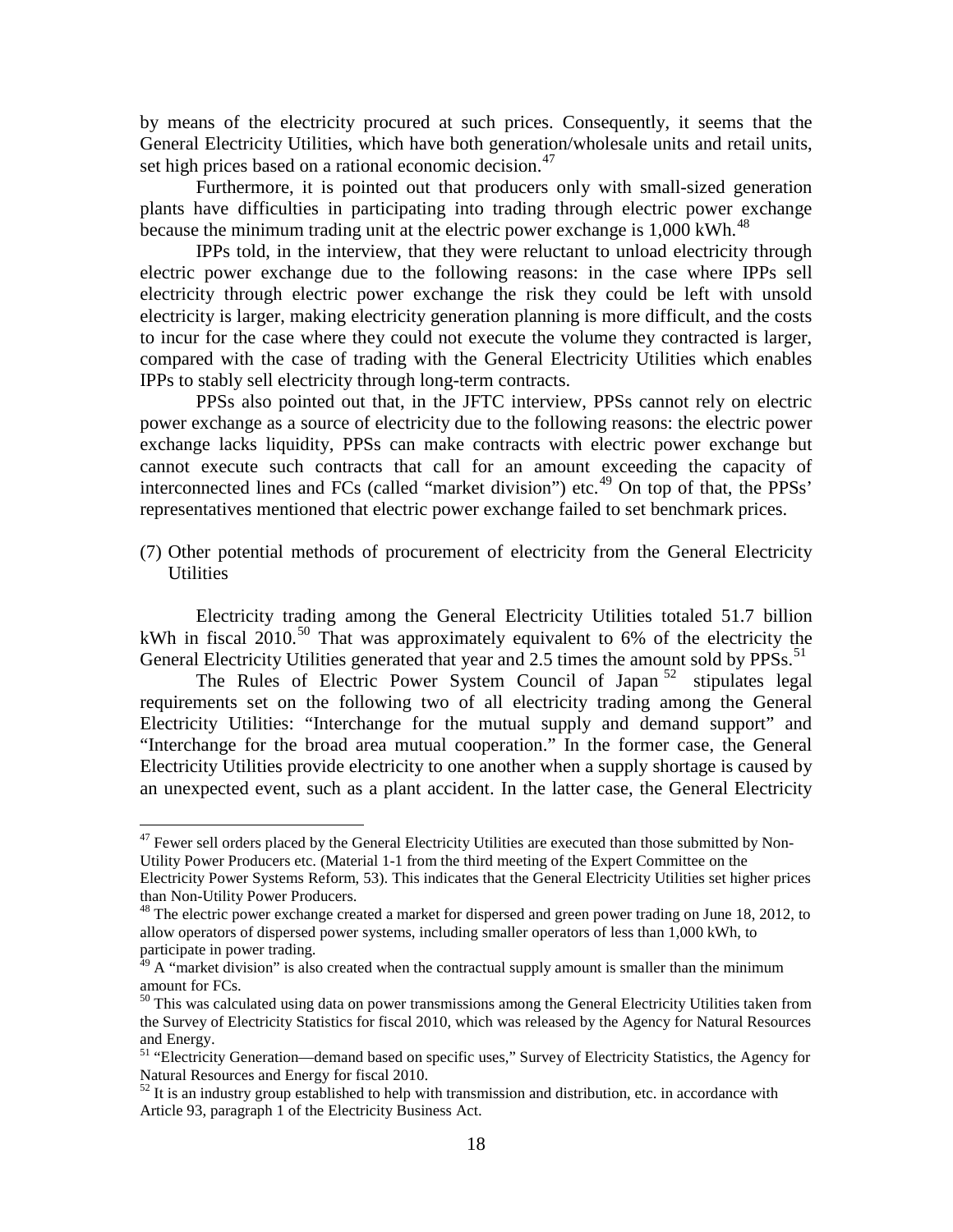Utilities provide electricity to one another in order to avoid reducing production at longterm based resources, during light-loaded time or after heavy rain.

Concerning the latter case, "Interchange for the broad area mutual cooperation", the General Electricity Utilities must first make efforts to eliminate excess electricity by reducing the output of generators, by using the pumped-storage hydroelectricity plants to store electricity, or by going through the electric power exchange. If they cannot still eliminate the problem, they would be able to conduct this type of interchange after the deadline of submitting their supply plans for the following day.[53](#page-22-0) There are no rules or regulations that prevent the General Electricity Utilities from making a private contract of providing excess electricity to PPSs. However, the General Electricity Utilities have no incentive to do so, either, since PPSs are their competitors in the retail sector.

Some transactions are carried out spontaneously among the General Electricity Utilities to cope with continuous supply shortages. These transactions, which involve the use of reserve capacity that happens to be available on the day, increased after the Great East Japan Earthquake. Electricity provided through these transactions is said to be costing more because it is generated when the reserve capacity rises. Therefore, it seems to be difficult to say that such electricity, partly because of its high trading cost, can meet the expectations from PPSs that seek to can obtain low-cost electricity.

#### 3. Transmission and distribution sector

### (1) Basic framework of transmission and distribution services

According to the Electricity Business Act, PPSs are allowed to operate electricity businesses using their own transmission and distribution networks as long as they make a prior notification of their business plans with the METI (Article 16, paragraph 3, item 1 of the Electricity Business Act). However, since the General Electricity Utilities already own transmission and distribution networks (wire way); PPSs have wheeling service contracts with the General Electricity Utilities, use the said networks and provide electricity. This creates a situation in which the General Electricity Utilities monopolize the wheeling service and PPSs rely on the wheeling service provided by their competitors, the General Electricity Utilities.

If the General Electricity Utilities refuse to offer wheeling services without justifiable reasons, the Minister of the METI can order them to fulfill this duty (Article 24, paragraph 3, item 5 of the Electricity Business Act). The terms and conditions on the pricing etc. of wheeling services must be abided by wheeling service provisions submitted to the Minister of the METI (Article 34, paragraph 3, items 1 and 2 of the Electricity Business Act; details will be discussed later).

However, during this survey, the JFTC did not obtain any specific information of such a case that the General Electricity Utilities had refused to provide wheeling services without any justifiable reasons.

<span id="page-22-0"></span><sup>&</sup>lt;sup>53</sup> Electric Power Council of Japan regulations, Chapter 4, Section 6, "1: Action to avoid control of generation output of long-term based resources." s. If excess power is not reduced by this action, PPSs will be asked to reduce their output (Chapter 4, Section 6, "2: Conditions for giving priority load dispatching instructions", the council's regulations). According to JFTC interviews, this usually occurs only when the water must be released from dams after heavy rains.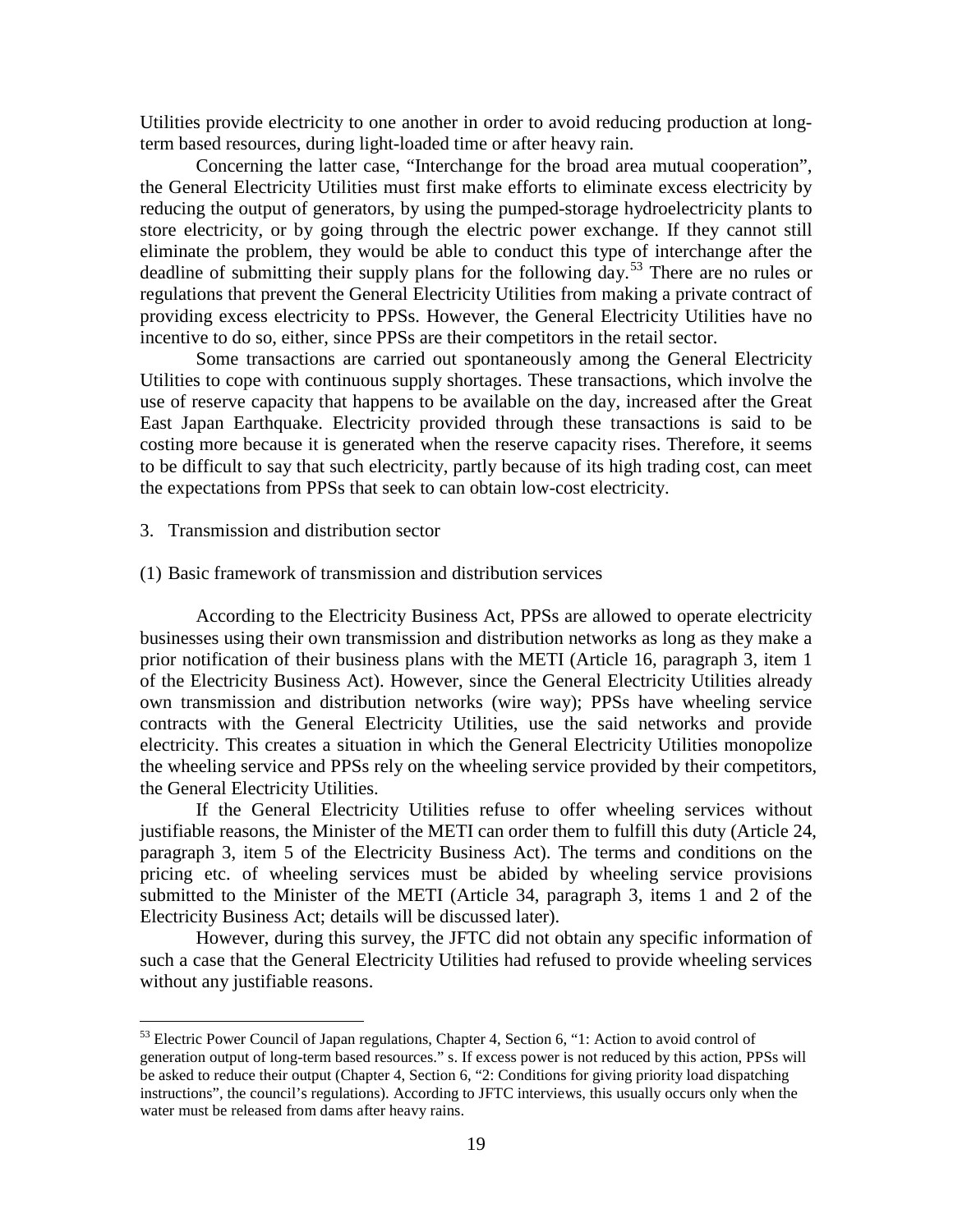(2) Accessibilities to transmission and distribution networks operated by the General Electricity Utilities

Power producers must, as their pre-condition of supply, connect their powergeneration facilities to transmission and distribution networks in order to supply electricity to retailers. There are technical requirements that must be met, such as the capacity of the electricity lines at the point to connect and that of the connection points. Therefore, power producers who seek to connect to transmission and distribution networks must conduct negotiations with the General Electricity Utilities that own transmission and distribution networks pertinent to their connections while providing power producers' supply and demand data to the General Electricity Utilities. In such negotiations, if the General Electricity Utilities unnecessarily prolong negotiations or refuse to provide necessary information, that would have a similar effect to a refusal to provide wheeling services.

"The Guidelines for Proper Electric Power Trade" lists actions that could be deemed as violations of the Antimonopoly Act with regard to accessibilities to transmission and distribution networks thereby, setting prevention of violations.

As to connection between power plants and transmission and distribution networks, some representatives of PPSs and Non-Utility Power Producers etc. revealed their complaints to the JFTC as follows: the General Electricity Utilities took too much time processing their requests for identifying available connection points and setting the terms and conditions set on their connecting services to the extent which made whether their requests could be approved uncertain. Also, the General Electricity Utilities sometimes ask PPSs and Non-Utility Power Producers etc. to use connection points distant from their power plants. Thus, they could not easily make plant construction plans. It was also pointed out that the General Electricity Utilities, when they drew up distribution facility planning, they considered only their own generated outputs and did not take into account the PPSs' needs to connect their plants with the said networks. It was argued, therefore, that the General Electricity Utilities did not build large enough facilities to accommodate the needs of PPSs.

The Federation of Electric Power Companies of Japan, which is made up of the nation's 10 General Electricity Utilities, responded to such complaints by saying that the General Electricity Utilities did not unfairly treat Non-Utility Power Producers etc. or PPSs because the General Electricity Utilities, with respect to, also, their own powergeneration facilities, reflect their own connection needs into their distribution facility planning only after their supply planning had been confirmed and construction payment agreements were signed. The association said, therefore, that respective actions the General Electricity Utilities took were having rationalities for each.<sup>[54](#page-23-0)</sup>

<span id="page-23-0"></span><sup>&</sup>lt;sup>54</sup> Material 8 from the fourth session of the Expert Committee on the Electricity Power Systems Reform supplied by the Federation of Electric Power Companies of Japan. In interviews with the JFTC, the General Electricity Utilities argued that they treated requests from Non-Utility Power Producers and PPSs the same way they handled the construction of their own power generation facilities. They denied that they had intentionally and unnecessarily delayed their responses to Non-Utility Power Producers etc. and PPSs until the last minutes.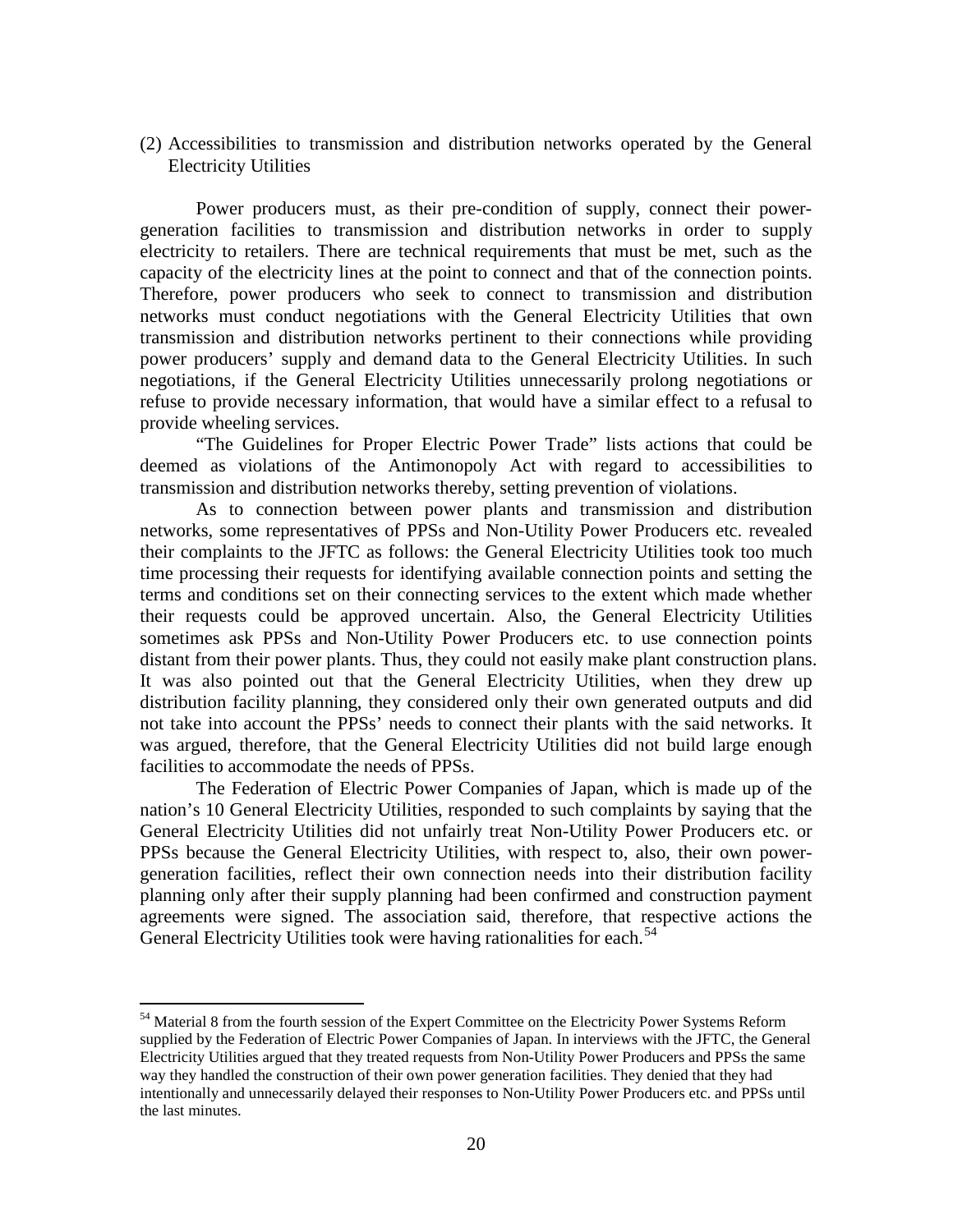#### (3) Transmission fees

### A. Regulatory framework concerning transmission fees

Transmission fees are specified in wheeling service contracts. The fees are determined in accordance with the Regulations on the methods to calculate the fees according to the General Electricity Utilities wheeling service provisions (Ministry of International Trade and Industry Ordinance No.106 issued in 1999). This ordinance employs the fully distributed cost method. Under this method, cost of transmission and distribution ("Cost of transmission and distribution" includes business return from transmission-related operation of business return divided between transmission-related operations and transmission-cost-related operations on a pro-rata basis.) is added to cost of stabilizing the frequencies throughout power system (Power system refers to the network that connects power plants with the users' power reception facilities.). The cost thus obtained is divided between the regulated area and the deregulated area of the market. The latter is used to calculate the transmission fees for, respectively, special highvoltage and high-voltage electricity. The delivery fees obtained this way include the tax for the promotion of power plant development, which is mostly used for the nuclear plants-related matters. The fees also include nuclear "back-end costs," which refers to the cost relevant to the businesses processing spent nuclear fuel used in nuclear plants.<sup>[55](#page-24-0)</sup>

The General Electricity Utilities separate the accounting of transmission and distribution units, which include wheeling services, from that of their other units (Article 24, paragraph 5, item 1 of the Electricity Business Act). Therefore, the General Electricity Utilities keep accounts as if they made payments for the use of their own networks to their transmission and distribution units.

### B. Level of transmission fees

Transmission fees have been lowered in stages since their introduction when the industry was deregulated. As of April 2011, the average transmission fee was 2.03 yen per kWh for special high-voltage electricity and 4.15 yen per kWh for high-voltage electricity.<sup>[56](#page-24-1)</sup> These levels of the transmission fees were equivalent to 15%, in the case of special high-voltage electricity, and 30%, in the case of high-voltage electricity, respectively, of the General Electricity Utilities' electricity retail prices in the deregulated sector of the market.  $57$ 

<span id="page-24-0"></span><sup>&</sup>lt;sup>55</sup> According to the regulations on contracts pertaining to the fees for the General Electricity Utilities' wheeling services, which set forth the method of calculating transmission fees, the tax for the promotion of power plants development and the cost of processing spent nuclear fuel must be included in the initial cost. <sup>56</sup> Material 1-2 from the fourth session of the Expert Committee on the Electricity Power Systems Reform

<span id="page-24-2"></span><span id="page-24-1"></span>provided by the secretariat, 9.<br> $^{57}$  In figure 1.2.2.2.2.

<sup>57</sup> In fiscal 2010, the General Electricity Utilities' average electricity price in the deregulated portion of the market was 13.65 yen/kWh. A representative of a PPS told the JFTC that between 20% and 30% of its revenue went toward the transmission fees.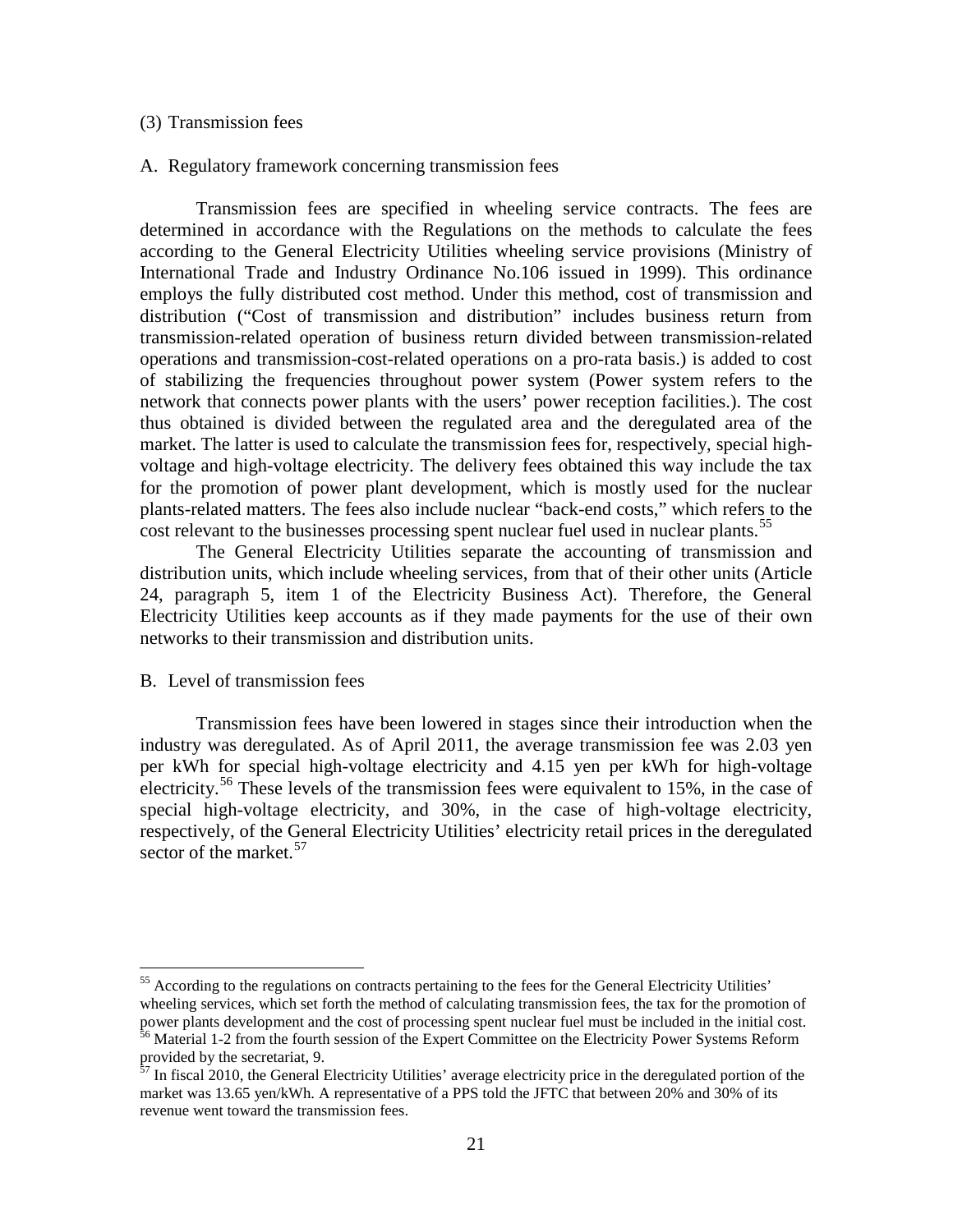The Federation of Electric Power Companies of Japan explained the reason of the fallen prices as saying that it simply reflected of the General Electricity Utilities' promotion of efforts to streamline operations.<sup>[58](#page-25-0)</sup>

Representatives of PPSs, however, said during JFTC interviews that high transmission fees create barriers to their market entry by pushing up their costs,<sup>[59](#page-25-1)</sup> and while the method of calculating transmission fees was set forth in an ordinance of the METI, the General Electricity Utilities do not provide details on how they came up with their fees thereby, making the grounds of fees unclear. Therefore, PPSs also pointed out that doubts are remained as to whether the way in which the General Electricity Utilities depreciate their investments is appropriate, as to whether the degree of the amount of their capital investments tacked onto transmission fees is appropriate and so on.<sup>[60](#page-25-2)</sup>

As mentioned in section A, in the accounting, as to the fees in the General Electricity Utilities that can be deemed as the same item equivalent to the transmission fees in PPSs, retail units of the General Electricity Utilities keep accounts as if they made payments to their transmission and distribution units for the use of the networks. This transaction, nonetheless, does not affect the revenue of the General Electricity Utilities as a whole because it simply shifts money from one unit to another within the same enterprise as follows: the amount of income of transmission and distribution unit is equivalent to the amount of expense of the retail unit of the General Electricity Utilities. This system invites criticism as follows: from outside of the General Electricity Utilities, it appears that the General Electricity Utilities seem to may have incentives to collect fees as much as possible from their competitor PPSs in their attempts to shift cross-unit costs as much as possible they can to transmission and distribution units, or so, so that they excessively estimate transmission and distribution costs thereby, setting high transmission fees—the same fees that PPSs must pay. This criticism is further fueled by the fact that the General Electricity Utilities do not disclose in detail how they calculate transmission fees, thereby, no outside party cannot be allowed to examine them.<sup>[61](#page-25-3)</sup>

#### C. Calculation Method of transmission fees

PPSs also criticize the calculation method of transmission fees because it includes the tax for the promotion of new power plants used mostly for supporting local public bodies at where nuclear plants are located, as well as nuclear "back-end cost" for cleaning up spent nuclear fuel. PPSs argue that their users should not have to shoulder

<span id="page-25-0"></span><sup>&</sup>lt;sup>58</sup> Current Electricity Rates System and Efforts of Utilities, the Federation of Electric Power Companies of Japan, February 3, 2012, 28.

<span id="page-25-1"></span><sup>&</sup>lt;sup>59</sup> Material 6 from the fourth session of the Expert Committee on the Electricity Power Systems Reform provided by Ennet Corp., 4.

<span id="page-25-2"></span> $60$  There were changes in the electricity fee disclosure guidelines in March 2012. A new stipulation requires the General Electricity Utilities to disclose a report that had been submitted in accordance with the regulation concerning the implementation of Electricity Business Act when they began wheeling services (Ministry of International Trade and Industry ordinance No. 77 issued in 1995). This enables third parties to assess the appropriateness of the calculation.<br><sup>61</sup> Article 24, paragraph 5, items 1 and 2 of the Electricity Business Act requires that the General Electricity

<span id="page-25-3"></span>Utilities disclose earnings and expenses of their wheeling service. According to Article 24, paragraph 3, item 3, the Minister of Economy, Trade and Industry issues an order to change the wheeling service provisions if profits of the wheeling service exceed a certain level and no changes have been made to rectify the situation.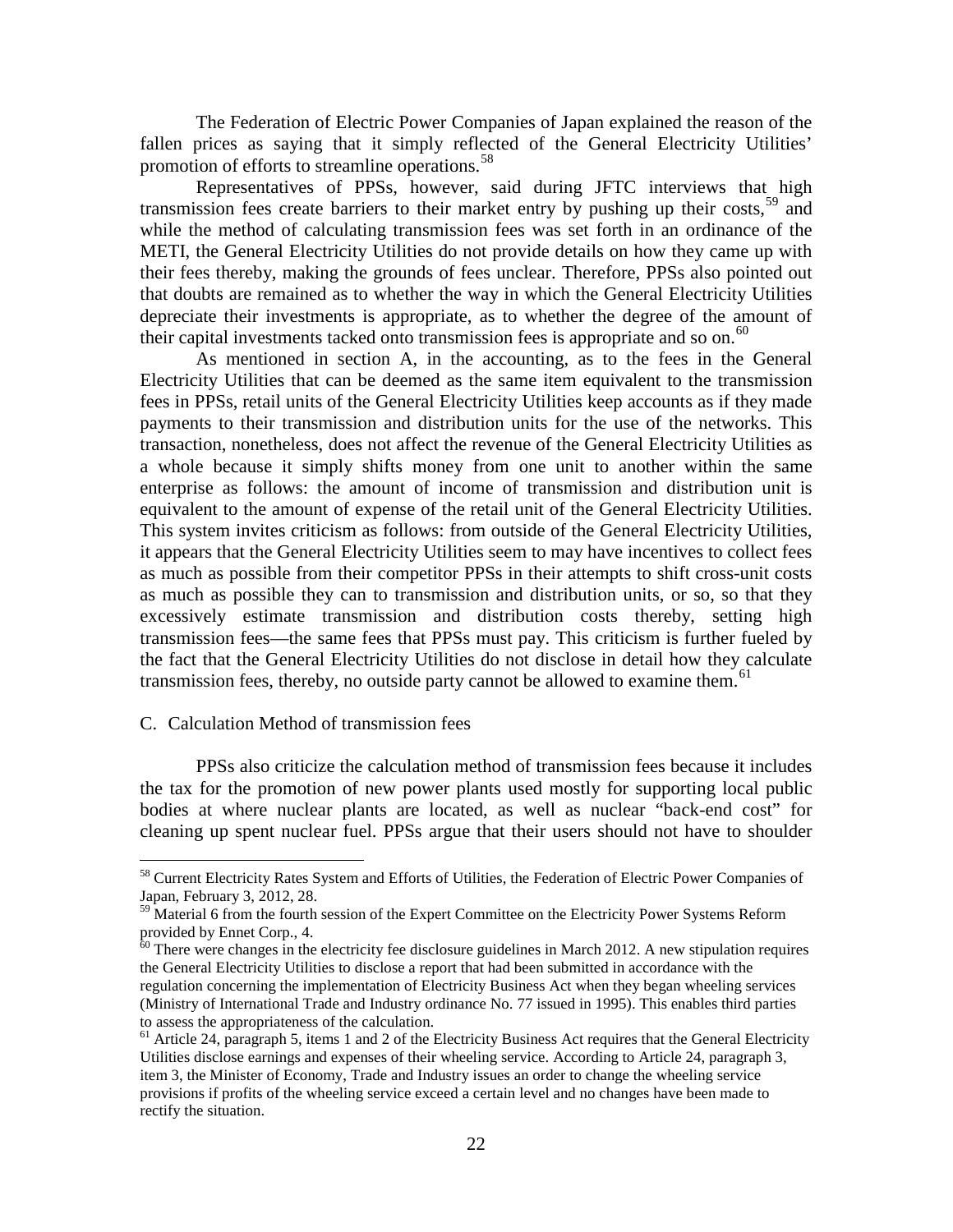these costs because they do not use electricity generated by nuclear plants.<sup>[62](#page-26-0)</sup> Meanwhile, PPSs pointed out that there is a call for a review as to whether it is proportionate for participants of electric power exchange to be required to pay transmission fees that include the fixed construction costs even they are allowed to use transmission lines only when these lines have an excess capacity; as to whether it is proportionate for PPSs and so on also to pay certain allocated amount of the entire cost of transmission networks despite the fact that the transmission networks have been built mainly for the General Electricity Utilities. [63](#page-26-1)

The Agency for Natural Resources and Energy explains in response to the above arguments as follows: As to the tax for promotion of new power plants, it is a cost for a public task that is to be used for various measures to materialize a stable supply of electricity (promoting locations for construction of power plants and diversification of power plants), then, the tax can be deemed as the cost for all electricity users equally to pay. Thus, pertinent to electricity PPSs supply, the agency, above, imposes tax on and collect the cost from PPSs through transmission fees. As to the back-end cost of cleaning up spent nuclear fuel, the agency maintains that it is applied to electricity produced before fiscal 2004. Since current PPSs users were also beneficiaries of electricity generated by nuclear plants in the past, the agency adds this cost to the current transmission fees based on the benefit principle or such.<sup>[64](#page-26-2)</sup>

(4) Fees involving stabilization of electricity system (Payments for an imbalance, etc.)

A. Stabilization of electricity system

The frequencies of electricity correspond to the number of generator rotations. The frequencies fluctuate when there is a divergence between the amount of electricity carried through the transmission and distribution networks and the amount of total demand. Considerable changes in the frequencies separate generators from the electricity systems and cause blackouts. Thus, it is important to stabilize the frequencies within the electricity systems.

The stabilization operations must be conducted in an integrated manner. Central command center of the transmission and distribution units of the General Electricity Utilities that maintain and operate transmission and distribution networks is charged with this task.

In order to ensure stabilization of electricity systems, in detail, central command center instantly makes adjustments so as that the amount of electricity in which central command center allows to connect to transmission and distribution networks (total supply) and the amount of electricity consumed by users within the area (total demand) always match. There are situations in which such volume adjustments cannot solve a large supply–demand disparity. Thus, the General Electricity Utilities specify in their

<span id="page-26-0"></span> $62$  Material 6 from the fourth session of the Expert Committee on the Electricity Power Systems Reform provided by Ennet Corp., 4.

<span id="page-26-1"></span> $63$  A report released October 3, 2011, by the TEPCO (Tokyo Electric Power) Management and Finance Investigation Committee, 146.<br><sup>64</sup> Material 1-2 from the fourth session of the Expert Committee on the Electricity Power Systems Reform

<span id="page-26-2"></span>provided by the secretariat of the Agency for Natural Resources and Energy, 12.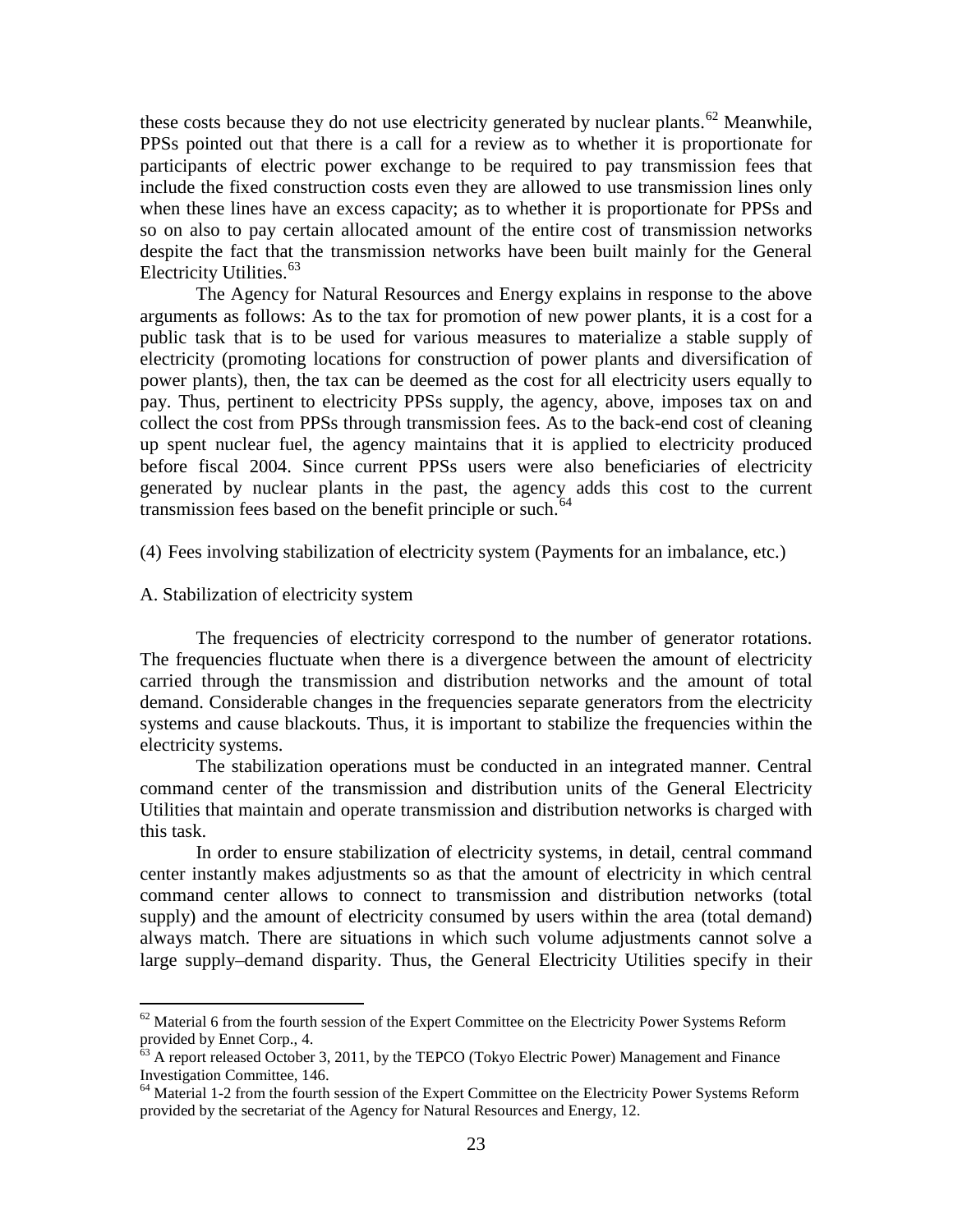supply contracts that they halt electricity or that they require users to halt or reduce electricity use when there is, for instance, a major drought that significantly reduces the amount of the electricity generated by hydroelectric plants so as to enable adjustments from the demand side.<sup>[65](#page-27-0)</sup>

## B. Obligation of balancing rule (Requirements to match supply with demand)

PPSs are required to follow 30-minute balancing rule which requires PPSs to match their electricity generation with demand within a 30-minute timeframe (hereinafter, referred to as "obligation of balancing rule") as detailed later in the section titled "payments involved with a supply–demand imbalance" which is enforced under the regulations pertinent to the transmission fee system.

In another words, if there is a supply–demand imbalance within a 30-minute timeframe, and, if it is caused by a lack of electricity, PPSs must pay fees to respond to load changes (supply-demand imbalance fees) in addition to transmission fees. On the other hand, if there is excess electricity, the General Electricity Utilities purchase the electricity in accordance with their supply contracts concluded with PPSs in advance (This will be discussed further in section C). However, the purchase price is sometimes lower than the cost of generation or the revenue that could have been made if PPSs could have sold the electricity to users. That, in such cases, then, becomes a financial burden for PPSs. (a term "payment involved with supply-demand imbalance" refers the financial burden PPSs to incur as a result of a supply–demand imbalance turned out. This term is applied to problems caused by an oversupply, as well as shortage.)

PPSs, in an effort to meet the requirements from the 30-minute balancing rule as much as possible, have been building generation-adjustment systems, installing power plants for adjustment within areas where their users are located and so on.

The current obligation of balancing rule is applied only to PPSs. Non-Utility Power Producers etc. that do not provide electricity to retail users are to be exempt from this requirement.<sup>[66](#page-27-1)</sup>

When PPSs' imbalance states are examined by respective PPS, even if one user uses less electricity than preplanned amount, the imbalance could not occur in the case that another user uses more electricity than preplanned amount. At least one PPS told the JFTC that large-sized PPSs could more easily meet the 30-minute balancing rule than small-sized PPS. That is because any disparity can more easily be solved if there is a larger pool of users.

- C. Payments involved with a supply–demand imbalance
- (a) Basic framework of regulations etc. on payments involved with a supply–demand imbalance

PPSs, when their total amount of electricity generation is examined by 30 minutes and if the amount falls short to the total demanded electricity within a 30-minute

<span id="page-27-1"></span><span id="page-27-0"></span><sup>&</sup>lt;sup>65</sup> Article 40 of the electricity supply provisions of Tokyo Electric Power.<br><sup>66</sup> Non-Utility Power Producers etc. may not fit the idea of maintaining the supply–demand balance because they do not operate retail businesses and they do not have direct connections with end users.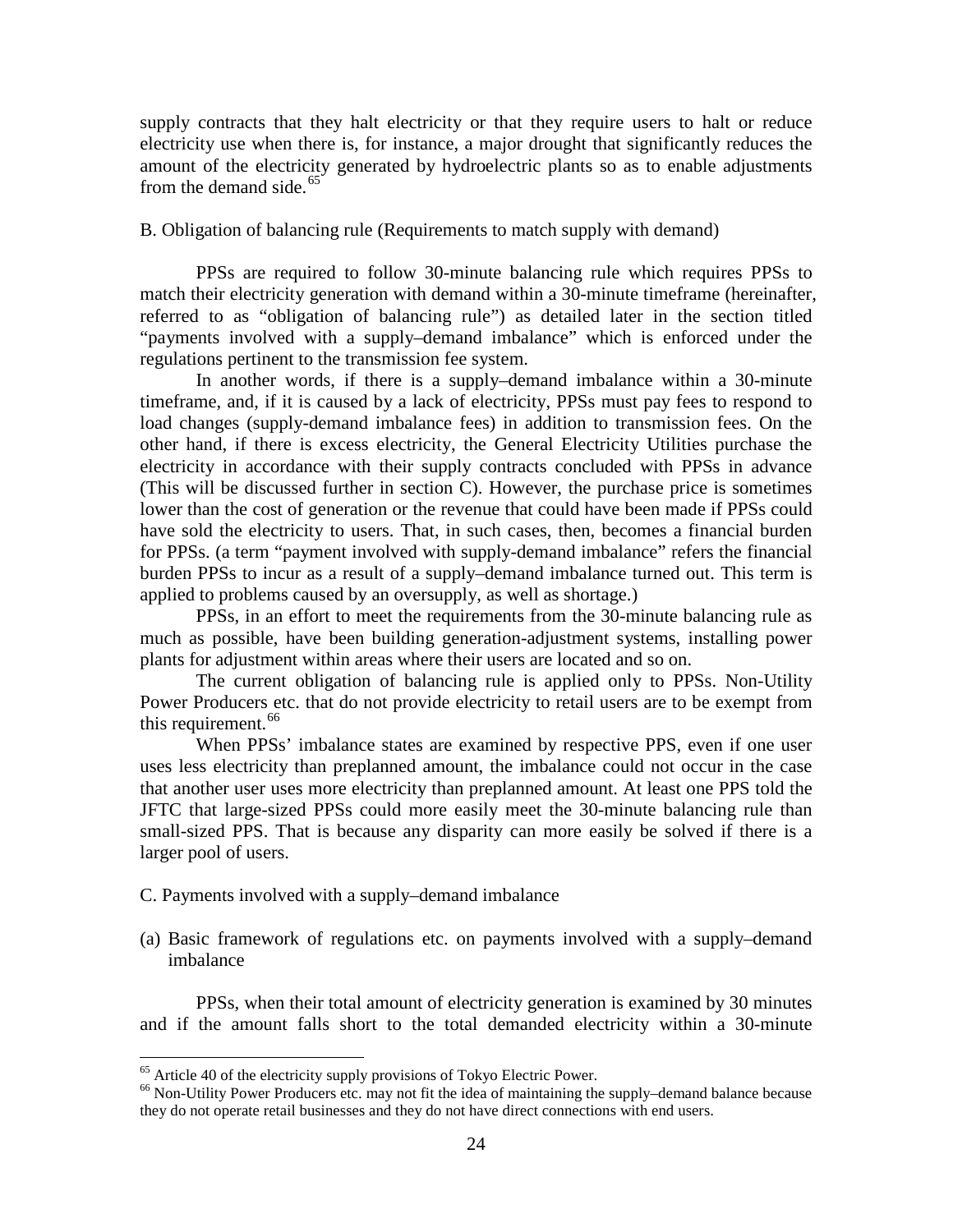timeframe, pertaining to transmission fee contract, pay supply-demand imbalance fees to the General Electricity Utilities. The rules on supply-demand imbalance fees are as follows: If the amount of shortfall is no greater than 3%, PPSs are required to pay the "generation cost within the disparity range," which is calculated using the average variable cost of all power plants of the General Electricity Utilities and the fixed cost equivalent to reserve capacity. If the disparity is greater than 3%, PPSs, in addition to the "generation cost within the disparity range" described above, are required to pay the triple amount of  $67$  the amount exceeding the 3% threshold that is called the "generation" cost beyond the disparity range."<sup>[68](#page-28-1)</sup> These fees are handled as a part of transmission fees. The calculation method is stipulated in the Regulations on the methods to calculate the fees set by the General Electricity Utilities wheeling service provisions.

On the other hand, if the demand is lower than the supply, and if the disparity is within 3%, the General Electricity Utilities purchase the excess electricity at prices based on the average variable cost of all power plants in accordance with the contract that allows the General Electricity Utilities to receive excessive electricity via wheeling service. If the disparity exceeds 3%, the amount exceeding this level will be acquired by the General Electricity Utilities without any charge.

For PPSs which entered into the business not that long ago, meanwhile, payments involved with a supply–demand imbalance, above, are mitigated because such supplydemand imbalance fees may put their fledging operations at risk and because small-sized PPSs do not exert much influence on the overall supply–demand situation (calls "*Susokiri* system" exemption from full payment of supply-demand imbalance fees).<sup>[69](#page-28-2)</sup>

The General Electricity Utilities do not keep track of disparities between total amount of electricity demand and total electricity generation at their own retail units. The General Electricity Utilities explained this to the JFTC as saying that they have their transmission and distribution units take in charge, as an exclusively integrated role, of maintaining their supply–demand equilibrium moment by moment to the extent which meets requirements from balancing rule throughout their whole electricity system.<sup>[70](#page-28-3)</sup> In the statements of wheeling service incomes and wheeling service expenditures to be prepared in accordance with Article 5, paragraph 1 of the Electricity Business Act, no matter what the actual amount of imbalance turned out is, the General Electricity Utilities are to record, for accounting purposes, under certain assumptions, 3.7% of the actual amount of electricity at transmission end produced by the General Electricity Utilities, considered as the equivalent imbalance amount to the imbalance the General Electricity Utilities generated, as deeming the amount as the one balanced by supply-demand imbalance fees within the disparity range on wheeling service income and expenditure statement of their transmission and distribution units.

<span id="page-28-1"></span><span id="page-28-0"></span><sup>&</sup>lt;sup>67</sup> During the nighttime, as well as year-end and New Year holiday seasons, the rates are double.<br><sup>68</sup> Within the General Electricity Utilities, these fees are considered revenue for the distribution department.<br><sup>69</sup> Mat

<span id="page-28-2"></span><sup>(</sup>provided by the secretariat), 20, 21. There are measures to reduce financial obligations by relaxing rules on the disparity range.

<span id="page-28-3"></span> $70$  According to JFTC interview with the General Electricity Utilities.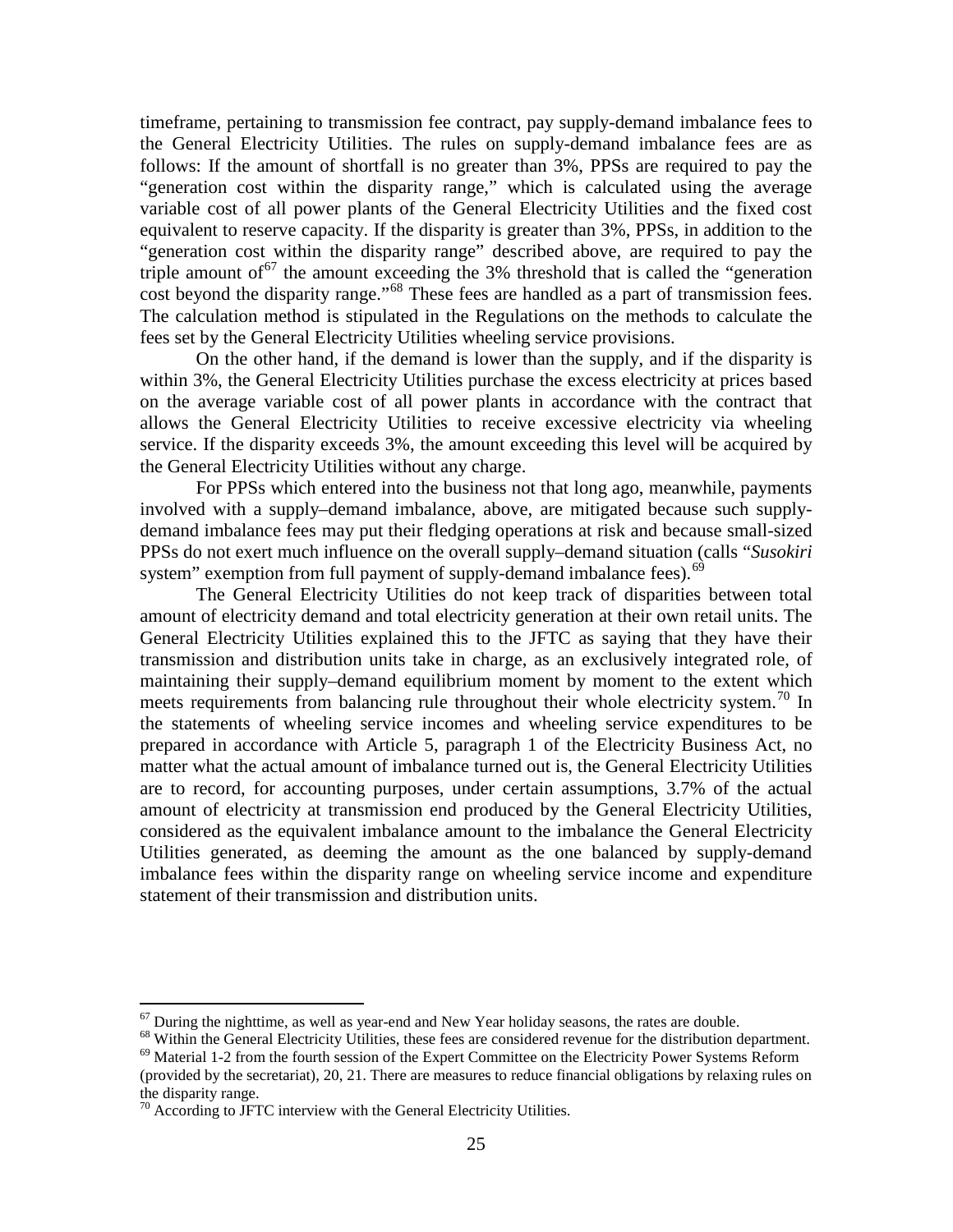(b) PPSs' argument concerning payments involved with a supply–demand imbalance

PPSs argue that financial burdens involved with imbalance raise PPSs' costs and create barriers to market entry because PPSs are required to invest in facilities in order to meet the balancing rule and are required to make payments involved with imbalance, despite the fact that the impacts of the imbalance caused by PPSs on the distribution system are small since their business scales are also small. $^{71}$  $^{71}$  $^{71}$ 

In response, the General Electricity Utilities insist that PPSs should bear some financial burden in order to prevent a "moral hazard." They also argue that PPSs could join forces with one another and create a system to balance supply and demand, thereby arguing that the financial burden PPSs bear can be possibly reduced even under existing regulatory system. [72](#page-29-1)

PPSs sometimes ask Non-Utility Power Producers etc. Enterprises for payments if they cannot provide electricity as promised. Such fees are necessary for PPSs to make payments involved with the imbalance.<sup>[73](#page-29-2)</sup> The General Electricity Utilities, however, do not always ask Non-Utility Power Producers etc. that supply electricity for the General Electricity Utilities to take their responsibility for disparity payments.<sup>[74](#page-29-3)</sup> Non-Utility Power Producers etc., therefore, have incentives to tend to choose the General Electricity Utilities over PPSs as their trade partners Non-Utility Power Producers etc. to procure electricity for. PPSs argue that this hampers their efforts to procure electricity from.<sup>[75](#page-29-4)</sup>

On the points argued in the above, among representatives of the General Electricity Utilities, some told the JFTC that power plants of Non-Utility Power Producers etc., in the General Electricity Utilities, are classified as part of Self-Generation, then, even if any troubles, such as any accidents, occur, the General Electricity Utilities can handle with through raised the capacity of electricity generation of other power plants for Self-Generation. Therefore, according to their explanations, no problem etc. involved with supply-demand imbalance would not turn out in the first place. $^{76}$  $^{76}$  $^{76}$ 

<span id="page-29-0"></span> $71$  Material 6 from the fourth session of the Expert Committee on the Electricity Power Systems Reform (provided by Ennet Corp.), 3. A number of PPSs raised the same issue during an interview with the JFTC.<br><sup>72</sup> Representatives of the General Electricity Utilities made these remarks during a JFTC interview. PPSs

<span id="page-29-1"></span>responded by saying that creating a group to balance supply and demand would be difficult because that may require them to share customer information with one another.

<span id="page-29-2"></span> $73$  Among the representatives of Non-Utility Power Producers etc. with whom the JFTC interviewed, there were some who told that they had not been asked by PPSs for such payments. Therefore, the situation varies from one enterprise to another.<br><sup>74</sup> The situation varies from one General Electricity Utility to another.<br><sup>75</sup> Representatives of PPSs made the remarks during a JFTC interview.<br><sup>76</sup> Representatives of the General

<span id="page-29-3"></span>

<span id="page-29-4"></span>

<span id="page-29-5"></span>mentioned earlier, Non-Utility Power Producers etc. do not operate retail businesses and do not have direct connections with end users. Thus, they may not fit the idea of the supply–demand balance, although no such remark has been made during the JFTC interviews.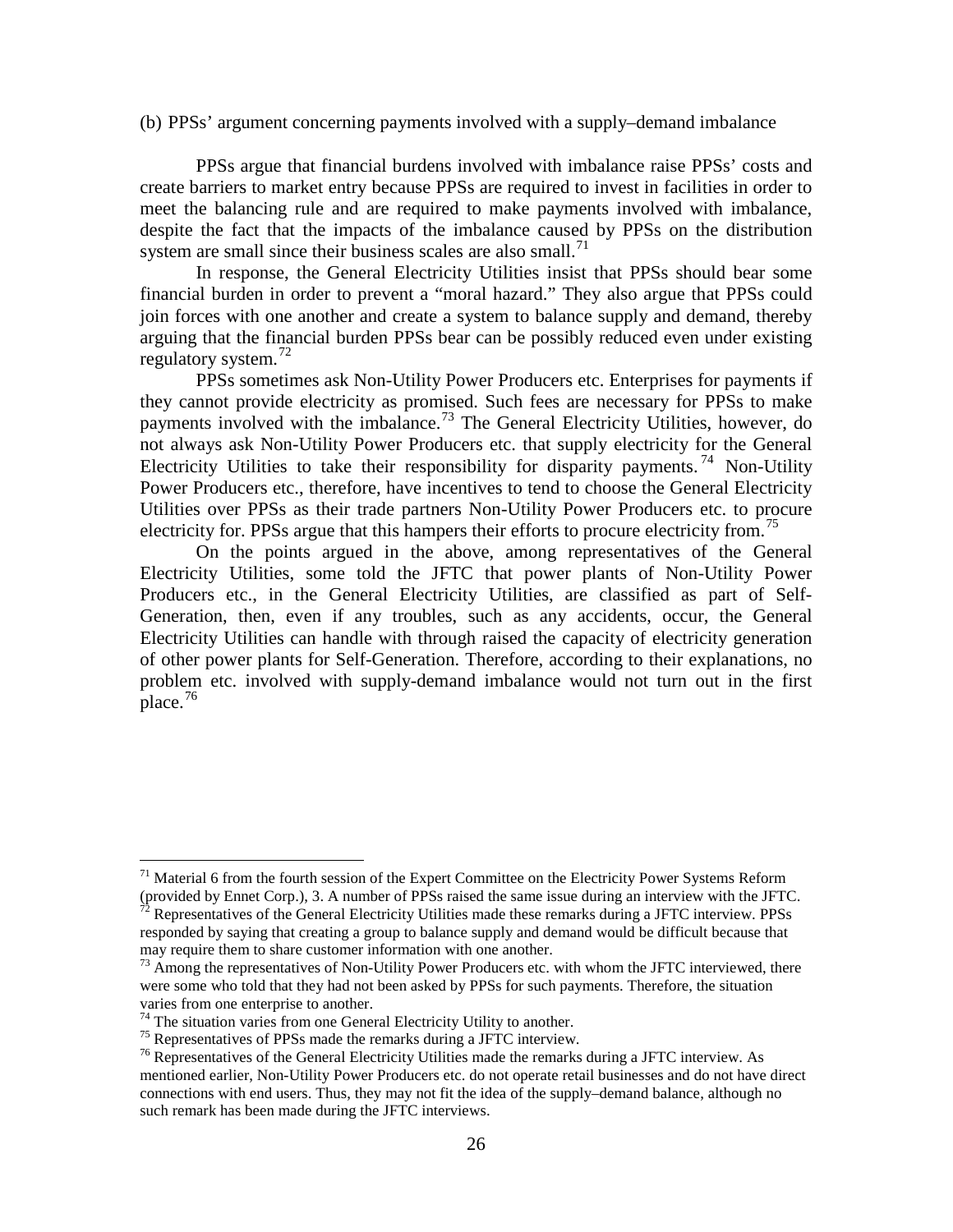# **III. Current state of the electricity market and the standpoints of competition policy to tackle the issues**

- 1. Basic Viewpoint
- (1) Competition state in the electricity market

A. In the light of the current state of the electricity market described in the above "Part II", it is recognized that there is no effective competition in the market even though the market entry to the retail sector has been deregulated. The factors supporting such impression, above, can be categorized as follows:

(i) PPSs have difficulties in procuring electricity at competitive prices. This is because, with only little room for new construction of base-load power plants, almost all baseload power plants belong to the General Electricity Utilities and Non-Utility Power Producers etc., then, no incentive is urging them to actively provide electricity with PPSs.

(ii) Whereas the General Electricity Utilities have been operating as regional monopolies with supply obligations for years, they have established facilities and sales networks in such a way as to optimize their operations serving for user needs within their respective service areas. Thus, they have no incentive to newly spend cost to seek user needs outside their respective service areas.

(iii) The capacities of interconnected lines and FCs impose physical restrictions on abilities to provide electricity beyond service areas. This is because the General Electricity Utilities, which own and operate these facilities, have no incentive to incur any costs for infrastructure strengthening the facilities more than the extent which exceeds the scale required to ensure sound mutual procurements met with their needs.

Under these circumstances, even if deregulation expands the range of enterprises' choices, only with deregulation, promotion of competition cannot be expected.

B. In addition, one characteristic of the electricity market is that, as we mentioned earlier, Tokyo Electric Power have a large number of users as follows: Tokyo Electric Power Co. has 13,000 users with contracts of 500 kW or more, and 224,000 users with contracts with less than 500 kW (The number does not include users in the regulated sector of the market.). Most of these users are small- and medium-sized users. For such users, the General Electricity Utilities, as a principle, make contracts with these users based on the disclosed standard menus, leaving little room for these users to negotiate. Thus, the user demands are hardly reflected in the menus and prices of the contracts.

In addition, PPSs are not realistic alternatives for small-and medium-sized users under the current state. Therefore, there is a bargaining power disparity; the small-and medium-sized users cannot negotiate with the General Electricity Utilities using PPSs as leverage, nor can they refuse the General Electricity Utilities' demand for disadvantageous conditions such as higher prices.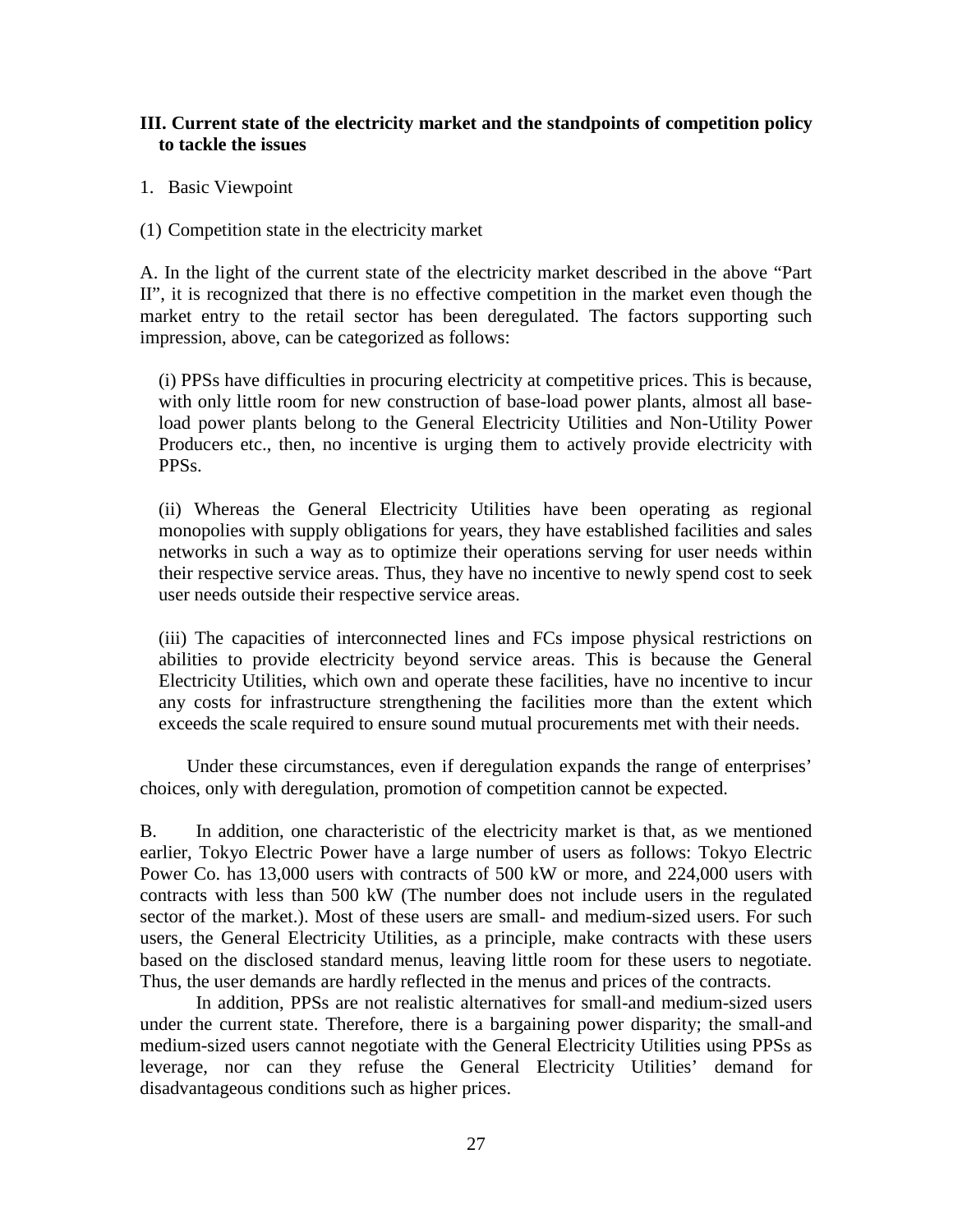C. Full deregulation in the retail sector is currently under consideration. Under the current state in which the market is divided into the regulated and deregulated sectors, the General Electricity Utilities have an advantage: they can make profits in the regulated sector of the market under the fully distributed cost method, which enables them to use the profit earned in the regulated sector to set a price, in the deregulated sector of the market, to set such a price that a competitor whose business efficiency level is equivalent to them cannot set.<sup>[77](#page-31-0)</sup> This leads to hamper effective competition in the deregulated sector of the market. That would, then, hamper effective competition in the deregulated sector of the market. Full deregulation, therefore, is desirable from the standpoint of competition policy.

However, even if the retail sector is fully deregulated, the existing number of users in the regulated sector is already far bigger than those in the deregulated sector (in case of Tokyo Electric Co., the number is 28 million), considering that those user's sizes are small, the bargaining power disparity due to the nature of the electricity market, as described in earlier section B (above), will probably become even more apparent. Considering the situation mentioned above, unless any measures to be taken to tackle the state pointed out in sections A and B , a newly deregulated sector of the market would end up in a situation similar to the current deregulated market, at most, where any materialization of an effective competition would be difficult.

### (2) The way forward to tackle the issues

The ways forward the electricity business system should be and the ways to progress the system reform will be, we reckon, articulated based on respective relevant authorities' decisions, considering relevant policy requirements such as balancing supply with demand and environment protection. In their decision making, the following points are to be considered: In the electricity market, effective competition in the retail sector is to be ensured thereby, promoting efficiency of electricity business through competition. In order to enable users to benefit from competition through enlargement of user alternatives, only is expanding the spatial range of enterprises' business activities via deregulation alone not sufficient to create effective competition. In addition to that, the system must be designed so as to enable sufficient common-use infrastructures to be built. On top of that, incentives should be given to market participants to shape a system with relevant enterprises' business activities based on their rational economic decisions so as that the PPSs' procurement situation would be improved. If such electricity business system can be established, it would lead to reduce cost to procure electricity to supply for users outside the service areas of the General Electricity Utilities.

At the same time, considering the nature of the electricity market, there should be professional services that represent users in negotiating with electricity utilities. Users should also be encouraged to join forces and negotiate with electricity utilities for better contract terms. It is crucial to enable users' requests to be better reflected in the menus and prices.

<span id="page-31-0"></span> $77$  In order to prevent the General Electricity Utilities from using profits generated in the regulated sector of the market to set a lower price in the deregulated sector of the market, the General Electricity Utilities are required to respectively disclose earnings of each unit. The General Electricity Utilities' prices are also inspected on a regular basis.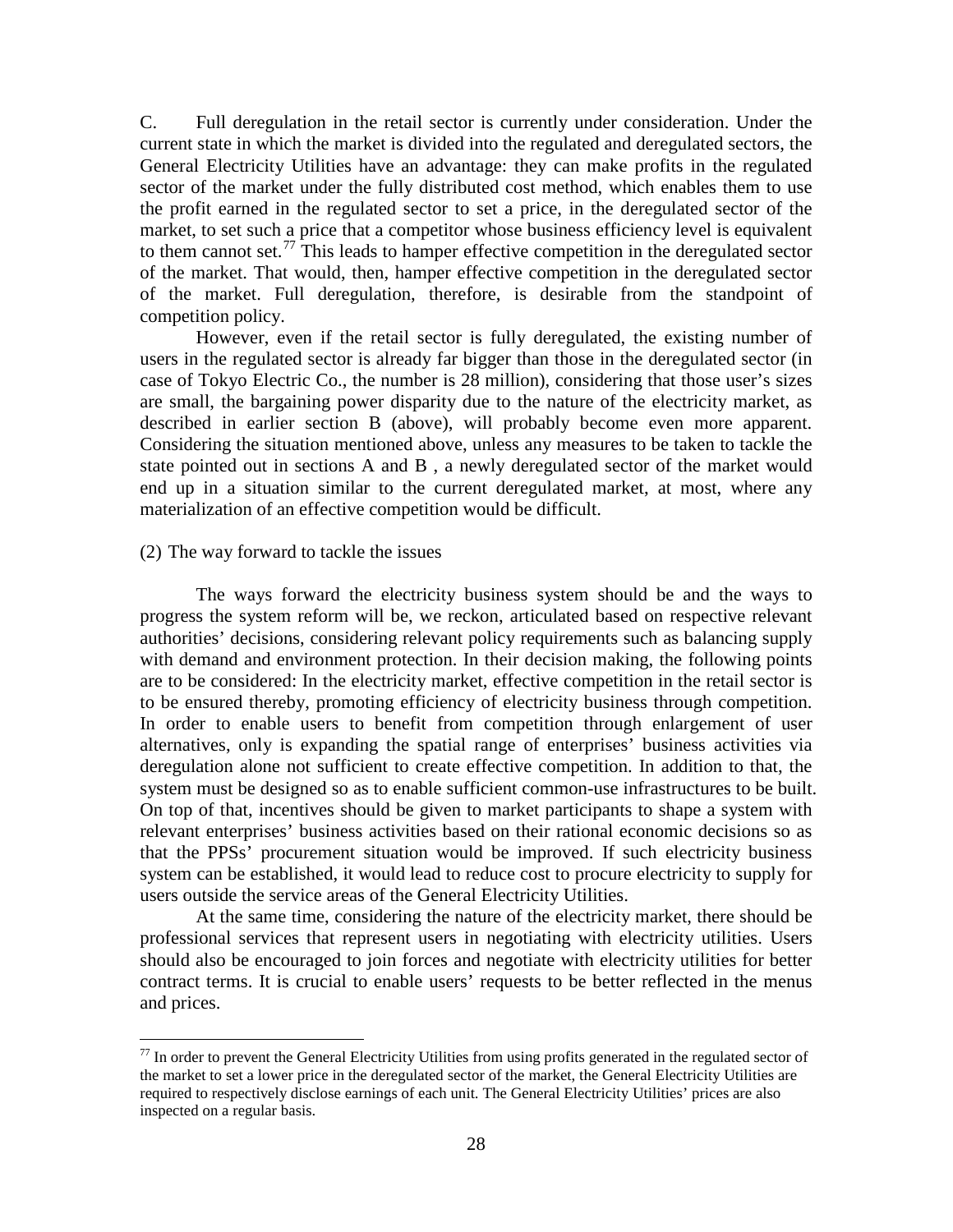Progress in deregulation would expand the range of business activity options for participants, including those who have market power. It is important to ensure that the provisions of the Antimonopoly Act are fully enforced in order to prevent anticompetitive practices. The JFTC will continue to strictly enforce the Antimonopoly Act and provide clear interpretation of the law through the use of "the Guidelines for Proper Electric Power Trade" and so on.

- 2. Consideration for enterprises' incentives
- (1) Independent of the General Electricity Utilities' retail units from generation/wholesale units

As you see, above, in Part II-2(6), even if PPSs try to seek to procure electricity at competitive price/conditions etc., the General Electricity Utilities, which generate approximately 73% of the electricity consumed in this country, operate generation/wholesale units, as well as retail units. The General Electricity Utilities' generation/wholesale units supply electricity to PPSs, whereas their retail units directly compete with PPSs in the retail sector. Since these two units are vertically integrated, even when the generation/wholesale units are to supply electricity for PPSs based on terms and conditions that have economic rationality, such generation/wholesale units' supply for PPSs appears to be lacking economic rationality from the General Electricity Utilities' point of view.

In a normal market, a supplier must procure raw materials at competitive prices in order to succeed. That is how competition works in the market. That is, if a certain enterprise fails to procure raw materials at competitive prices and lose a competitive position, this can be considered a result of the completion. However, in the electricity market, the situation is different. Power plants that can generate electricity at competitive prices are unevenly concentrated in the hands of the General Electricity Utilities. Such concentration have been developed in the process in which the General Electricity Utilities have been building up and acquiring their power plants under the circumstances of their local monopolization, without any competition of facilities, where the regulations on prices based on the fully distributed cost method are designed to ensure that the General Electricity Utilities can compensate for their capital investments. Taking all the above factors into account, in order to ensure the General Electricity Utilities' incentives to supply electricity for PPSs, separating their retail units and their generation/wholesale units from each other as two different independent entities is an option.

In case where the generation/wholesale units are independent, as a legal entity, from other units of the General Electricity Utilities, it would be a rational economic decision for the generation/wholesale units to provide electricity for PPSs as long as it would generate profits. Therefore, it is expected that there is no incentive to set selfrestrain on supplying electricity for PPSs in considering interest conflicts relevant to completion with the retail units or to set higher price range etc. only for PPSs.

However, in a case where the independent of the generation/wholesale units from the retail units is not based on the "ownership unbundling" (a type of unbundling where respective units after unbundling do not maintain capital relationship), in order to seek to maximize the profits of the groups as a whole including the generation/wholesale units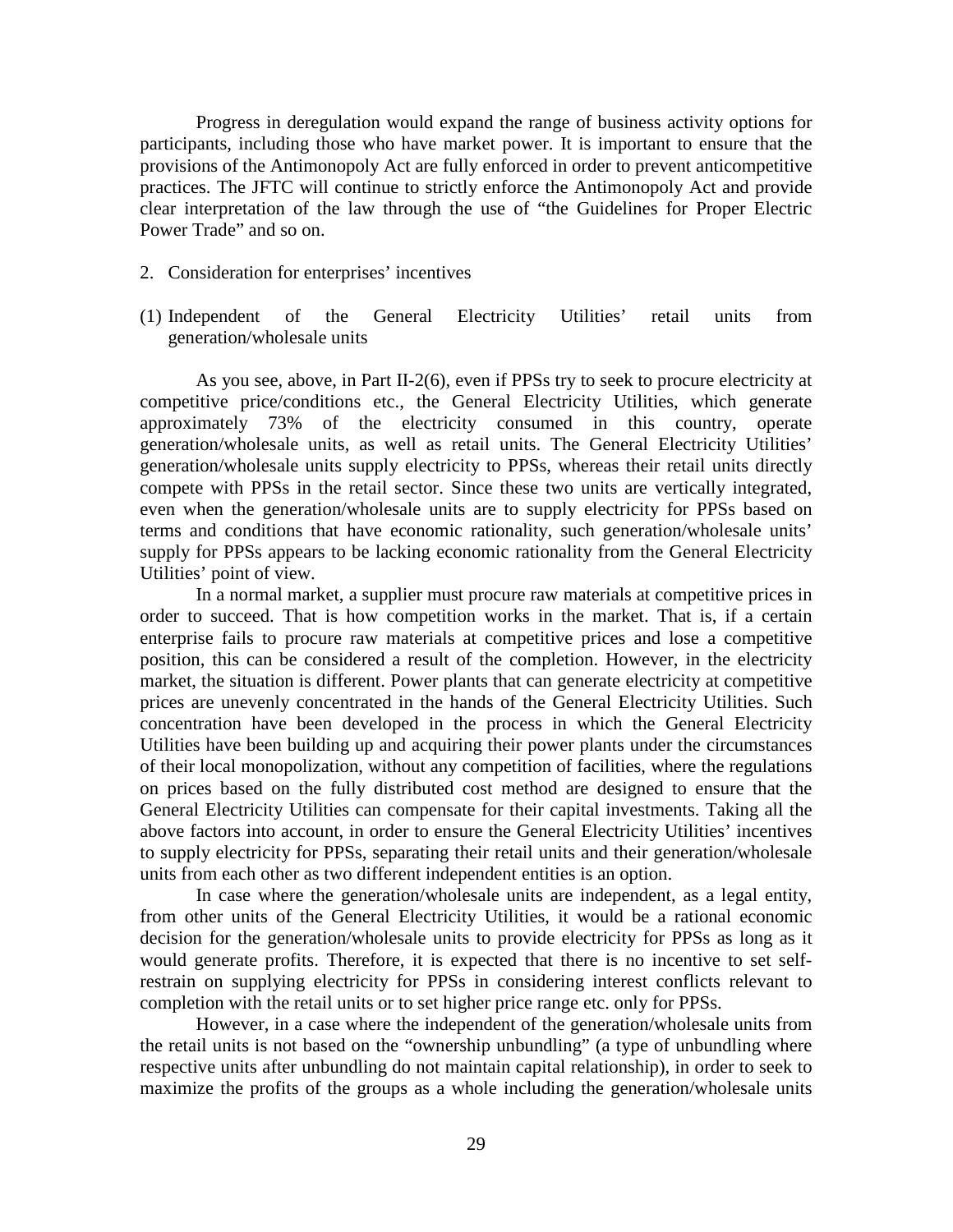and the retail units, there could be, still, incentive to restrain electricity supply for PPSs or set high price range only for PPSs even if it does not lead to any expansion of profits for the generation/ wholesale units. Nonetheless, once they become independent from each other to be different entities at least, the terms and conditions between the generation/wholesale units and the retail units and those between the generation/wholesale units and PPSs would become available for comparison of generation/wholesale units' supply contracts with procurement-sides. Even the General Electricity Utilities could secure power plants based on their state of regional monopolization and the price regulation based on fully distributed cost method, as mentioned earlier, it could be more difficult for their generation/wholesale units to restrain electricity supply for PPSs or set discriminatory terms and conditions, to the extent which cannot be attached with rational explanations, on electricity supply for PPSs, we reckon, compared with the case where such comparison is not available. For example, in a case where separated generation/wholesale units treat the competitors of their group retail units in a discriminatory manner, such discriminatory conduct would be potentially deemed as a violation of the Antimonopoly Act that prohibits private monopolization (the first section of Article 3 of the Antimonopoly Act) and unfair trade practices (Article 19 of the Antimonopoly Act). The JFTC will continue to closely monitor the situation to ensure that fair competition takes place in the industry and severely punish any violation of the Antimonopoly Act.

In addition, to make PPSs' electricity procurement at competitive price easier, not only can independent of the units but also an establishment of a market to trade electricity and generation capacity be alternatives to take. Such a market, even if such new market is established, however, it could not be expected to see such market exercises its function unless participants of the market have incentive to participate in and utilize the market. Furthermore, another possibility is that to call for bids on the power plants and/or the rights to use electricity in which the General Electricity Utilities possess to make electricity available to PPSs. Or, as an alternative, there is a measure to enforce the General Electricity Utilities etc. to supply the electricity they possess such as certain regulatory obligations imposed on the General Electricity Utilities and Non-Utility Power Producers etc. to sell a certain fixed amount or a certain fixed ratio of electricity they generated to electric power exchange etc. Still, even if supply can be enforced, it would be difficult to determine the adequate amount of electricity that should be made available to PPSs, if it is determined based on the amount of demand that PPS would acquire through competition that is hard to predict. Doing so could hamper competition in the retail sector, and carry a significant risk of the failure of regulation.

It should also be noted that the proposed independent of the General Electricity Utilities' retail units from their generation/ wholesale units is intended to create the General Electricity Utilities' incentives to provide electricity to new entrants. Thus, if the size of the General Electricity Utility is small and their retail units are embedded into their generation/wholesale units, but if no impact on electricity procurement of other competitors has been made, it seems that there is no reason to oblige such a small-sized one to make their units independent from each other.

At the same time, a specified retailer may have to be required to provide electricity to users on remote islands or in sparsely populated mountainous areas. In order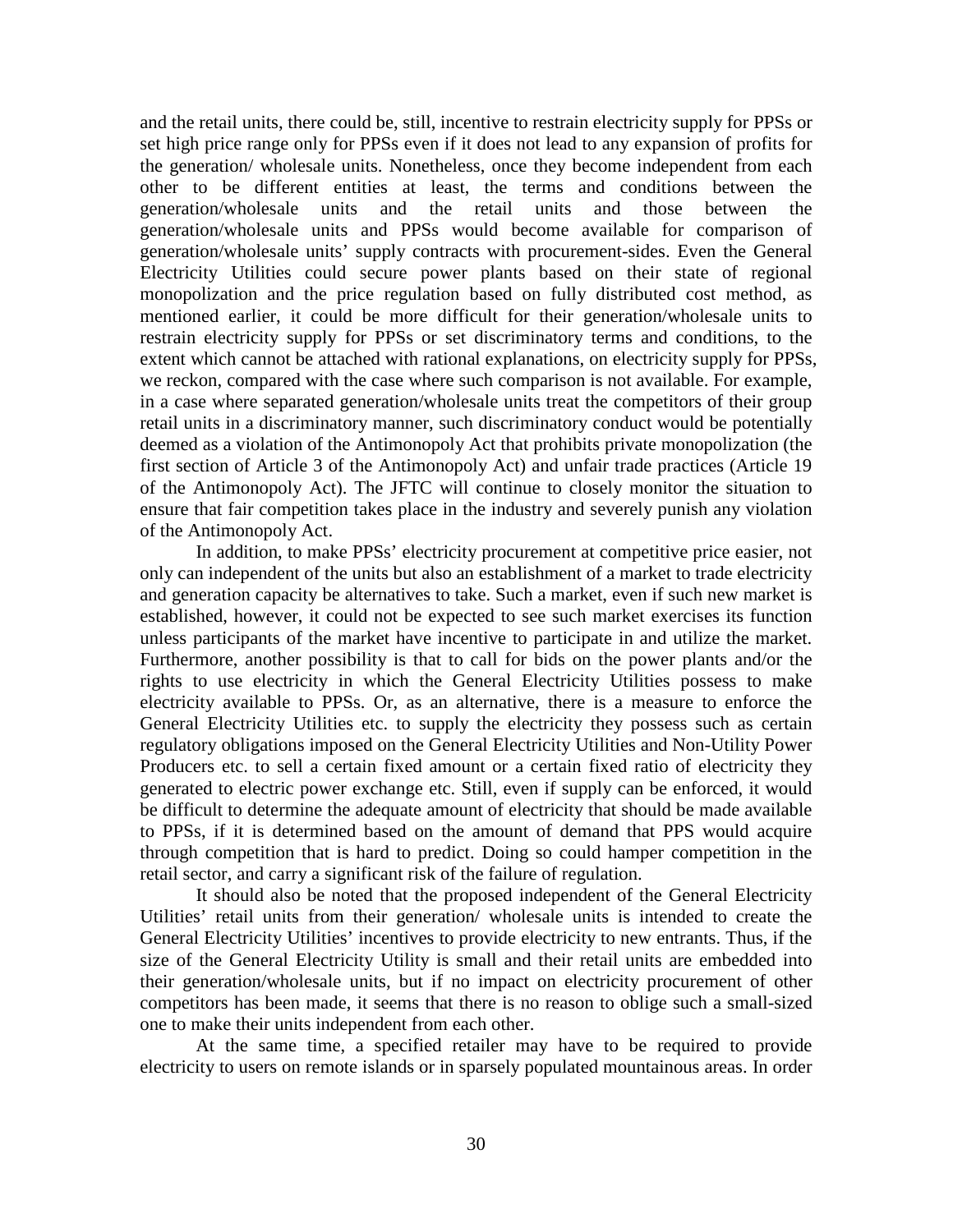to make this possible, it appears to be necessary to make arrangement or so to establish a system that enables such retailer to efficiently supply electricity for such users.

(2) Independent of the General Electricity Utilities' transmission and distribution units

The General Electricity Utilities' transmission and distribution networks are shared by PPSs and other electricity providers. Therefore, it is necessary to ensure that the said networks are accessible and operated in a neutral and non-discriminatory manner.

The Electricity Business Act lays out various regulations concerning this matter, including the requirement that the finances of the General Electricity Utilities' transmission and distribution units must be managed under separated accounting. However, their transmission and distribution units are vertically integrated with the rest of the organizations, which inevitably creates the General Electricity Utilities' incentive to unfairly treat enterprises that compete directly with their retail units or with their generation/wholesale units. From the standpoint of competition policy, therefore, in order to ensure its accessibility, neutrality and its non-discriminative service manners under such circumstances, and, in order to remove incentives of the transmission and distribution units to unfairly treat enterprises with which the General Electricity Utilities compete in the retail sector or the generation/wholesale sector, the said transmission and distribution networks must be independent from their retail units and from generation/wholesale units, either at least functionally or through making the units independent each other to become each different legal entity. As to the details of such system design, the details should be those so as to materialize the required state that keeps transmission and distribution services accessible and operated in a neutral and nondiscriminatory manner as possible as they can achieve.

There is a possibility, on the other hand, that the transmission and distribution units, once separated as independent units, cannot sufficiently have incentives to maintain the facilities and streamline the business etc. Therefore, in the process to design such a system, such a possibility should be taken into consideration to prevent such a situation. For example, designing the system so as to enable measures to exercise adequate intervention through regulation can be proposed.

If the unit would not choose a form of independent of ownership, in the transmission and distribution units, whereas it could be possible that their incentives to unfairly treat competitors of their affiliated units both in the retail sector and generation/wholesale sector may not be fully eliminated, in a case where a transmission and distribution units commit unfair treatment, the JFTC will severely punish such violations of the Antimonopoly Act.

3. Ensuring appropriate terms and conditions for the use of facilities and services provided by the monopolistic suppliers

# (1) Transmission fees

Even if transmission and distribution units have been separated, the fact remains that these organizations would still be the monopolistic providers of the wheeling services, which is not different from current existing state. Thus, certain regulations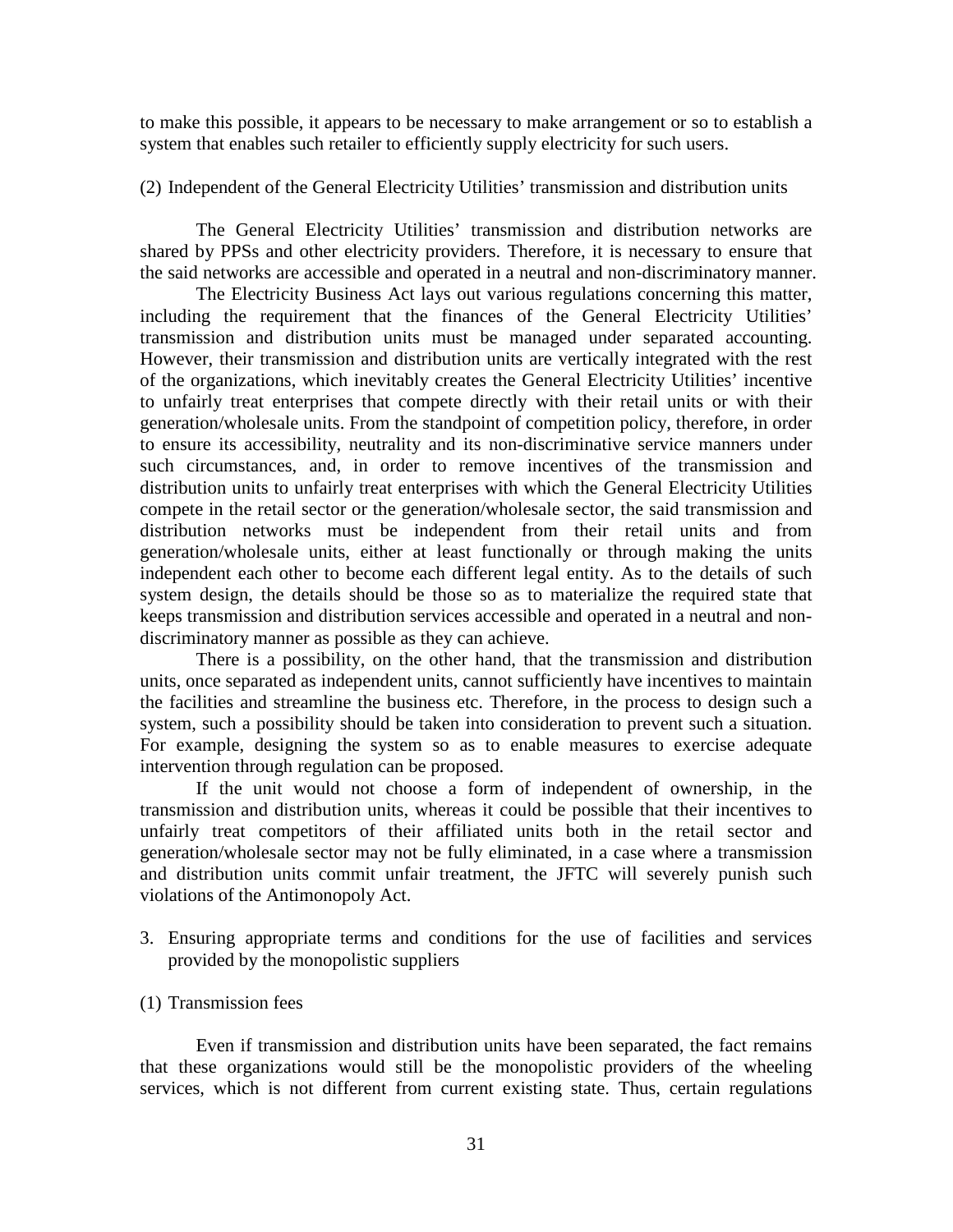concerning the level of transmission fees are necessary to prevent harmful effects due to their monopolistic behavior. When authorities impose regulations, from the standpoint of competition policy, it is desirable that such regulations should be designed so as to encourage the transmission and distribution units to streamline their operations as possible as they can.

## (2) Payments for obligation of balancing rule and for a supply–demand imbalance

Operators of transmission and distribution networks must ensure to match generation and consumption throughout the system as a whole in an integrated manner (to meet the requirements from balancing rule). It is appropriate that those that have caused an imbalance should be required to make payments depending on the degree of the imbalance they caused. Such payments must be, logically, impartially incurred between the General Electricity Utilities and PPSs that both are in the position of competition each other

On this point, the actual amount of supply-demand imbalance of the General Electricity Utilities is uncertain. Therefore, as to whether the burden of payment involved with supply-demand imbalance imposed on the General Electricity Utilities is equivalent to the burden of payment involved with supply-demand imbalance imposed on PPSs in the perspective of the whole supply-demand imbalance which includes the cases of excessive supply is uncertain. In the first place, for the General Electricity Utilities, despite the amount of supply-demand imbalance that actually turned out, the burden of payment involved with supply-demand imbalance is fixed to a certain cost to pay. Therefore, the existing system of balancing rule is not working as an incentive for the General Electricity Utilities' generation/wholesale units and retail units to ensure to meet requirements from balancing rule.

Therefore, it is reckoned that independent of the General Electricity Utilities from transmission and distribution network operators managing the system as a whole is required and that, then, the General Electricity Utilities are also required to incur the amount of payment involved with supply-demand imbalance that actually turns out.

Furthermore, as to the level of payment involved with supply-demand imbalance, on top of the burden of payment of the cost of adjusting imbalances to be assigned, as incentives to prevent moral-hazards, seen in the existing system, and to encourage participants to make efforts to stable electricity system, it could be deemed as rational to additionally set some form of penalties on harmful influence on electricity system stability. Nonetheless, at the current state, because the number of PPSs users and that of the PPSs' power plants are both small, then, even if supply-demand imbalance caused PPSs turns out, the impact on electricity system stability is limited. In addition, PPSs' business size are small and the number of their power plants and users are also small, therefore, compared with the General Electricity Utilities, in considering PSSs' difficulties in leveling of electricity generation that is to be likely to cause supply-demand imbalance, to set excessive penalty could become a factor that hamper PPSs' new entrants and growth. Therefore, it is appropriate, concerning not only assignment of the cost for imbalance adjustment but also introduction of penalties that the degree of impact on electricity system stability should be taken into account.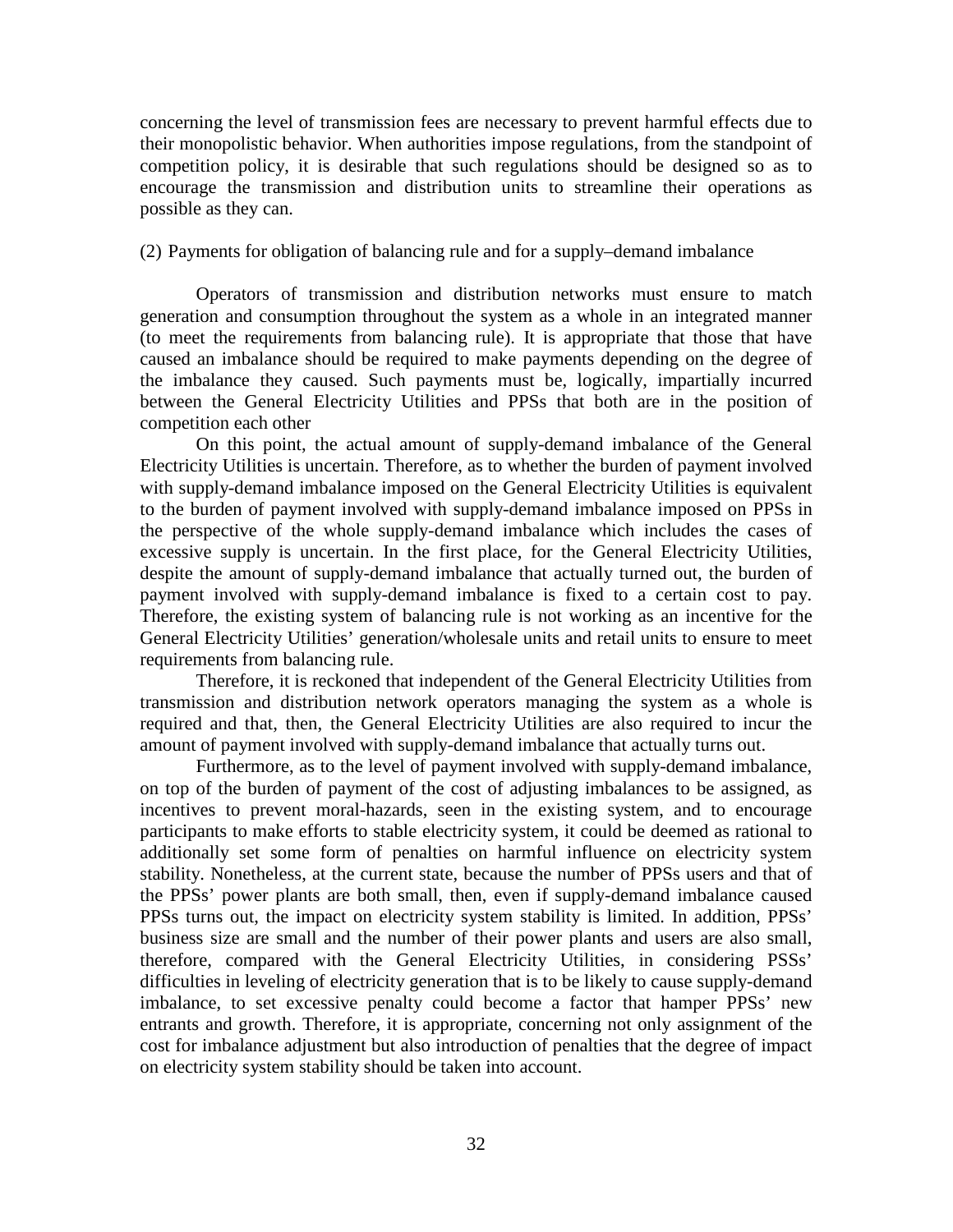#### 4. Infrastructure improvements

### (1) Strengthening interconnected lines and FCs

Even if the transmission and distribution units become independent from other units, the transmission and distribution sector is monopolized. Therefore, no aggressive investment incentive that strengthens the interconnected lines and the FCs would not work, we reckon. Thus, it seems that some regulatory interventions and regulations from neutral position such as governmental agencies would be necessary to be introduced to encourage strengthening of the interconnected lines and the FCs in order to remove a barrier to entry for PPSs etc. It takes a huge amount of investment to upgrade the capacities of the interconnected lines and the FCs. The cost would be passed on in the form of higher transmission fees and ultimately shouldered by users. However, electricity utility using the wheeling service could reduce the risk of imbalance as the networks' service areas expand, and could alleviate the burden of the payments for the imbalance. They would also be able to provide electricity across different service areas through the interconnected lines when the "market division" mentioned earlier is eliminated. Meanwhile, users would be able to procure electricity at more competitive prices. The risk of blackouts would decline as reserve capacity dispersed throughout the nation becomes more easily utilized. Therefore, an increased cost could be justified in light of these and other benefits.

#### (2) Revitalization of the electric power exchange

Even after the General Electricity Utilities' generation/wholesale units are completely obtaining their independent from their retail units, even if their incentives to set restrain on selling electricity at electric power exchange is gone in considering the competition between the retail units of the General Electricity Utilities and PPSs, even so, we cannot expect enterprises motivated with economic rationality to robustly participate into trading at the electric power exchange unless the electric power exchange improves its usability and eliminates problems of "missing teeth" etc. mentioned earlier. Therefore, the electric power exchange's business is expected to be run in a way that electric power exchange painlessly reviews its product designs and trading rules that are to be more convenient to the participants.

# (3) Smart meter specification etc.

Electrical meters enable two-way communication and remote control necessary for monitoring and billing, called smart meters, are being introduced. They keep track of users' electricity use and transmit the information to electricity utilities. The smart meters allow users to monitor their own electricity use in real time, which enables users to request contract options suitable for their own electricity use. Furthermore, the smart meters enable electricity providers etc. to create more contract options suitable for their users' electricity use.

Telling of smart meter specification including its communication network, hypothetically, if a smart meter is designed to exclusively for use of specific utilities in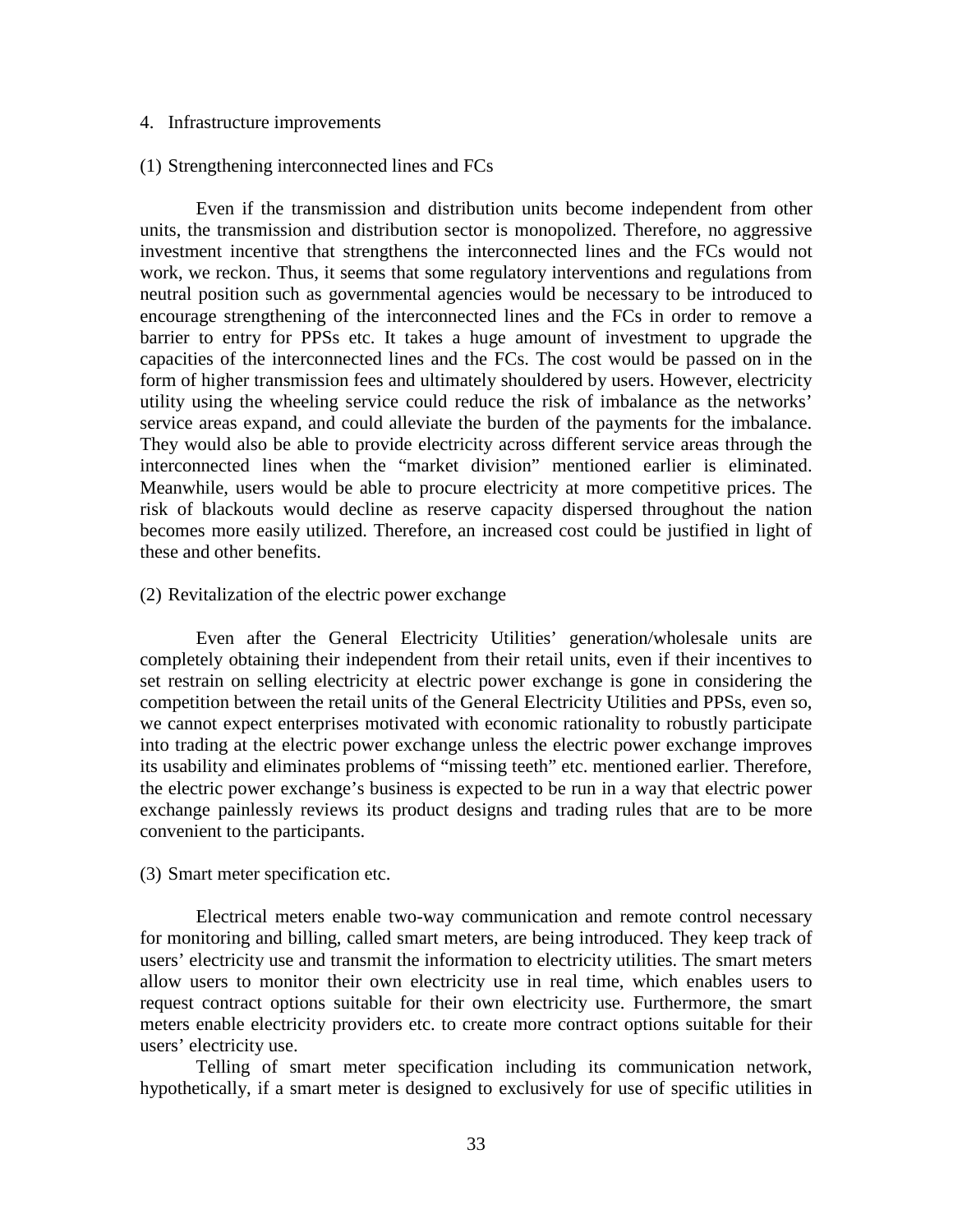such a way that their use is restricted to one particular provider, for example: to the General Electricity Utilities etc. of a specific region, and if users are required to replace their smart meters every time users change their providers, then, such replacement costs would be large enough to the extent which have effects of expulsion to other retailers. Thus, smart meter has potential risk that may hamper competition among retailers that is something to be necessarily considered.<sup>[78](#page-37-0)</sup>

In addition, concerning the detailed information of usage data of every individual user through smart meter, hypothetically, in a case where only certain limited number of retailers can use such information, other retailers who cannot obtain such information may potentially find themselves in the position of disadvantageous in competition. Therefore, the system design is expected to be something which considers users' rights relevant to user's information management and which, at the same time, would not hamper competition among retailers in handling the information obtained from smart meters.

5. Consideration for bargaining power disparity in the retail sector

As mentioned in section 1-(2), only from the deregulation on new entrants by itself, spurring of competition cannot be expected. It is necessary to implement spurring competition schemes that take into consideration incentives of enterprises through the measures etc. outlined in sections 2 to 4.

On top of that, if you consider the nature of electricity market and the existence of the bargaining power disparity between electricity utilities and users on the grounds of the nature, only through each user's individual action of negotiation with electricity retailers, users cannot expect to ensure appropriate trading conditions. Thus, implementation of the following measures can be reckoned:

### (1) Multiple small-lot users' collective negotiations with electricity utilities

That multiple small-lot users assign their rights to negotiate their contract terms and conditions to other enterprises, and collectively conduct negotiation and set terms and conditions with electricity utilities, that is having potentiality of reduce trading costs reduction of electricity utilities. In the case of PPSs, especially, where additional costs PPSs incur to build sales activity for the small-lot users is seemed to be proportionately larger than such costs larger electricity utilities do, cost reduction effect is being expected.

If PPSs become to be able to procure electricity at competitive prices through the respective measures mentioned so far, it is reckoned that users obtain bargaining power against the General Electricity Utilities on the grounds of users' potential switch to PPSs, and if collective negotiation is available for users, negotiation based on such switch potentiality becomes more effective thereby, leading to further enhancement of users'

<span id="page-37-0"></span> $78$  The METI has created a study group on smart meters. The panel, which includes representatives of the General Electricity Utilities, household appliance companies, telecommunications providers, and academia, released a report in February 2011 on what functions smart meters should have. The study was conducted with the expectation that transmission and distribution networks of the future will have more advanced features.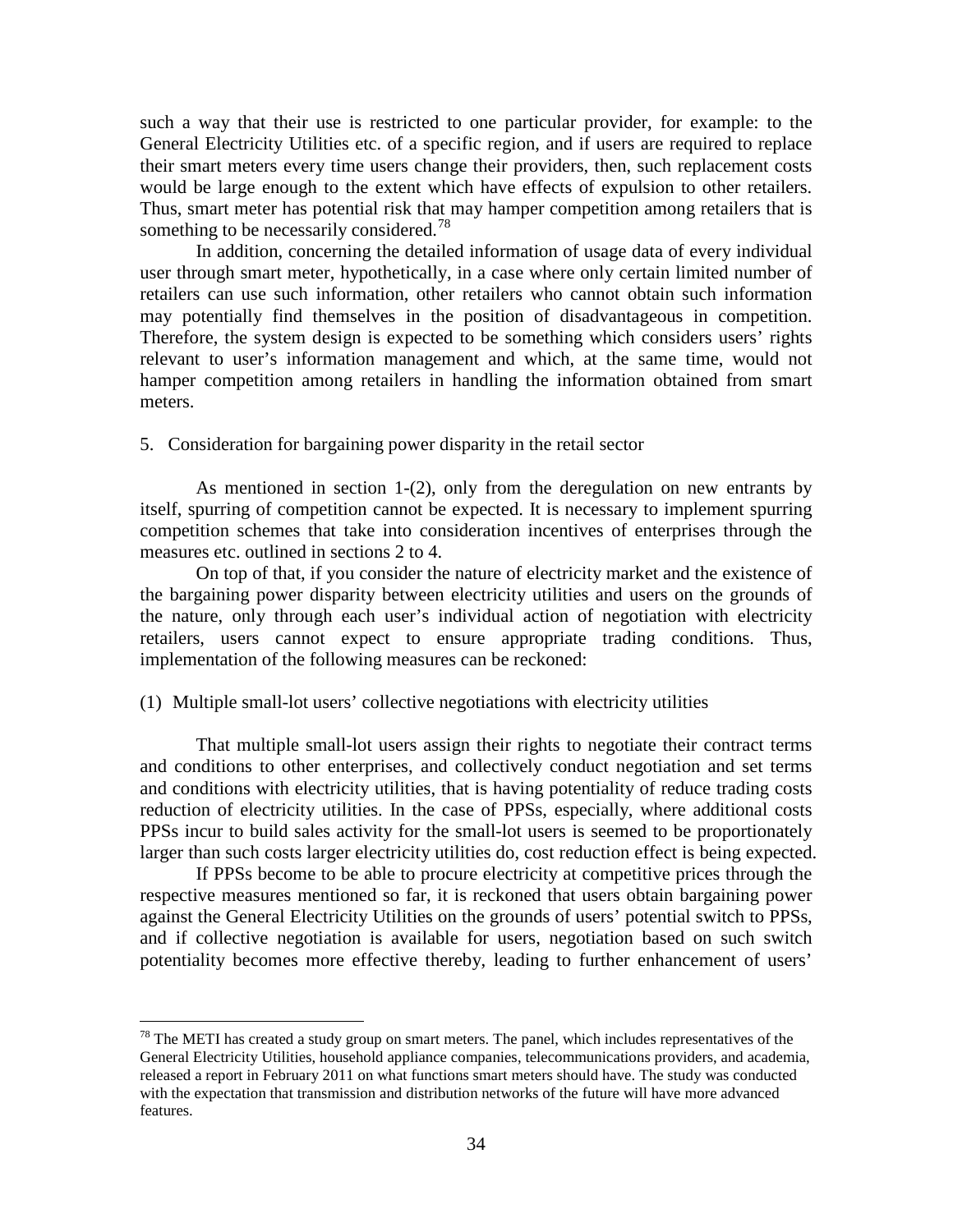bargaining power. In addition, thanks to this, it is expected to create new businesses and services.

As to whether such user-side efforts to utilize their bargaining power fall under any violation of the Antimonopoly Act, in a case where the total market share of the goods or services that the enterprises made such efforts for is small enough not to have impact on competition in the market, it is reckoned, in principle, that such user-side efforts would not fall under any violation of the Antimonopoly Act.<sup>[79](#page-38-0)</sup>

Meanwhile, if it is in the supply sector of products manufactured by electricity procured through users' collective negotiation, if it is a case where the market share of the enterprises taking part in users' collective negotiation, and, if it is a case where the ratio of electricity purchase cost to the whole cost required to product supply is high, such efforts made in the product supply sector cause concerns in relation to the Antimonopoly Act that is what you are required to be reminded.  $80$ 

For instance, as to a case where an enterprise association made of small- and medium-sized enterprises conducts users' collective negotiation on electricity, and the enterprise association conducts users' collective negotiation on electricity procurement, in the light of the current state of the electricity market, it is difficult for anyone to imagine an enterprise association whose market share has impact on competition in the electricity market. In general, except a case where the market share of such enterprise association in goods or services supply sector is large, and, except a case where the ratio of electricity charge to the cost required to supply goods or services is high, it is possibly reckoned that users' collective negotiation on electricity procurement conducted by an enterprise association made of small-and medium-sized enterprises would not be deemed problematic in relation to the Antimonopoly Act.

(2) Regulatory obligation to be imposed on enterprises to establish and release a "defaultservice provisions" etc.

In the sector for small-lot users where newly competition is to be introduced by approving new entrants into the whole retail sector, if there is an abuse of market power in such sector, expected negative impact such as a price increase would be more serious than in the deregulated sector of the market. Therefore, in order to prevent such negative impact, it is reckoned that regulatory authority may establish rules on which electricity utility is to be required to ultimately supply for the users who cannot otherwise procure electricity (default services) and may set regulatory obligation on such electricity utility assigned to draw up and disclose the provisions which stipulate minimum terms and conditions of supply contract (a "default-service" provisions) thereby, banning any contracts under more disadvantageous conditions to users than those stipulated in the provisions.

<span id="page-38-0"></span> <sup>79</sup> According to Guidelines Concerning the Activities of Trade Associations under the Antimonopoly Act, joint undertakings of enterprises would not normally constitute violations of the Antimonopoly Act as long as the joint undertakings are conducted "by firms whose collective market share of the goods or services is too small to have any impact on competition in a market".<br><sup>80</sup> "Case 7: Auto-parts makers' joint material purchases," The Consultation Paper on Antimonopoly Act,

<span id="page-38-1"></span>June 2004, the JFTC.